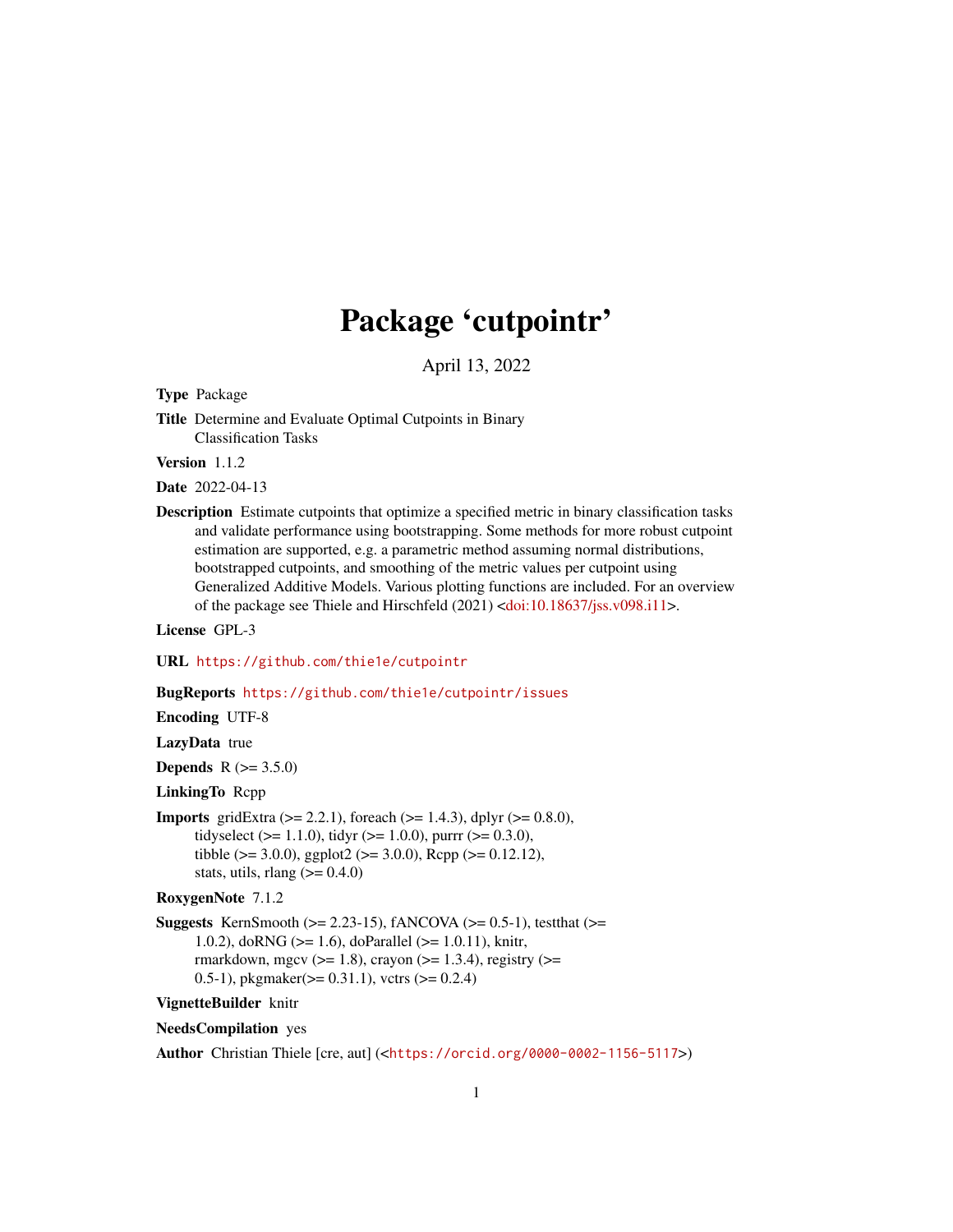Maintainer Christian Thiele <c.thiele@gmx-topmail.de> **Repository CRAN** Date/Publication 2022-04-13 18:12:29 UTC

# R topics documented:

| 3              |
|----------------|
| $\overline{4}$ |
| 5              |
| 6              |
| 7              |
| $\overline{7}$ |
| 8              |
| 10             |
| 11             |
| 12             |
| 18             |
| 20             |
| 20             |
| 21             |
| 22.            |
| 23             |
| 25             |
| 27             |
| 30             |
| 32             |
| 34             |
| 37             |
| 38             |
| 39             |
| 40             |
| 40             |
| 41             |
| 42             |
| 43             |
| 44             |
| 45             |
| 46             |
| 46             |
| 47             |
| 48             |
| 49             |
| 50             |
| 50             |
|                |
| 52             |
| 53             |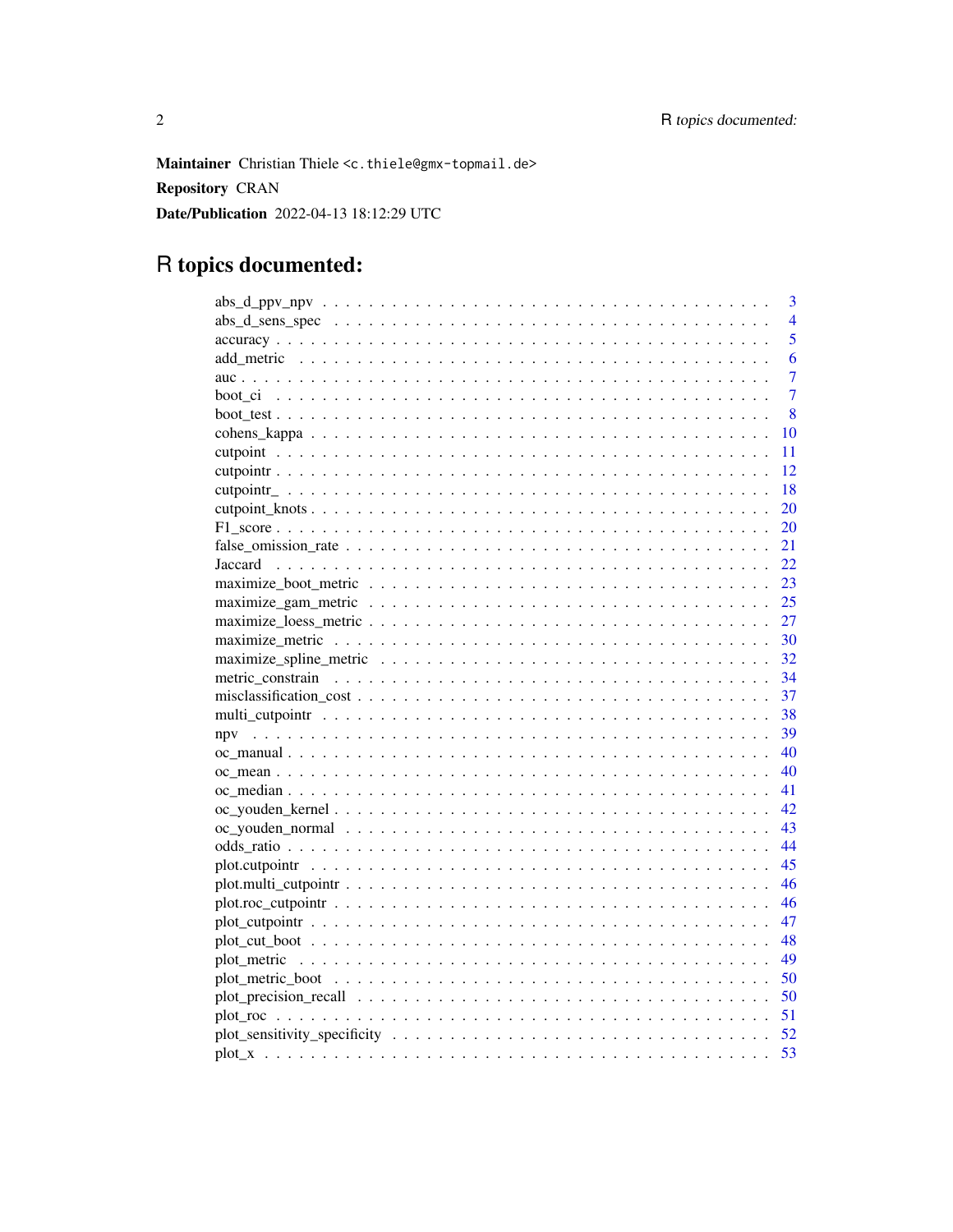<span id="page-2-0"></span>

| recall |  |    |
|--------|--|----|
|        |  |    |
|        |  |    |
| roc01  |  |    |
|        |  |    |
|        |  |    |
|        |  |    |
|        |  |    |
|        |  |    |
|        |  |    |
|        |  |    |
|        |  |    |
|        |  |    |
|        |  |    |
| Index  |  | 75 |

<span id="page-2-1"></span>abs\_d\_ppv\_npv *Calculate the absolute difference of positive and negative predictive value*

# Description

Calculate the absolute difference of positive predictive value (PPV) and negative predictive value (NPV) from true positives, false positives, true negatives and false negatives. The inputs must be vectors of equal length.

 $ppv = tp / (tp + fp)$  $npv = \text{tn } / (\text{tn } + \text{fn})$ abs\\_d\\_ppv\\_npv = |ppv - npv|

# Usage

abs\_d\_ppv\_npv(tp, fp, tn, fn, ...)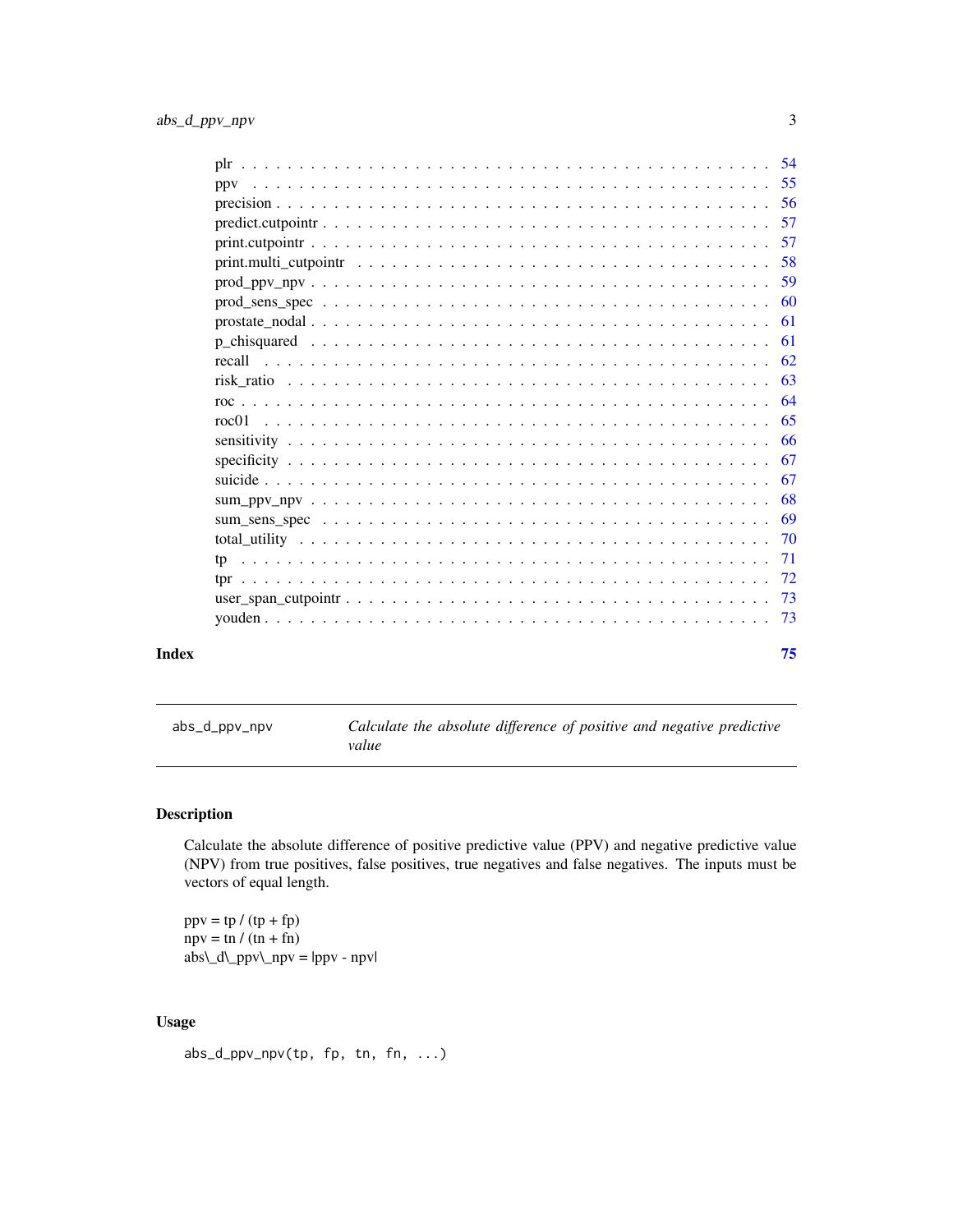#### <span id="page-3-0"></span>**Arguments**

| tp | (numeric) number of true positives.                  |
|----|------------------------------------------------------|
| fp | (numeric) number of false positives.                 |
| tn | (numeric) number of true negatives.                  |
| fn | (numeric) number of false negatives.                 |
|    | for capturing additional arguments passed by method. |

# See Also

```
Other metric functions: F1_score(), Jaccard(), abs_d_sens_spec(), accuracy(), cohens_kappa(),
cutpoint(), false_omission_rate(), metric_constrain(), misclassification_cost(), npv(),
odds_ratio(), p_chisquared(), plr(), ppv(), precision(), prod_ppv_npv(), prod_sens_spec(),
recall(), risk_ratio(), roc01(), sensitivity(), specificity(), sum_ppv_npv(), sum_sens_spec(),
total_utility(), tpr(), tp(), youden()
```
# Examples

abs\_d\_ppv\_npv(10, 5, 20, 10) abs\_d\_ppv\_npv(c(10, 8), c(5, 7), c(20, 12), c(10, 18))

<span id="page-3-1"></span>abs\_d\_sens\_spec *Calculate the absolute difference of sensitivity and specificity*

# Description

Calculate the absolute difference of sensitivity and specificity from true positives, false positives, true negatives and false negatives. The inputs must be vectors of equal length.

sensitivity =  $tp / (tp + fn)$ specificity = tn /  $(tn + fp)$ abs $_d$  sens spec = |sensitivity - specificity

# Usage

abs\_d\_sens\_spec(tp, fp, tn, fn, ...)

#### Arguments

| tp | (numeric) number of true positives.                  |
|----|------------------------------------------------------|
| fp | (numeric) number of false positives.                 |
| tn | (numeric) number of true negatives.                  |
| fn | (numeric) number of false negatives.                 |
|    | for capturing additional arguments passed by method. |
|    |                                                      |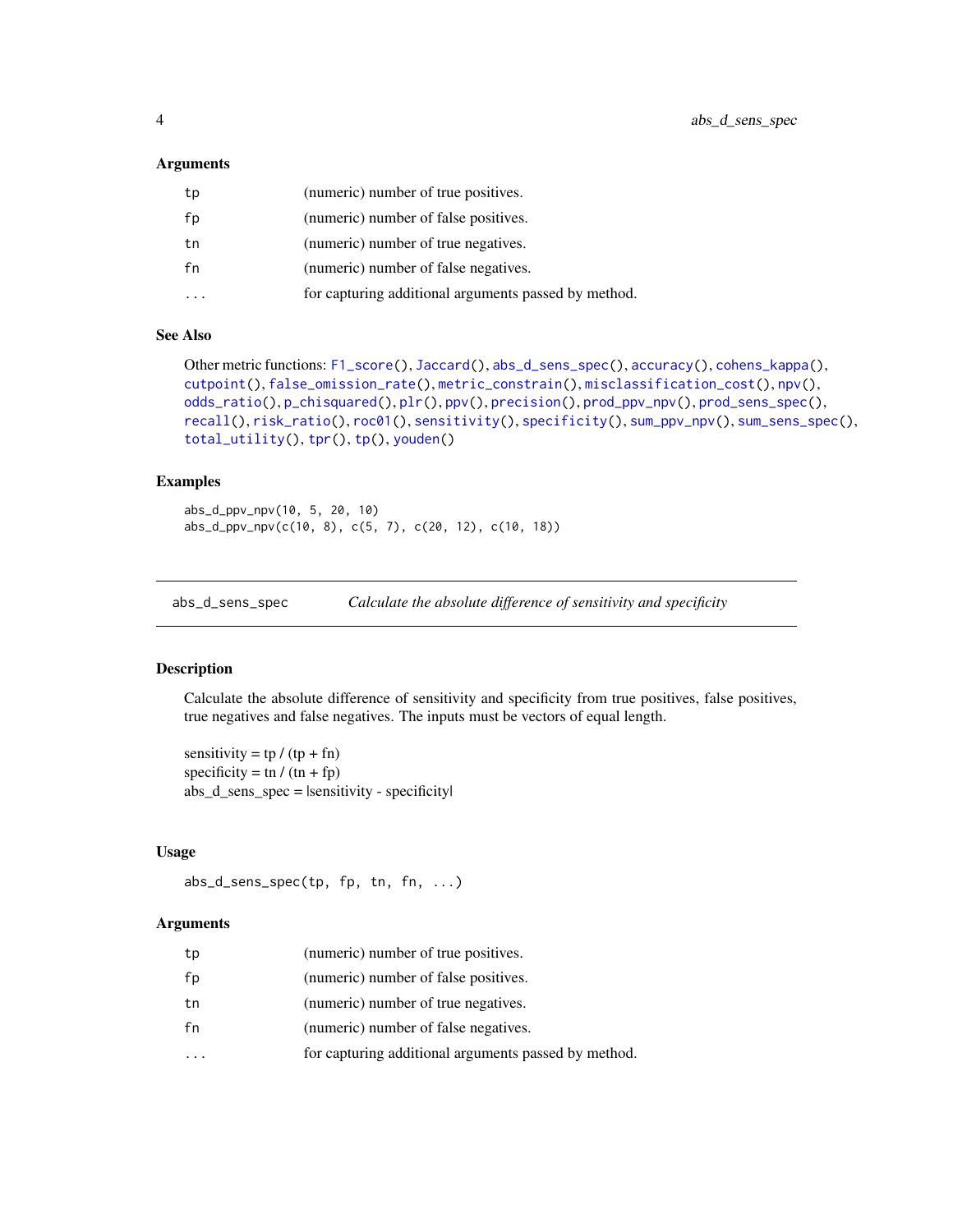#### <span id="page-4-0"></span>accuracy 5 and 3 accuracy 5 and 3 accuracy 5 accuracy 5 accuracy 5 accuracy 5 accuracy 5 accuracy 5 accuracy 5  $\sim$

# See Also

```
Other metric functions: F1_score(), Jaccard(), abs_d_ppv_npv(), accuracy(), cohens_kappa(),
cutpoint(), false_omission_rate(), metric_constrain(), misclassification_cost(), npv(),
odds_ratio(), p_chisquared(), plr(), ppv(), precision(), prod_ppv_npv(), prod_sens_spec(),
recall(), risk_ratio(), roc01(), sensitivity(), specificity(), sum_ppv_npv(), sum_sens_spec(),
total_utility(), tpr(), tp(), youden()
```
# Examples

```
abs_d_sens_spec(10, 5, 20, 10)
abs_d_sens_spec(c(10, 8), c(5, 7), c(20, 12), c(10, 18))
```
<span id="page-4-1"></span>accuracy *Calculate accuracy*

# Description

Calculate accuracy from true positives, false positives, true negatives and false negatives. The inputs must be vectors of equal length.

 $accuracy = (tp + tn) / (tp + fp + tn + fn)$ 

#### Usage

accuracy(tp, fp, tn, fn, ...)

#### Arguments

| tp | (numeric) number of true positives.                  |
|----|------------------------------------------------------|
| fp | (numeric) number of false positives.                 |
| tn | (numeric) number of true negatives.                  |
| fn | (numeric) number of false negatives.                 |
|    | for capturing additional arguments passed by method. |

# See Also

```
Other metric functions: F1_score(), Jaccard(), abs_d_ppv_npv(), abs_d_sens_spec(), cohens_kappa(),
cutpoint(), false_omission_rate(), metric_constrain(), misclassification_cost(), npv(),
odds_ratio(), p_chisquared(), plr(), ppv(), precision(), prod_ppv_npv(), prod_sens_spec(),
recall(), risk_ratio(), roc01(), sensitivity(), specificity(), sum_ppv_npv(), sum_sens_spec(),
total_utility(), tpr(), tp(), youden()
```
# Examples

accuracy(10, 5, 20, 10)  $accuracy(c(10, 8), c(5, 7), c(20, 12), c(10, 18))$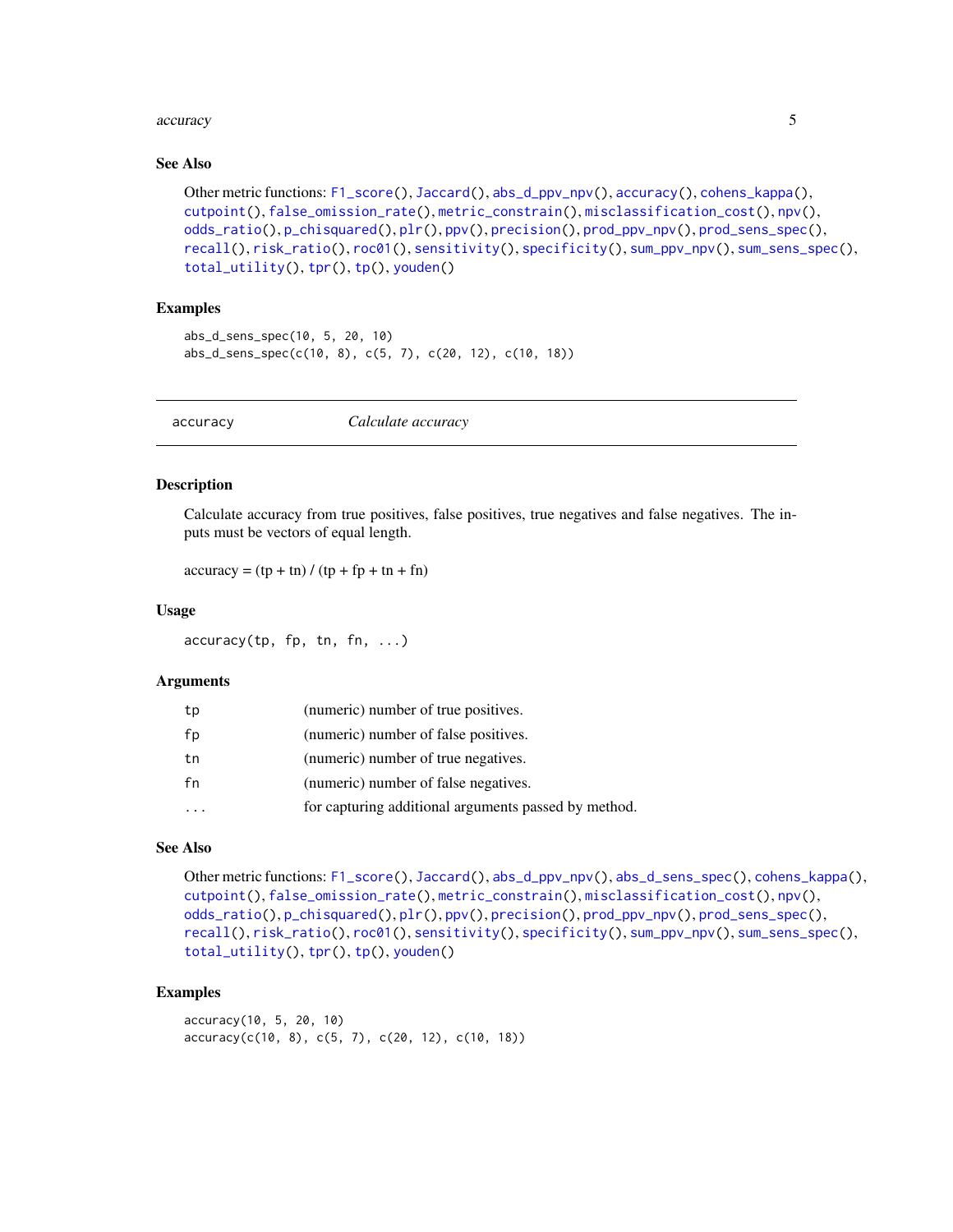<span id="page-5-1"></span><span id="page-5-0"></span>

# Description

By default, the output of cutpointr includes the optimized metric and several other metrics. This function adds further metrics. Suitable metric functions are all metric functions that are included in the package or that comply with those standards.

#### Usage

```
add_metric(object, metric)
## S3 method for class 'cutpointr'
add_metric(object, metric)
## S3 method for class 'multi_cutpointr'
add_metric(object, metric)
```
## S3 method for class 'roc\_cutpointr' add\_metric(object, metric)

## Arguments

| object | A cutpointr or roc_cutpointr object.           |
|--------|------------------------------------------------|
| metric | (list) A list of metric functions to be added. |

# Value

A cutpointr or roc\_cutpointr object (a data.frame) with one or more added columns.

# See Also

```
boot_ci(boot_test(cutpointr(multi_cutpointr(),
predict.cutpointr(), roc()
```

```
library(dplyr)
library(cutpointr)
cutpointr(suicide, dsi, suicide, gender) %>%
  add_metric(list(ppv, npv)) %>%
  select(optimal_cutpoint, subgroup, AUC, sum_sens_spec, ppv, npv)
```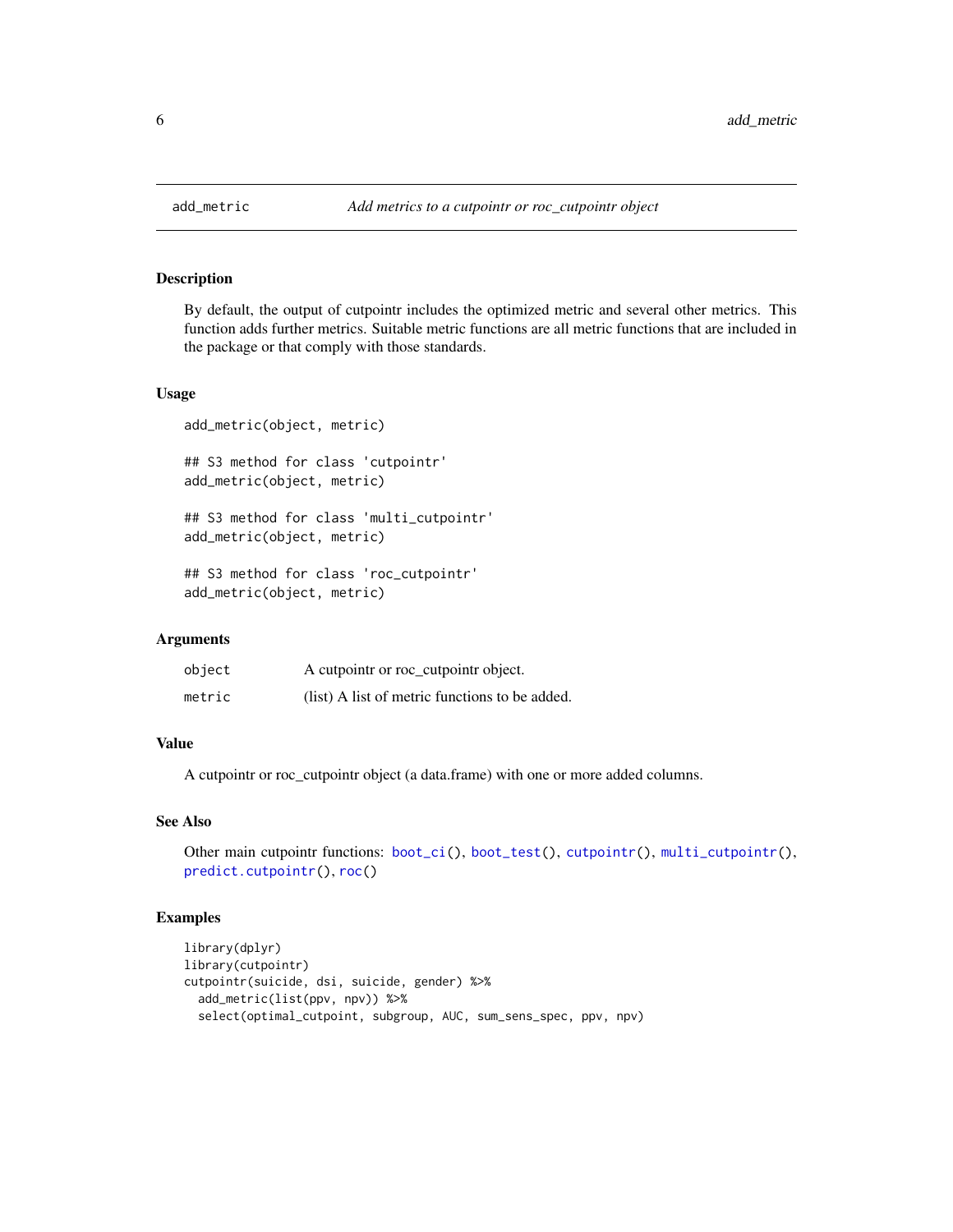<span id="page-6-0"></span>

# Description

Calculate the area under the ROC curve using the trapezoidal rule.

# Usage

```
auc(x)## S3 method for class 'roc_cutpointr'
auc(x)## S3 method for class 'cutpointr'
auc(x)
```
#### Arguments

x Data frame resulting from the roc() or cutpointr() function.

#### Value

Numeric vector of AUC values

# Source

Forked from the AUC package

<span id="page-6-1"></span>boot\_ci *Calculate bootstrap confidence intervals from a cutpointr object*

# Description

Given a cutpointr object that includes bootstrap results this function calculates a bootstrap confidence interval for a selected variable. Missing values are removed before calculating the quantiles. In the case of multiple optimal cutpoints all cutpoints / metric values are included in the calculation. Values of the selected variable are returned for the percentiles alpha / 2 and 1 - alpha / 2. The metrics in the bootstrap data frames of cutpointr are suffixed with \_b and \_oob to indicate in-bag and out-of-bag, respectively. For example, to calculate quantiles of the in-bag AUC variable = AUC\_b should be set.

## Usage

boot\_ci(x, variable, in\_bag = TRUE, alpha =  $0.05$ )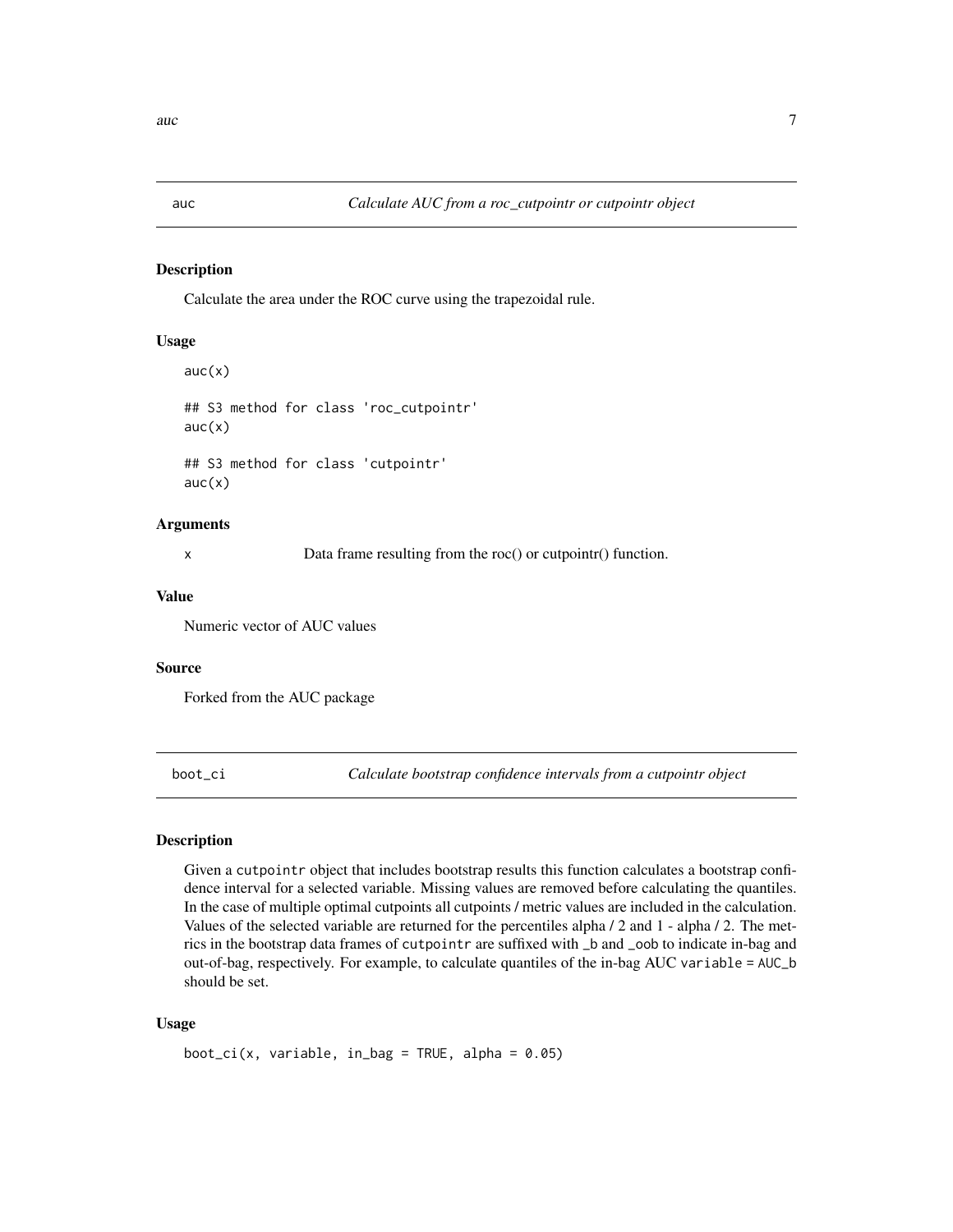# <span id="page-7-0"></span>Arguments

| x        | A cutpointr object with bootstrap results                                                                 |
|----------|-----------------------------------------------------------------------------------------------------------|
| variable | Variable to calculate CI for                                                                              |
| in_bag   | Whether the in-bag or out-of-bag results should be used for testing                                       |
| alpha    | Alpha level. Quantiles of the bootstrapped values are returned for (alpha / 2)<br>and $1 - (alpha / 2)$ . |

# Value

A data frame with the columns quantile and value

#### See Also

Other main cutpointr functions: [add\\_metric\(](#page-5-1)), [boot\\_test\(](#page-7-1)), [cutpointr\(](#page-11-1)), [multi\\_cutpointr\(](#page-37-1)), [predict.cutpointr\(](#page-56-1)), [roc\(](#page-63-1))

#### Examples

```
## Not run:
opt_cut <- cutpointr(suicide, dsi, suicide, gender,
  metric = youden, boot_runs = 1000)
boot_ci(opt_cut, optimal_cutpoint, in_bag = FALSE, alpha = 0.05)
boot_ci(opt_cut, acc, in_bag = FALSE, alpha = 0.05)boot_ci(opt_cut, cohens_kappa, in_bag = FALSE, alpha = 0.05)
boot\_ci(opt\_cut, AUC, in\_bag = TRUE, alpha = 0.05)
```
## End(Not run)

<span id="page-7-1"></span>boot\_test *Test for equivalence of a metric*

#### Description

This function performs a significance test based on the bootstrap results of cutpointr to test whether a chosen metric is equal between subgroups or between two cutpointr objects. The test statistic is calculated as the standardized difference of the metric between groups. If x contains subgroups, the test is run on all possible pairings of subgroups. An additional adjusted p-value is returned in that case.

#### Usage

```
boot_test(x, y = NULL, variable = "AUC", in_bag = TRUE, correction = "holm")
```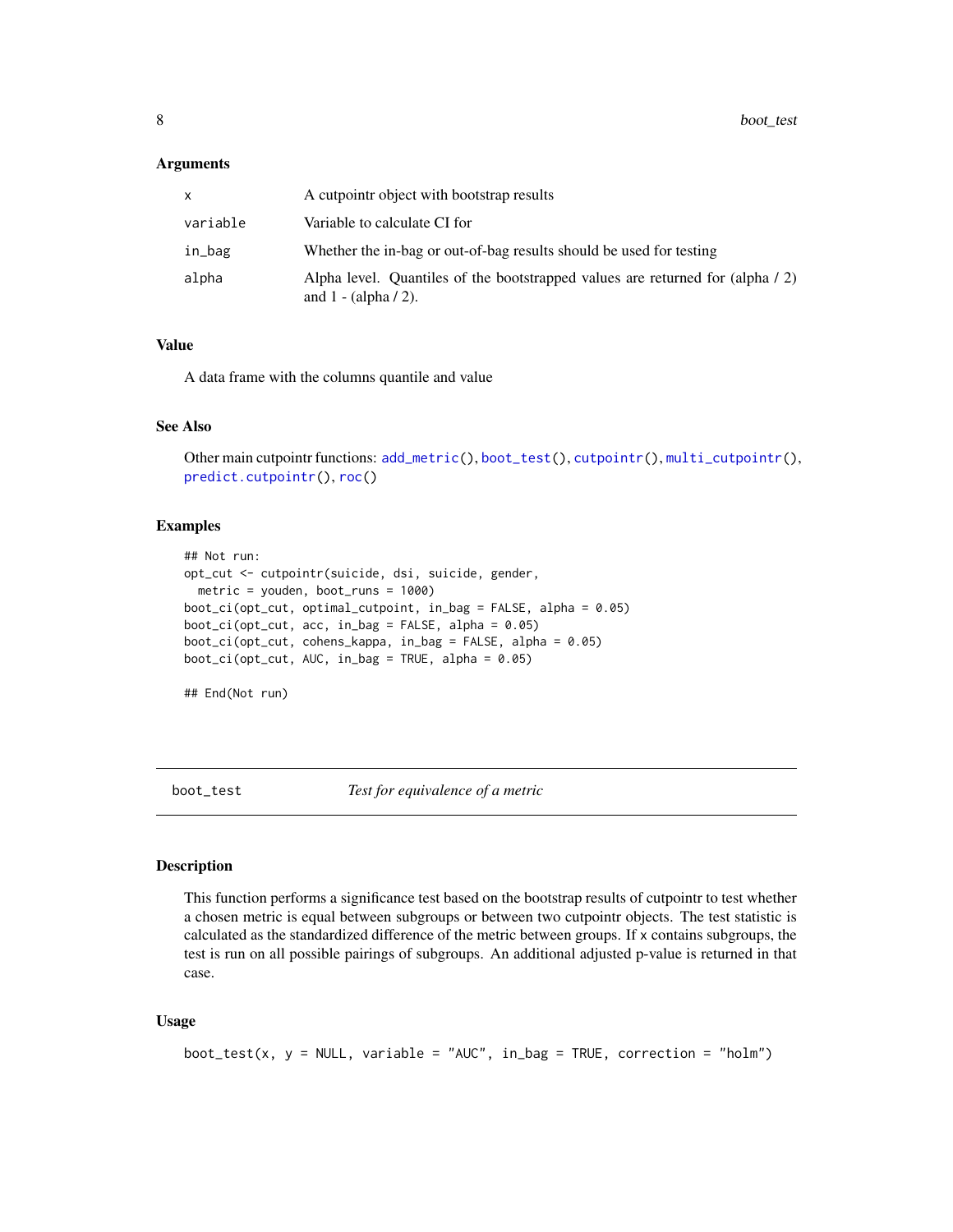#### boot\_test 9

#### Arguments

| $\mathsf{x}$ | A cutpointr object with bootstrap results                                               |
|--------------|-----------------------------------------------------------------------------------------|
| <b>V</b>     | If x does not contain subgroups another cutpointr object                                |
| variable     | The variable for testing                                                                |
| in_bag       | Whether the in-bag or out-of-bag results should be used for testing                     |
| correction   | The type of correction for multiple testing. Possible values are as in p.adjust.methods |

#### Details

The variable name is looked up in the columns of the bootstrap results where the suffixes \_b and \_oob indicate in-bag and out-of-bag estimates, respectively (controlled via the in\_bag argument). Possible values are optimal\_cutpoint, AUC, acc, sensitivity, specificity, and the metric that was selected in cutpointr. Note that there is no "out-of-bag optimal cutpoint", so when selecting variable = optimal\_cutpoint the test will be based on the in-bag data.

The test statistic is calculated as  $z = (t1 - t2) / sd(t1 - t2)$  where t1 and t2 are the metric values on the full sample and sd(t1 - t2) is the standard deviation of the differences of the metric values per bootstrap repetition. The test is two-sided.

If two cutpointr objects are compared and the numbers of bootstrap repetitions differ, the smaller number will be used.

Since pairwise differences are calculated for this test, the test function does not support multiple optimal cutpoints, because it is unclear how the differences should be calculated in that case.

# Value

A data.frame (a tibble) with the columns test\_var, p, d, sd\_d, z and in\_bag. If a grouped cutpointr object was tested, the additional columns subgroup1, subgroup2 and p\_adj are returned.

# Source

Robin, X., Turck, N., Hainard, A., Tiberti, N., Lisacek, F., Sanchez, J.-C., & Müller, M. (2011). pROC: An open-source package for R and S+ to analyze and compare ROC curves. BMC Bioinformatics, 12(1), 77. https://doi.org/10.1186/1471-2105-12-77

# See Also

Other main cutpointr functions: [add\\_metric\(](#page-5-1)), [boot\\_ci\(](#page-6-1)), [cutpointr\(](#page-11-1)), [multi\\_cutpointr\(](#page-37-1)), [predict.cutpointr\(](#page-56-1)), [roc\(](#page-63-1))

```
## Not run:
library(cutpointr)
library(dplyr)
set.seed(734)
cp_f <- cutpointr(suicide %>% filter(gender == "female"), dsi, suicide,
 boot_runs = 1000, boot_stratify = TRUE)
set.seed(928)
```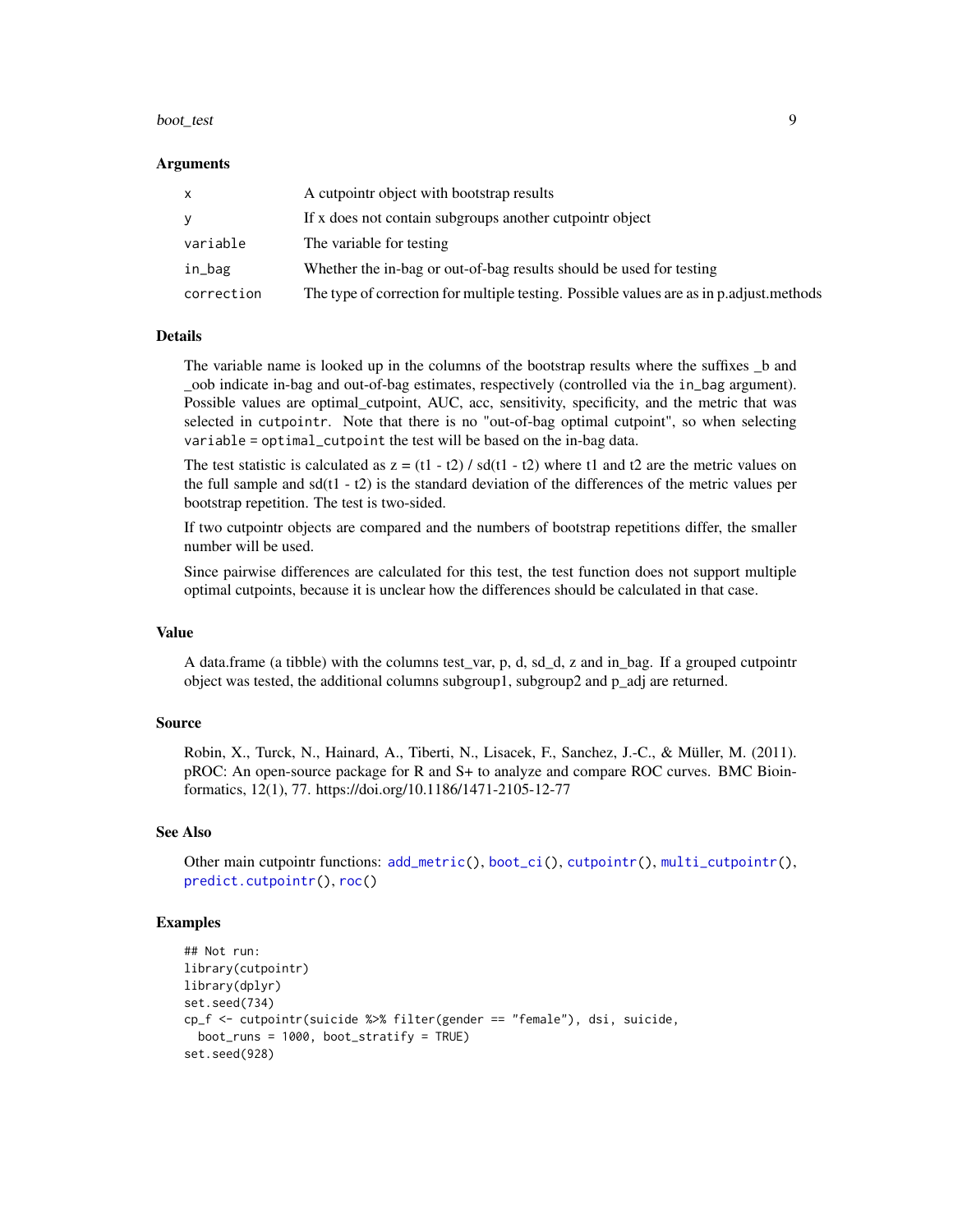```
cp_m <- cutpointr(suicide %>% filter(gender == "male"), dsi, suicide,
 boot_runs = 1000, boot_stratify = TRUE)
# No significant differences:
boot_test(cp_f, cp_m, AUC, in_bag = TRUE)
boot_test(cp_f, cp_m, sum_sens_spec, in_bag = FALSE)
set.seed(135)
cp <- cutpointr(suicide, dsi, suicide, gender, boot_runs = 1000,
 boot_stratify = TRUE)
# Roughly same result as above:
boot_test(cp, variable = AUC, in_bag = TRUE)
boot_test(cp, variable = sum_sens_spec, in_bag = FALSE)
## End(Not run)
```
<span id="page-9-1"></span>cohens\_kappa *Calculate Cohen's Kappa*

# Description

Calculate the Kappa metric from true positives, false positives, true negatives and false negatives. The inputs must be vectors of equal length.

 $mrg_a = ((tp + fn) * (tp + fp)) / (tp + fn + fp + tn)$  $mrg_b = ((fp + tn) * (fn + tn)) / (tp + fn + fp + tn)$  $expec\_\ag{agree} = (mrg\_\ag{a + mrg\_\blacksquare}) / (tp + fn + fp + tn)$  $obs\_agree = (tp + tn) / (tp + fn + fp + tn)$  $cohens\_kappa = (obs\_agree - expec\_agree) / (1 - expec\_agree)$ 

#### Usage

cohens\_kappa(tp, fp, tn, fn, ...)

# Arguments

| tp | (numeric) number of true positives.                  |
|----|------------------------------------------------------|
| fp | (numeric) number of false positives.                 |
| tn | (numeric) number of true negatives.                  |
| fn | (numeric) number of false negatives.                 |
|    | for capturing additional arguments passed by method. |

#### Value

A numeric matrix with the column name "cohens\_kappa".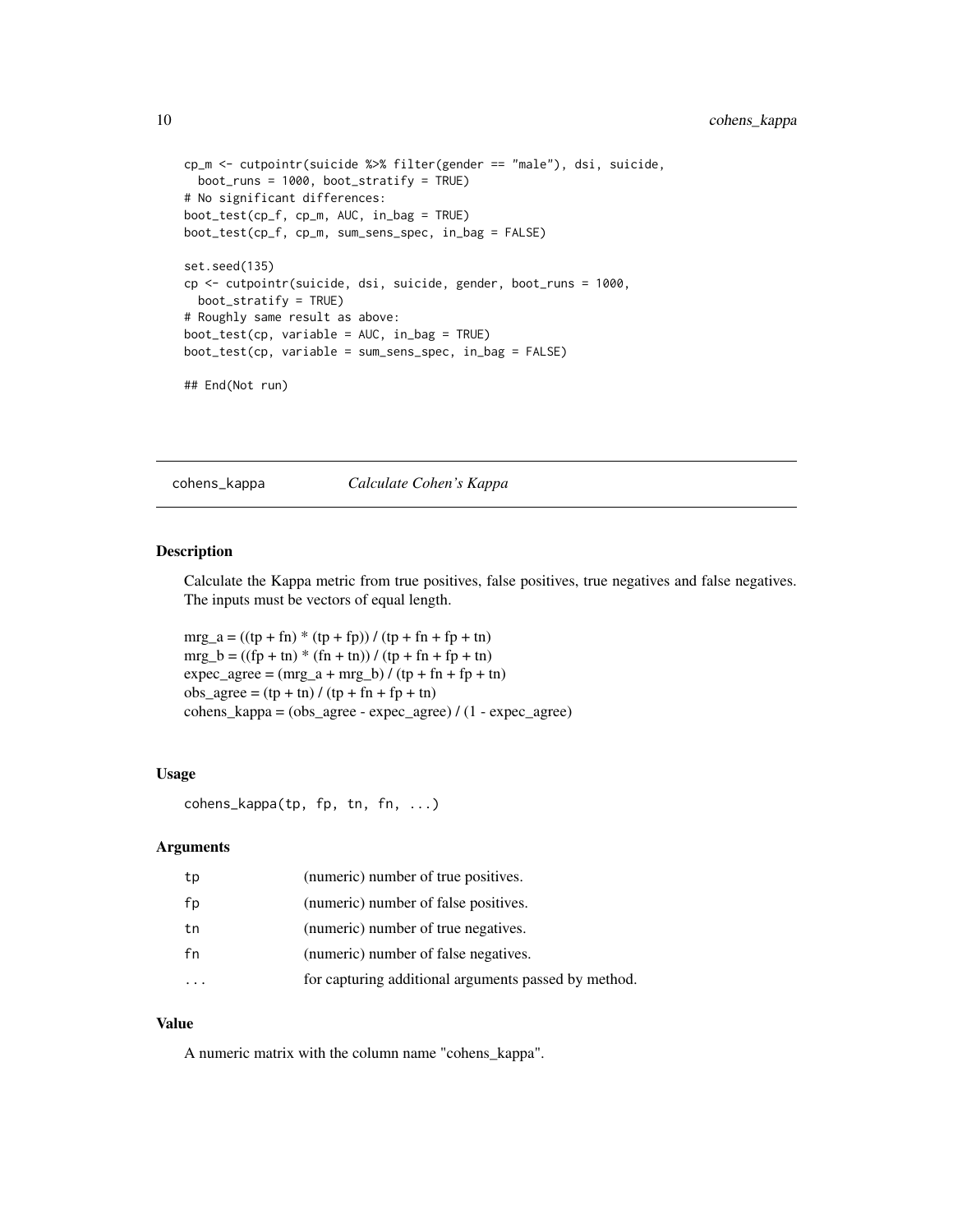#### <span id="page-10-0"></span>cutpoint that the control of the control of the control of the control of the control of the control of the control of the control of the control of the control of the control of the control of the control of the control o

# See Also

```
Other metric functions: F1_score(), Jaccard(), abs_d_ppv_npv(), abs_d_sens_spec(), accuracy(),
cutpoint(), false_omission_rate(), metric_constrain(), misclassification_cost(), npv(),
odds_ratio(), p_chisquared(), plr(), ppv(), precision(), prod_ppv_npv(), prod_sens_spec(),
recall(), risk_ratio(), roc01(), sensitivity(), specificity(), sum_ppv_npv(), sum_sens_spec(),
total_utility(), tpr(), tp(), youden()
```
# Examples

```
cohens_kappa(10, 5, 20, 10)
cohens_kappa(c(10, 8), c(5, 7), c(20, 12), c(10, 18))
```
<span id="page-10-1"></span>

cutpoint *Extract the cutpoints from a ROC curve generated by cutpointr*

# **Description**

This is a utility function for extracting the cutpoints from a roc\_cutpointr object. Mainly useful in conjunction with the plot\_cutpointr function if cutpoints are to be plotted on the x-axis.

# Usage

cutpoint(x, ...) cutpoints(x, ...)

#### **Arguments**

| x                    | A roc_cutpointr object. |
|----------------------|-------------------------|
| $\ddot{\phantom{0}}$ | Further arguments.      |

# See Also

```
Other metric functions: F1_score(), Jaccard(), abs_d_ppv_npv(), abs_d_sens_spec(), accuracy(),
cohens_kappa(), false_omission_rate(), metric_constrain(), misclassification_cost(),
npv(), odds_ratio(), p_chisquared(), plr(), ppv(), precision(), prod_ppv_npv(), prod_sens_spec(),
recall(), risk_ratio(), roc01(), sensitivity(), specificity(), sum_ppv_npv(), sum_sens_spec(),
total_utility(), tpr(), tp(), youden()
```

```
oc <- cutpointr(suicide, dsi, suicide, gender)
plot_cutpointr(oc, cutpoint, accuracy)
```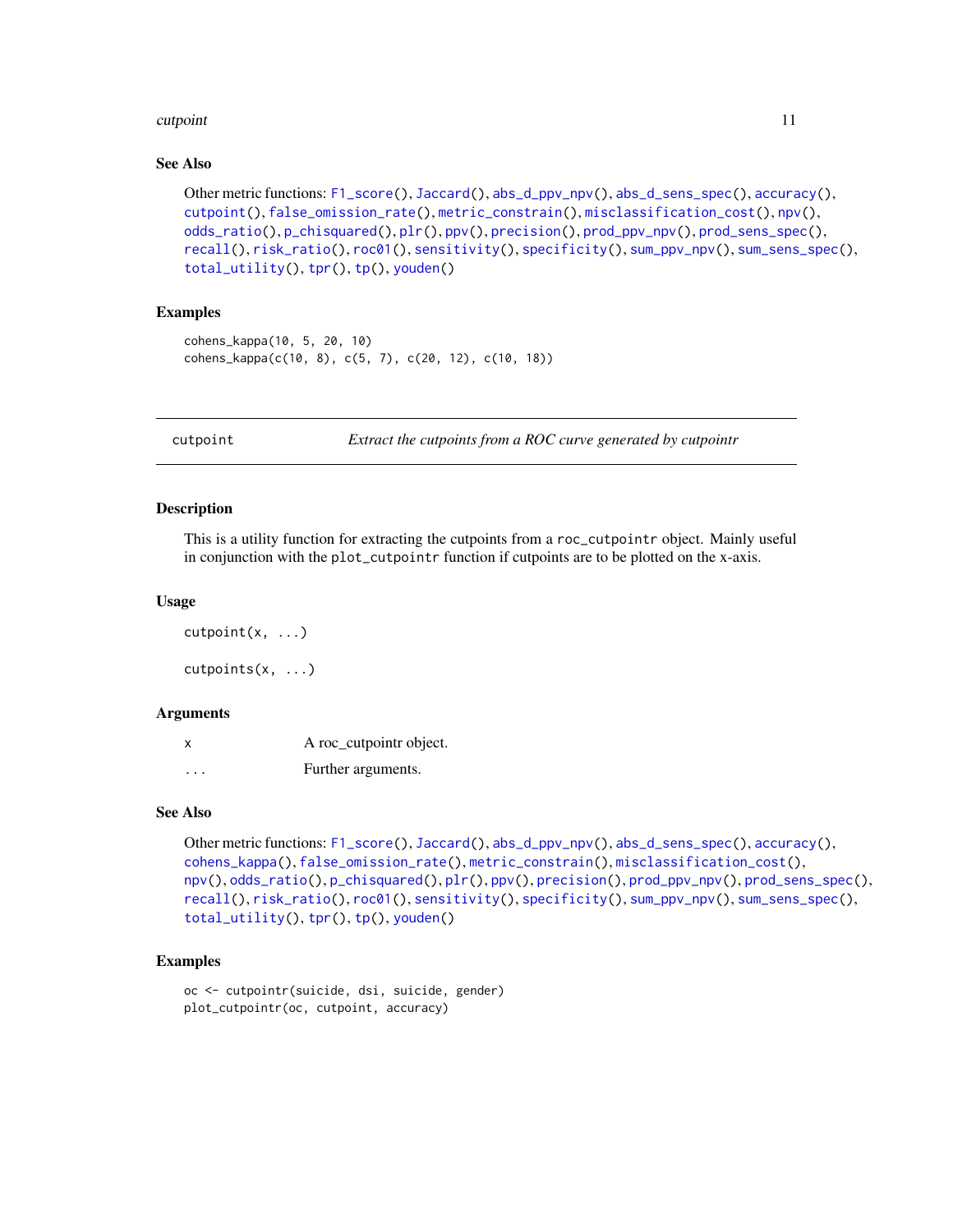#### Description

Using predictions (or e.g. biological marker values) and binary class labels, this function will determine "optimal" cutpoints using various selectable methods. The methods for cutpoint determination can be evaluated using bootstrapping. An estimate of the cutpoint variability and the out-of-sample performance can then be returned with summary or plot. For an introduction to the package please see vignette("cutpointr",package = "cutpointr").

# Usage

```
cutpointr(...)
## Default S3 method:
cutpointr(
  data,
  x,
  class,
  subgroup = NULL,method = maximize_metric,
 metric = sum_sens_spec,
 pos_class = NULL,
 neg_class = NULL,
  direction = NULL,
  boot_runs = 0,
 boot_stratify = FALSE,
  use_midpoints = FALSE,
 break_ties = median,
  na.rm = FALSE,allowParallel = FALSE,
  silent = FALSE,
  tol_metric = 1e-06,...
)
## S3 method for class 'numeric'
cutpointr(
  x,
  class,
  subgroup = NULL,method = maximize_metric,
 metric = sum_sens_spec,
 pos_class = NULL,
  neg_class = NULL,
  direction = NULL,
```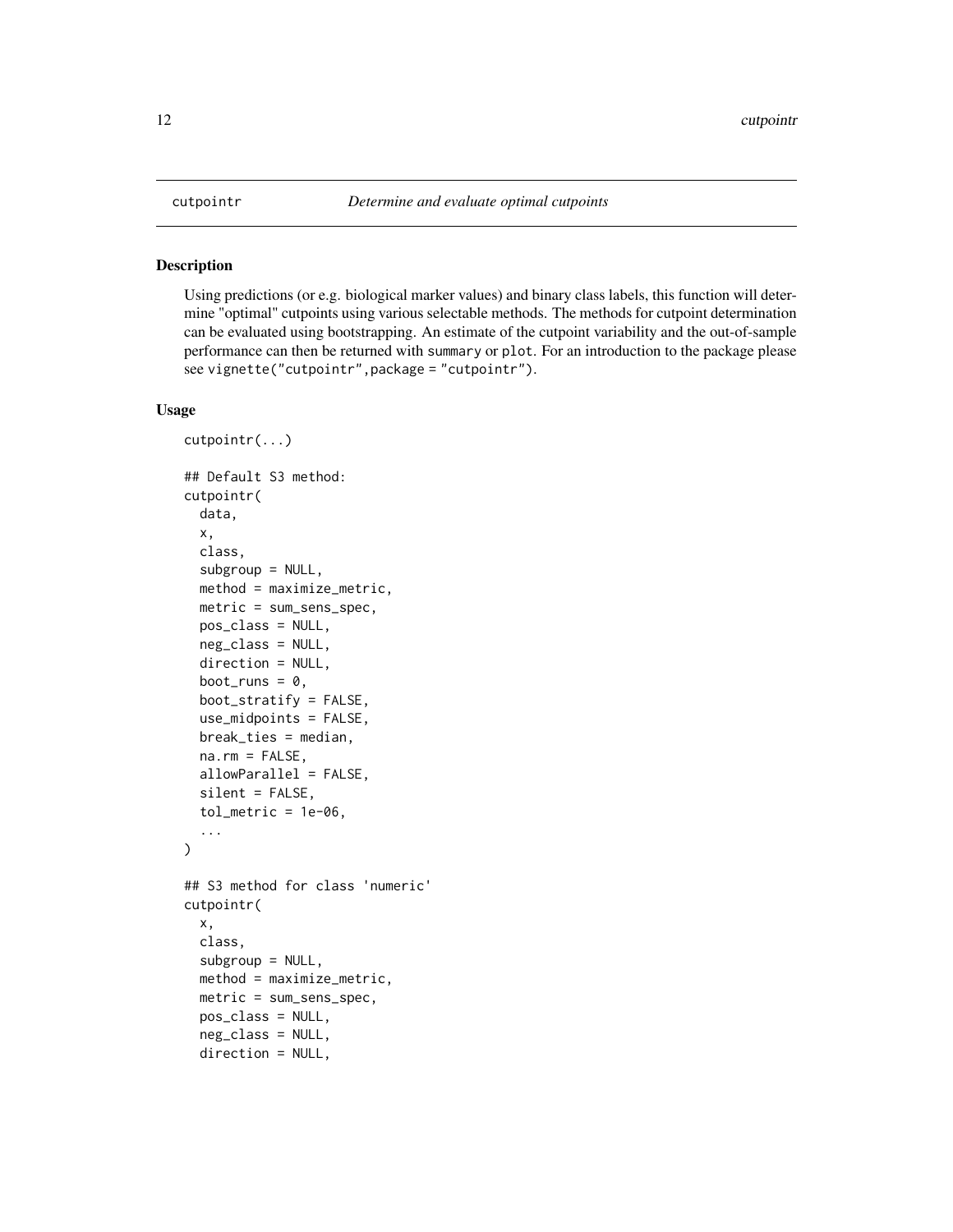#### cutpointr and the control of the control of the control of the control of the control of the control of the control of the control of the control of the control of the control of the control of the control of the control o

```
boot_runs = 0,
 boot_stratify = FALSE,
 use\_midpoints = FALSE,break_ties = median,
 na.rm = FALSE,allowParallel = FALSE,
 silent = FALSE,
  tol_metric = 1e-06,...
\mathcal{L}
```
# Arguments

| $\ddots$      | Further optional arguments that will be passed to method. minimize_metric and<br>maximize_metric pass  to metric.                                                                                                                                                                  |
|---------------|------------------------------------------------------------------------------------------------------------------------------------------------------------------------------------------------------------------------------------------------------------------------------------|
| data          | A data.frame with the data needed for x, class and optionally subgroup.                                                                                                                                                                                                            |
| x             | The variable name to be used for classification, e.g. predictions. The raw vector<br>of values if the data argument is unused.                                                                                                                                                     |
| class         | The variable name indicating class membership. If the data argument is unused,<br>the vector of raw numeric values.                                                                                                                                                                |
| subgroup      | An additional covariate that identifies subgroups or the raw data if data = NULL.<br>Separate optimal cutpoints will be determined per group. Numeric, character<br>and factor are allowed.                                                                                        |
| method        | (function) A function for determining cutpoints. Can be user supplied or use<br>some of the built in methods. See details.                                                                                                                                                         |
| metric        | (function) The function for computing a metric when using maximize_metric or<br>minimize_metric as method and and for the out-of-bag values during bootstrap-<br>ping. A way of internally validating the performance. User defined functions<br>can be supplied, see details.     |
| pos_class     | (optional) The value of class that indicates the positive class.                                                                                                                                                                                                                   |
| neg_class     | (optional) The value of class that indicates the negative class.                                                                                                                                                                                                                   |
| direction     | (character, optional) Use " $>=$ " or " $<=$ " to indicate whether x is supposed to be<br>larger or smaller for the positive class.                                                                                                                                                |
| boot_runs     | (numerical) If positive, this number of bootstrap samples will be used to assess<br>the variability and the out-of-sample performance.                                                                                                                                             |
| boot_stratify | (logical) If the bootstrap is stratified, bootstrap samples are drawn separately in<br>both classes and then combined, keeping the proportion of positives and nega-<br>tives constant in every resample.                                                                          |
| use_midpoints | (logical) If TRUE (default FALSE) the returned optimal cutpoint will be the<br>mean of the optimal cutpoint and the next highest observation (for direction =<br>" $>=$ ") or the next lowest observation (for direction = " $<=$ ") which avoids biasing<br>the optimal cutpoint. |
| break_ties    | If multiple cutpoints are found, they can be summarized using this function, e.g.<br>mean or median. To return all cutpoints use c as the function.                                                                                                                                |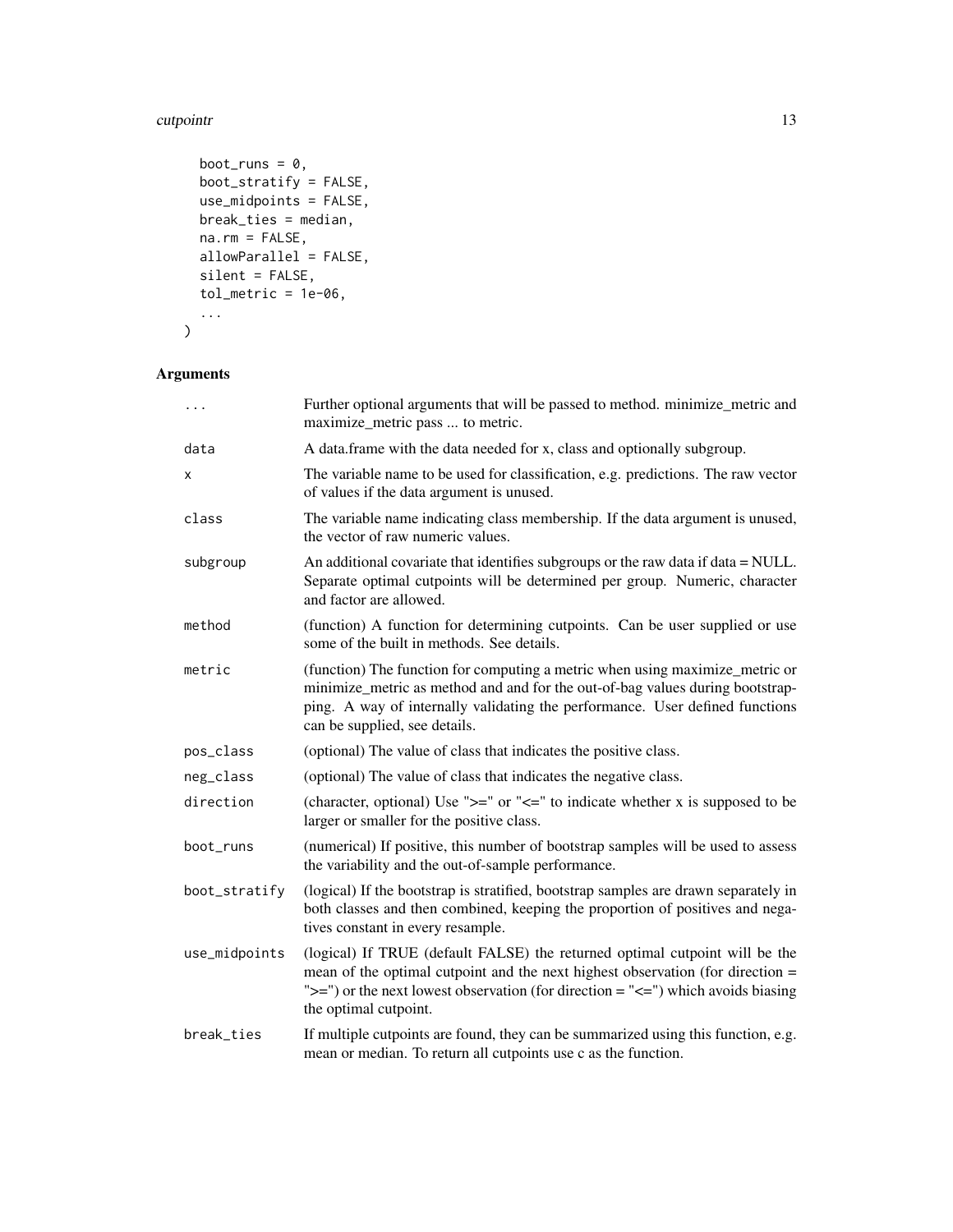| na.rm         | (logical) Set to TRUE (default FALSE) to keep only complete cases of x, class<br>and subgroup (if specified). Missing values with $na.rm = FALSE$ will raise an<br>error.                                                                                                                                                       |
|---------------|---------------------------------------------------------------------------------------------------------------------------------------------------------------------------------------------------------------------------------------------------------------------------------------------------------------------------------|
| allowParallel | (logical) If TRUE, the bootstrapping will be parallelized using foreach. A local<br>cluster, for example, should be started manually beforehand.                                                                                                                                                                                |
| silent        | (logical) If TRUE suppresses all messages.                                                                                                                                                                                                                                                                                      |
| tol metric    | All cutpoints will be returned that lead to a metric value in the interval [m_max]<br>- tol_metric, m_max + tol_metric where m_max is the maximum achievable<br>metric value. This can be used to return multiple decent cutpoints and to avoid<br>floating-point problems. Not supported by all method functions, see details. |

#### Details

If direction and/or pos\_class and neg\_class are not given, the function will assume that higher values indicate the positive class and use the class with a higher median as the positive class.

This function uses tidyeval to support unquoted arguments. For programming with cutpointr the operator !! can be used to unquote an argument, see the examples.

Different methods can be selected for determining the optimal cutpoint via the method argument. The package includes the following method functions:

- maximize\_metric: Maximize the metric function
- minimize\_metric: Minimize the metric function
- maximize\_loess\_metric: Maximize the metric function after LOESS smoothing
- minimize\_loess\_metric: Minimize the metric function after LOESS smoothing
- maximize\_spline\_metric: Maximize the metric function after spline smoothing
- minimize\_spline\_metric: Minimize the metric function after spline smoothing
- maximize\_boot\_metric: Maximize the metric function as a summary of the optimal cutpoints in bootstrapped samples
- minimize\_boot\_metric: Minimize the metric function as a summary of the optimal cutpoints in bootstrapped samples
- oc\_youden\_kernel: Maximize the Youden-Index after kernel smoothing the distributions of the two classes
- oc\_youden\_normal: Maximize the Youden-Index parametrically assuming normally distributed data in both classes
- oc\_manual: Specify the cutpoint manually

User-defined functions can be supplied to method, too. As a reference, the code of all included method functions can be accessed by simply typing their name. To define a new method function, create a function that may take as input(s):

- data: A data.frame or tbl\_df
- x: (character) The name of the predictor or independent variable
- class: (character) The name of the class or dependent variable
- metric\_func: A function for calculating a metric, e.g. accuracy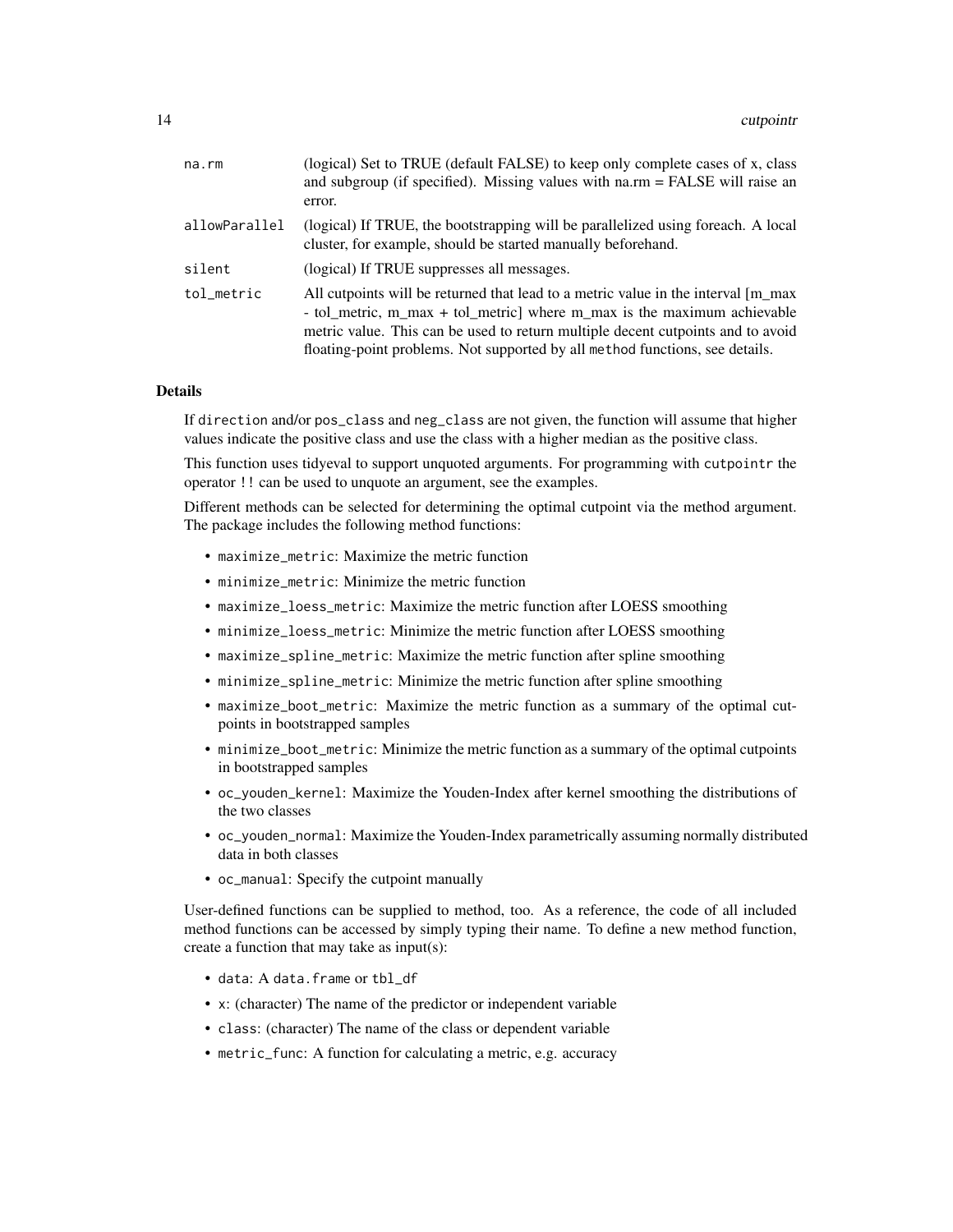#### cutpointr and the control of the control of the control of the control of the control of the control of the control of the control of the control of the control of the control of the control of the control of the control o

- pos\_class: The positive class
- neg\_class: The negative class
- direction: ">=" if the positive class has higher x values, "<=" otherwise
- tol\_metric: (numeric) In the built-in methods a tolerance around the optimal metric value
- use\_midpoints: (logical) In the built-in methods whether to use midpoints instead of exact optimal cutpoints
- ... Further arguments

The ... argument can be used to avoid an error if not all of the above arguments are needed or in order to pass additional arguments to method. The function should return a data. frame or tbl\_df with one row, the column "optimal\_cutpoint", and an optional column with an arbitrary name with the metric value at the optimal cutpoint.

Built-in metric functions include:

- accuracy: Fraction correctly classified
- youden: Youden- or J-Index = sensitivity + specificity 1
- sum\_sens\_spec: sensitivity + specificity
- sum\_ppv\_npv: The sum of positive predictive value (PPV) and negative predictive value (NPV)
- prod\_sens\_spec: sensitivity \* specificity
- prod\_ppv\_npv: The product of positive predictive value (PPV) and negative predictive value (NPV)
- cohens\_kappa: Cohen's Kappa
- abs\_d\_sens\_spec: The absolute difference between sensitivity and specificity
- $roc@1$ : Distance to the point  $(0,1)$  on ROC space
- abs\_d\_ppv\_npv: The absolute difference between positive predictive value (PPV) and negative predictive value (NPV)
- p\_chisquared: The p-value of a chi-squared test on the confusion matrix of predictions and observations
- odds\_ratio: The odds ratio calculated as (TP / FP) / (FN / TN)
- risk\_ratio: The risk ratio (relative risk) calculated as  $(TP / (TP + FN)) / (FP / (FP + TN))$
- positive and negative likelihood ratio calculated as  $p1r = true$  positive rate / false positive rate and  $n1r$  = false negative rate / true negative rate
- misclassification\_cost: The sum of the misclassification cost of false positives and false negatives fp \* cost\_fp + fn \* cost\_fn. Additional arguments to cutpointr: cost\_fp, cost\_fn
- total\_utility: The total utility of true / false positives / negatives calculated as utility\_tp \* TP + utility\_tn \* TN - cost\_fp \* FP - cost\_fn \* FN. Additional arguments to cutpointr: utility\_tp, utility\_tn, cost\_fp, cost\_fn
- F1\_score: The F1-score  $(2 * TP) / (2 * TP + FP + FN)$
- sens\_constrain: Maximize sensitivity given a minimal value of specificity
- spec\_constrain: Maximize specificity given a minimal value of sensitivity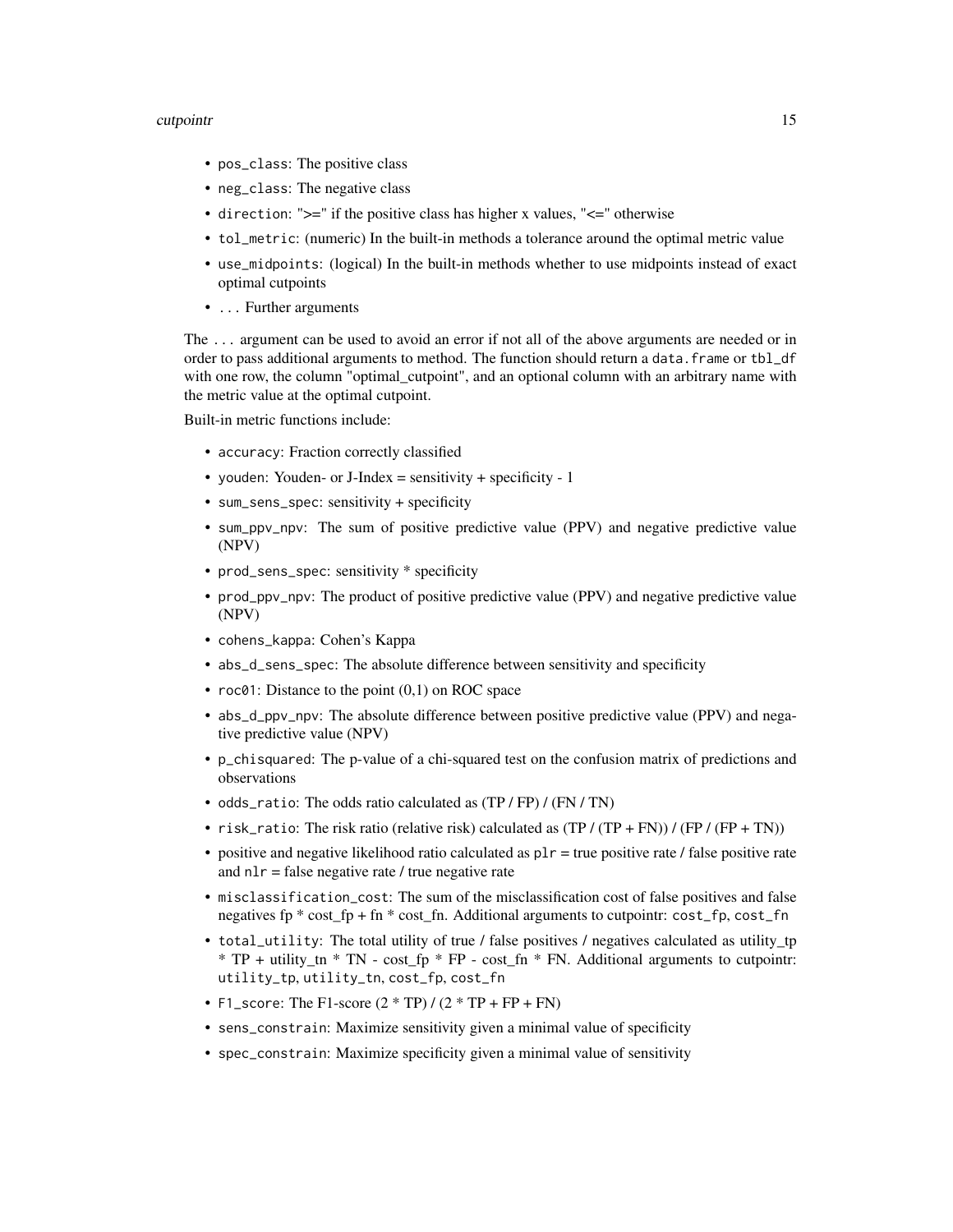• metric\_constrain: Maximize a selected metric given a minimal value of another selected metric

Furthermore, the following functions are included which can be used as metric functions but are more useful for plotting purposes, for example in plot\_cutpointr, or for defining new metric functions: tp, fp, tn, fn, tpr, fpr, tnr, fnr, false\_omission\_rate, false\_discovery\_rate, ppv, npv, precision, recall, sensitivity, and specificity.

User defined metric functions can be created as well which can accept the following inputs as vectors:

- tp: Vector of true positives
- fp: Vector of false positives
- tn: Vector of true negatives
- fn: Vector of false negatives
- ... If the metric function is used in conjunction with any of the maximize / minimize methods, further arguments can be passed

The function should return a numeric vector or a matrix or a data.frame with one column. If the column is named, the name will be included in the output and plots. Avoid using names that are identical to the column names that are by default returned by cutpointr.

If boot\_runs is positive, that number of bootstrap samples will be drawn and the optimal cutpoint using method will be determined. Additionally, as a way of internal validation, the function in metric will be used to score the out-of-bag predictions using the cutpoints determined by method. Various default metrics are always included in the bootstrap results.

If multiple optimal cutpoints are found, the column optimal\_cutpoint becomes a list that contains the vector(s) of the optimal cutpoints.

If use\_midpoints = TRUE the mean of the optimal cutpoint and the next highest or lowest possible cutpoint is returned, depending on direction.

The tol\_metric argument can be used to avoid floating-point problems that may lead to exclusion of cutpoints that achieve the optimally achievable metric value. Additionally, by selecting a large tolerance multiple cutpoints can be returned that lead to decent metric values in the vicinity of the optimal metric value. tol\_metric is passed to metric and is only supported by the maximization and minimization functions, i.e. maximize\_metric, minimize\_metric, maximize\_loess\_metric, minimize\_loess\_metric, maximize\_spline\_metric, and minimize\_spline\_metric. In maximize\_boot\_metric and minimize\_boot\_metric multiple optimal cutpoints will be passed to the summary\_func of these two functions.

# Value

A cutpointr object which is also a data.frame and tbl\_df.

## See Also

```
Other main cutpointr functions: add_metric(), boot_ci(), boot_test(), multi_cutpointr(),
predict.cutpointr(), roc()
```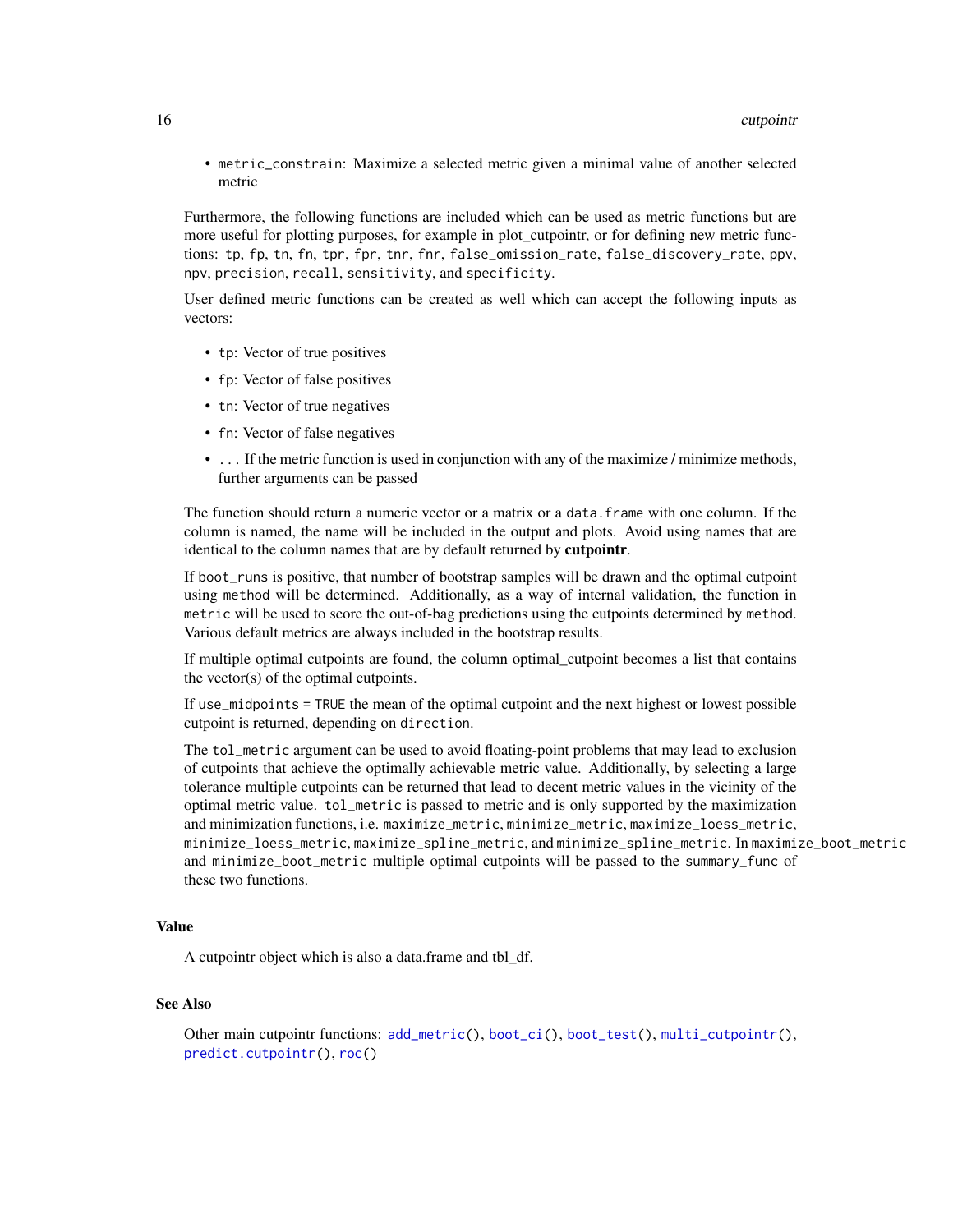#### cutpointr and the control of the control of the control of the control of the control of the control of the control of the control of the control of the control of the control of the control of the control of the control o

```
library(cutpointr)
## Optimal cutpoint for dsi
data(suicide)
opt_cut <- cutpointr(suicide, dsi, suicide)
opt_cut
s_opt_cut <- summary(opt_cut)
plot(opt_cut)
## Not run:
## Predict class for new observations
predict(opt-cut, newdata = data-frame(dsi = 0:5))## Supplying raw data, same result
cutpointr(x = suicide$dsi, class = suicide$suicide)
## direction, class labels, method and metric can be defined manually
## Again, same result
cutpointr(suicide, dsi, suicide, direction = ">=", pos_class = "yes",
          method = maximize_metric, metric = youden)
## Optimal cutpoint for dsi, as before, but for the separate subgroups
opt_cut <- cutpointr(suicide, dsi, suicide, gender)
opt_cut
(s_opt_cut <- summary(opt_cut))
tibble:::print.tbl(s_opt_cut)
## Bootstrapping also works on individual subgroups
set.seed(30)
opt_cut <- cutpointr(suicide, dsi, suicide, gender, boot_runs = 1000,
  boot_stratify = TRUE)
opt_cut
summary(opt_cut)
plot(opt_cut)
## Parallelized bootstrapping
  library(doParallel)
  library(doRNG)
  cl <- makeCluster(2) # 2 cores
  registerDoParallel(cl)
  registerDoRNG(12) # Reproducible parallel loops using doRNG
  opt_cut <- cutpointr(suicide, dsi, suicide, gender,
                       boot_runs = 1000, allowParallel = TRUE)
  stopCluster(cl)
  opt_cut
  plot(opt_cut)
## Robust cutpoint method using kernel smoothing for optimizing Youden-Index
opt_cut <- cutpointr(suicide, dsi, suicide, gender,
                     method = oc_youden_kernel)
opt_cut
```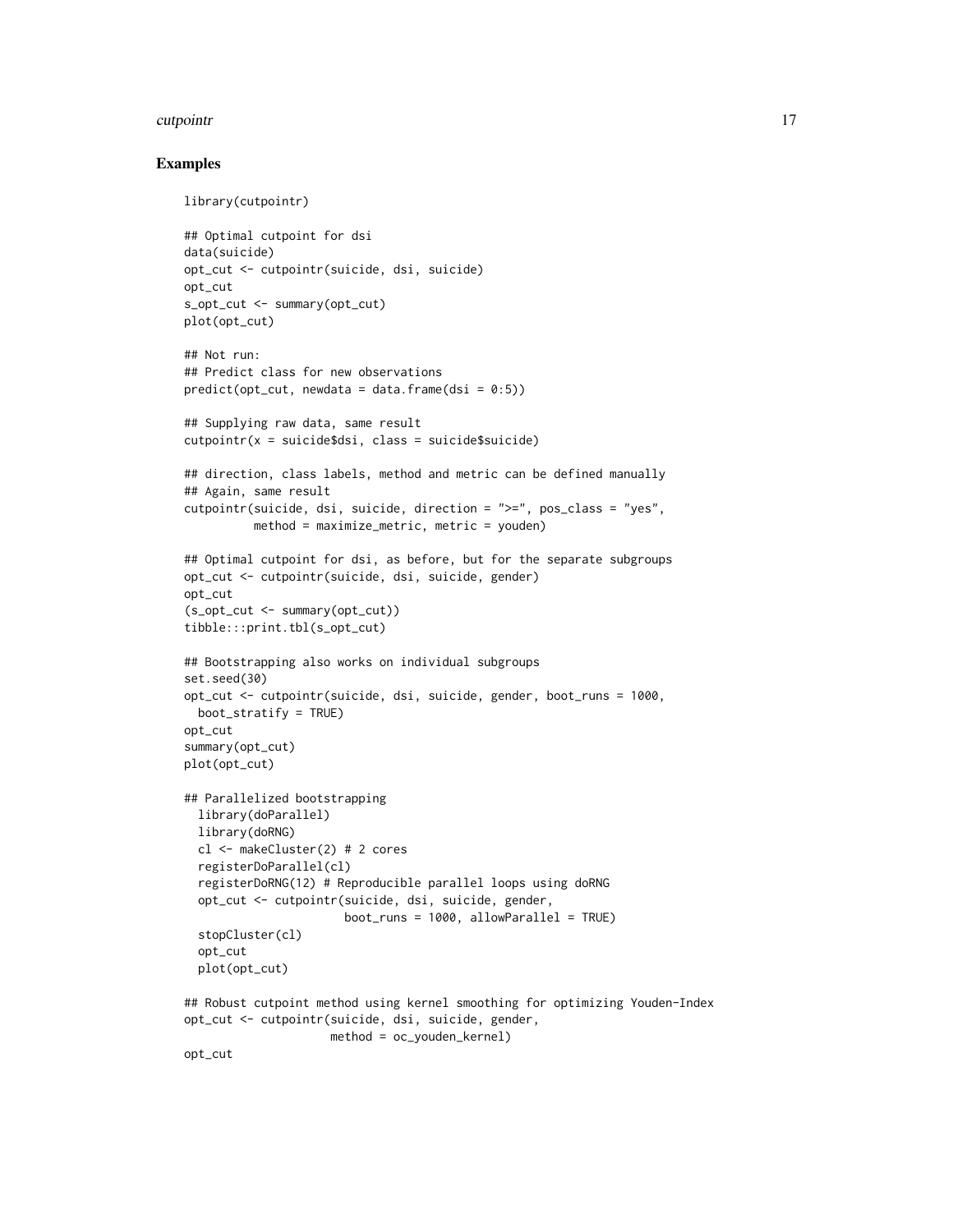<span id="page-17-0"></span>## End(Not run)

cutpointr\_ *The standard evaluation version of cutpointr (deprecated)*

# Description

This function is equivalent to cutpointr but takes only quoted arguments for x, class and subgroup. This was useful before cutpointr supported tidyeval.

# Usage

```
cutpointr_(
  data,
  x,
  class,
  subgroup = NULL,
 method = maximize_metric,
 metric = sum_sens_spec,
 pos_class = NULL,
 neg_class = NULL,
  direction = NULL,
  boot_runs = 0,
 boot_stratify = FALSE,
  use_midpoints = FALSE,
 break_ties = median,
  na.rm = FALSE,allowParallel = FALSE,
  silent = FALSE,
  tol\_metric = 1e-06,
  ...
```
# Arguments

)

| data     | A data frame with the data needed for x, class and optionally subgroup.                                                                           |
|----------|---------------------------------------------------------------------------------------------------------------------------------------------------|
| $\times$ | (character) The variable name to be used for classification, e.g. predictions or<br>test values.                                                  |
| class    | (character) The variable name indicating class membership.                                                                                        |
| subgroup | (character) The variable name of an additional covariate that identifies sub-<br>groups. Separate optimal cutpoints will be determined per group. |
| method   | (function) A function for determining cutpoints. Can be user supplied or use<br>some of the built in methods. See details.                        |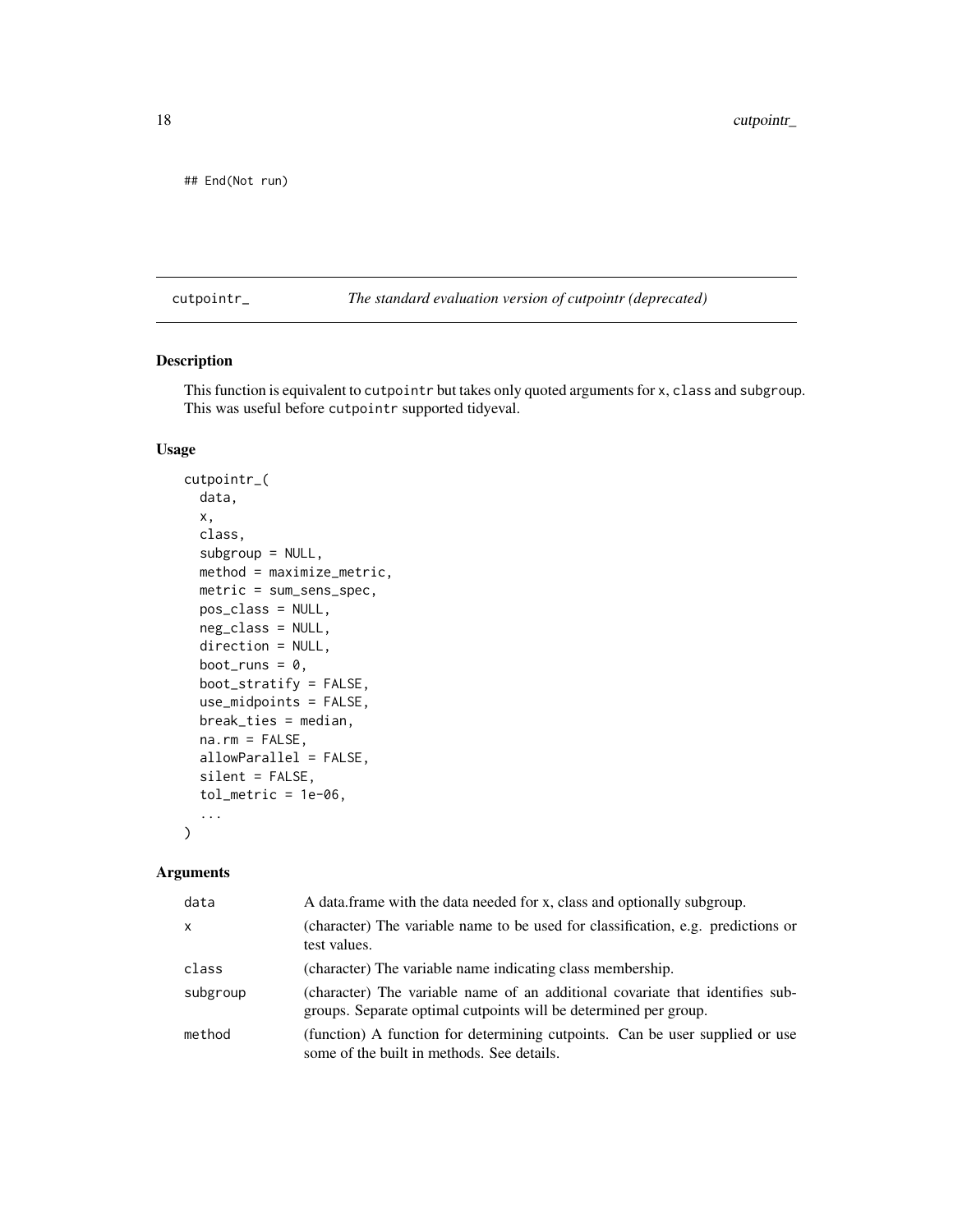# cutpointr\_ 19

| metric        | (function) The function for computing a metric when using maximize_metric or<br>minimize_metric as method and and for the out-of-bag values during bootstrap-<br>ping. A way of internally validating the performance. User defined functions<br>can be supplied, see details.                                                  |
|---------------|---------------------------------------------------------------------------------------------------------------------------------------------------------------------------------------------------------------------------------------------------------------------------------------------------------------------------------|
| pos_class     | (optional) The value of class that indicates the positive class.                                                                                                                                                                                                                                                                |
| neg_class     | (optional) The value of class that indicates the negative class.                                                                                                                                                                                                                                                                |
| direction     | (character, optional) Use " $>=$ " or " $<=$ " to indicate whether x is supposed to be<br>larger or smaller for the positive class.                                                                                                                                                                                             |
| boot_runs     | (numerical) If positive, this number of bootstrap samples will be used to assess<br>the variability and the out-of-sample performance.                                                                                                                                                                                          |
| boot_stratify | (logical) If the bootstrap is stratified, bootstrap samples are drawn separately in<br>both classes and then combined, keeping the proportion of positives and nega-<br>tives constant in every resample.                                                                                                                       |
| use_midpoints | (logical) If TRUE (default FALSE) the returned optimal cutpoint will be the<br>mean of the optimal cutpoint and the next highest observation (for direction =<br>" $>=$ ") or the next lowest observation (for direction = " $<=$ ") which avoids biasing<br>the optimal cutpoint.                                              |
| break_ties    | If multiple cutpoints are found, they can be summarized using this function, e.g.<br>mean or median. To return all cutpoints use c as the function.                                                                                                                                                                             |
| na.rm         | (logical) Set to TRUE (default FALSE) to keep only complete cases of x, class<br>and subgroup (if specified). Missing values with na.rm = FALSE will raise an<br>error.                                                                                                                                                         |
| allowParallel | (logical) If TRUE, the bootstrapping will be parallelized using foreach. A local<br>cluster, for example, should be started manually beforehand.                                                                                                                                                                                |
| silent        | (logical) If TRUE suppresses all messages.                                                                                                                                                                                                                                                                                      |
| tol_metric    | All cutpoints will be returned that lead to a metric value in the interval [m_max<br>- tol_metric, m_max + tol_metric] where m_max is the maximum achievable<br>metric value. This can be used to return multiple decent cutpoints and to avoid<br>floating-point problems. Not supported by all method functions, see details. |
| $\ddots$      | Further optional arguments that will be passed to method. minimize_metric and<br>maximize_metric pass  to metric.                                                                                                                                                                                                               |

```
library(cutpointr)
```

```
## Optimal cutpoint for dsi
data(suicide)
opt_cut <- cutpointr_(suicide, "dsi", "suicide")
opt_cut
summary(opt_cut)
plot(opt_cut)
predict(opt-cut, newdata = data-frame(dsi = 0:5))
```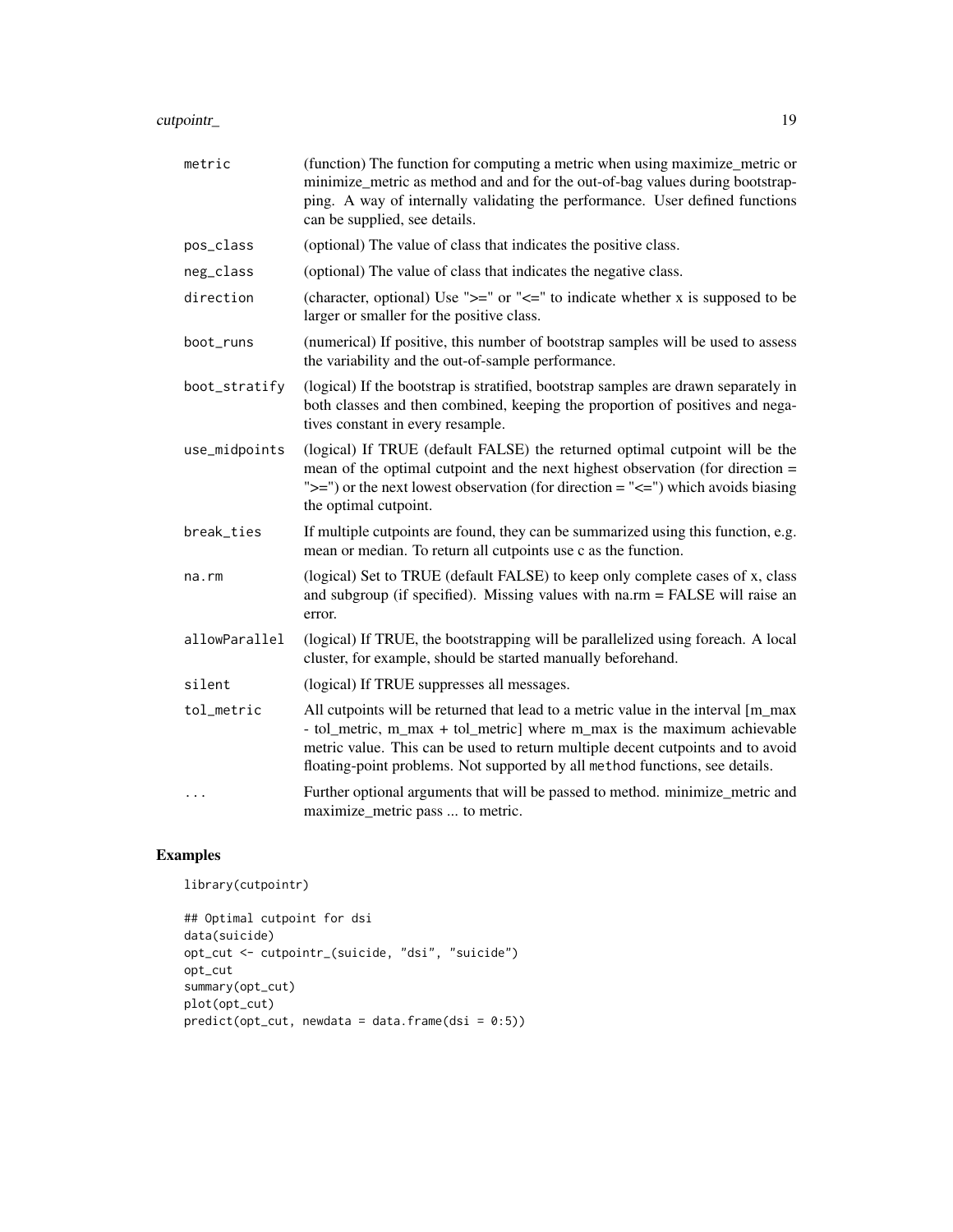# Description

This function calculates the number of knots when using smoothing splines for smoothing a function of metric values per cutpoint value. The function for calculating the number of knots is equal to stats::.nknots\_smspl but uses the number of unique cutpoints in the data as n.

# Usage

```
cutpoint_knots(data, x)
```
# Arguments

| data | A data frame                                   |
|------|------------------------------------------------|
| X    | (character) The name of the predictor variable |

# Examples

cutpoint\_knots(suicide, "dsi")

<span id="page-19-1"></span>

| F1_score | Calculate the F1-score |
|----------|------------------------|
|----------|------------------------|

# Description

Calculate the F1-score from true positives, false positives, true negatives and false negatives. The inputs must be vectors of equal length.

 $F1$ <sub>\_score</sub> =  $(2 * tp) / (2 * tp + fp + fn)$ 

# Usage

F1\_score(tp, fp, tn, fn, ...)

# Arguments

| tp | (numeric) number of true positives.                  |
|----|------------------------------------------------------|
| fp | (numeric) number of false positives.                 |
| tn | (numeric) number of true negatives.                  |
| fn | (numeric) number of false negatives.                 |
|    | for capturing additional arguments passed by method. |
|    |                                                      |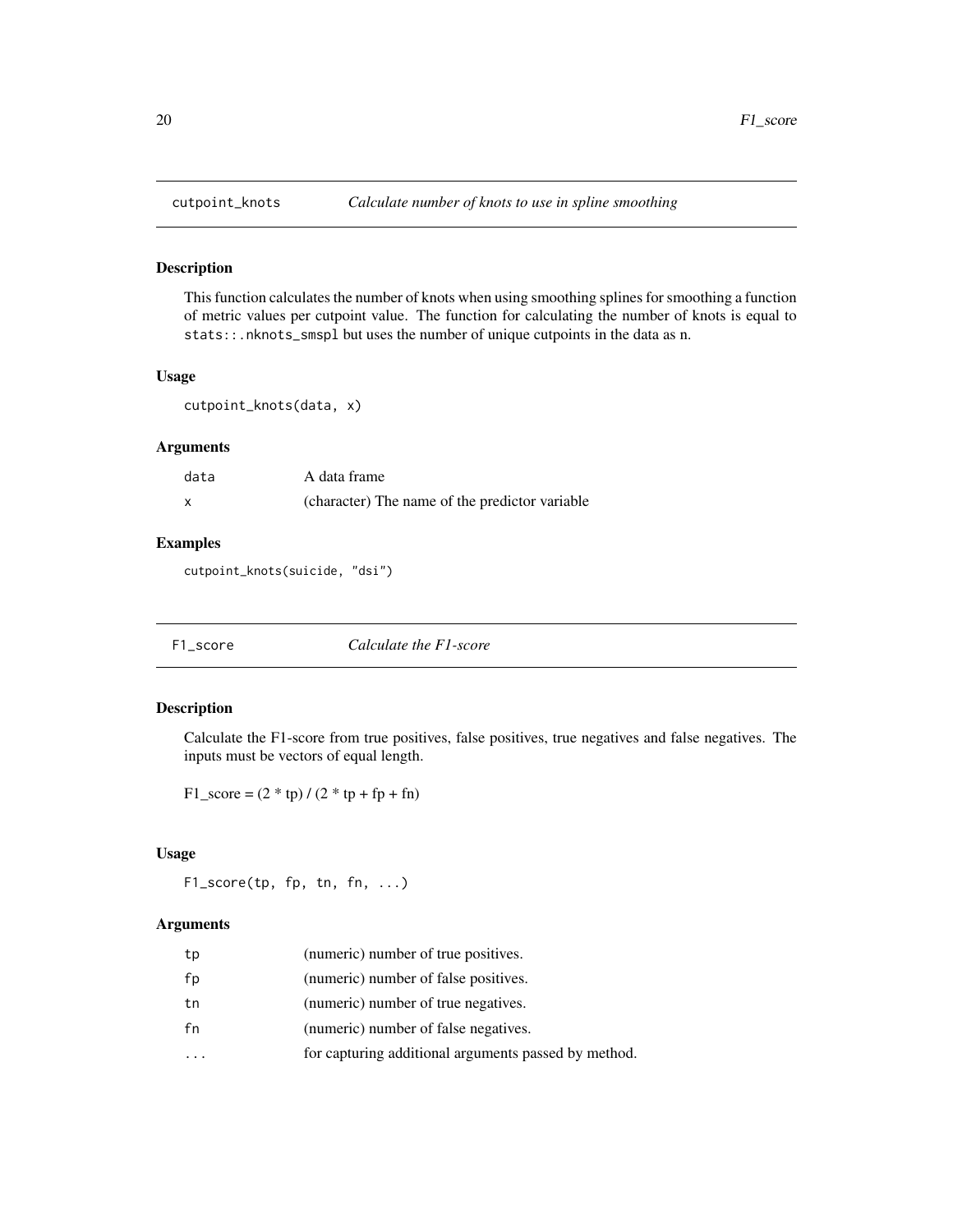# <span id="page-20-0"></span>See Also

```
Jaccard(abs_d_ppv_npv(abs_d_sens_spec(accuracy(cohens_kappa(),
cutpoint(), false_omission_rate(), metric_constrain(), misclassification_cost(), npv(),
odds_ratio(), p_chisquared(), plr(), ppv(), precision(), prod_ppv_npv(), prod_sens_spec(),
recall(), risk_ratio(), roc01(), sensitivity(), specificity(), sum_ppv_npv(), sum_sens_spec(),
total_utility(), tpr(), tp(), youden()
```
# Examples

```
F1_score(10, 5, 20, 10)
F1_score(c(10, 8), c(5, 7), c(20, 12), c(10, 18))
```
<span id="page-20-1"></span>false\_omission\_rate *Calculate the false omission and false discovery rate*

#### Description

Calculate the false omission rate or false discovery rate from true positives, false positives, true negatives and false negatives. The inputs must be vectors of equal length.

false\_omission\_rate = fn /  $(tn + fn) = 1$  - npv false\_discovery\_rate = fp /  $(tp + fp) = 1$  - ppv

### Usage

```
false_omission_rate(tp, fp, tn, fn, ...)
```

```
false_discovery_rate(tp, fp, tn, fn, ...)
```
#### Arguments

| tp | (numeric) number of true positives.                  |
|----|------------------------------------------------------|
| fp | (numeric) number of false positives.                 |
| tn | (numeric) number of true negatives.                  |
| fn | (numeric) number of false negatives.                 |
| .  | for capturing additional arguments passed by method. |

# See Also

```
Other metric functions: F1_score(), Jaccard(), abs_d_ppv_npv(), abs_d_sens_spec(), accuracy(),
cohens_kappa(), cutpoint(), metric_constrain(), misclassification_cost(), npv(), odds_ratio(),
p_chisquared(), plr(), ppv(), precision(), prod_ppv_npv(), prod_sens_spec(), recall(),
risk_ratio(), roc01(), sensitivity(), specificity(), sum_ppv_npv(), sum_sens_spec(),
total_utility(), tpr(), tp(), youden()
```

```
false_omission_rate(10, 5, 20, 10)
false_omission_rate(c(10, 8), c(5, 7), c(20, 12), c(10, 18))
```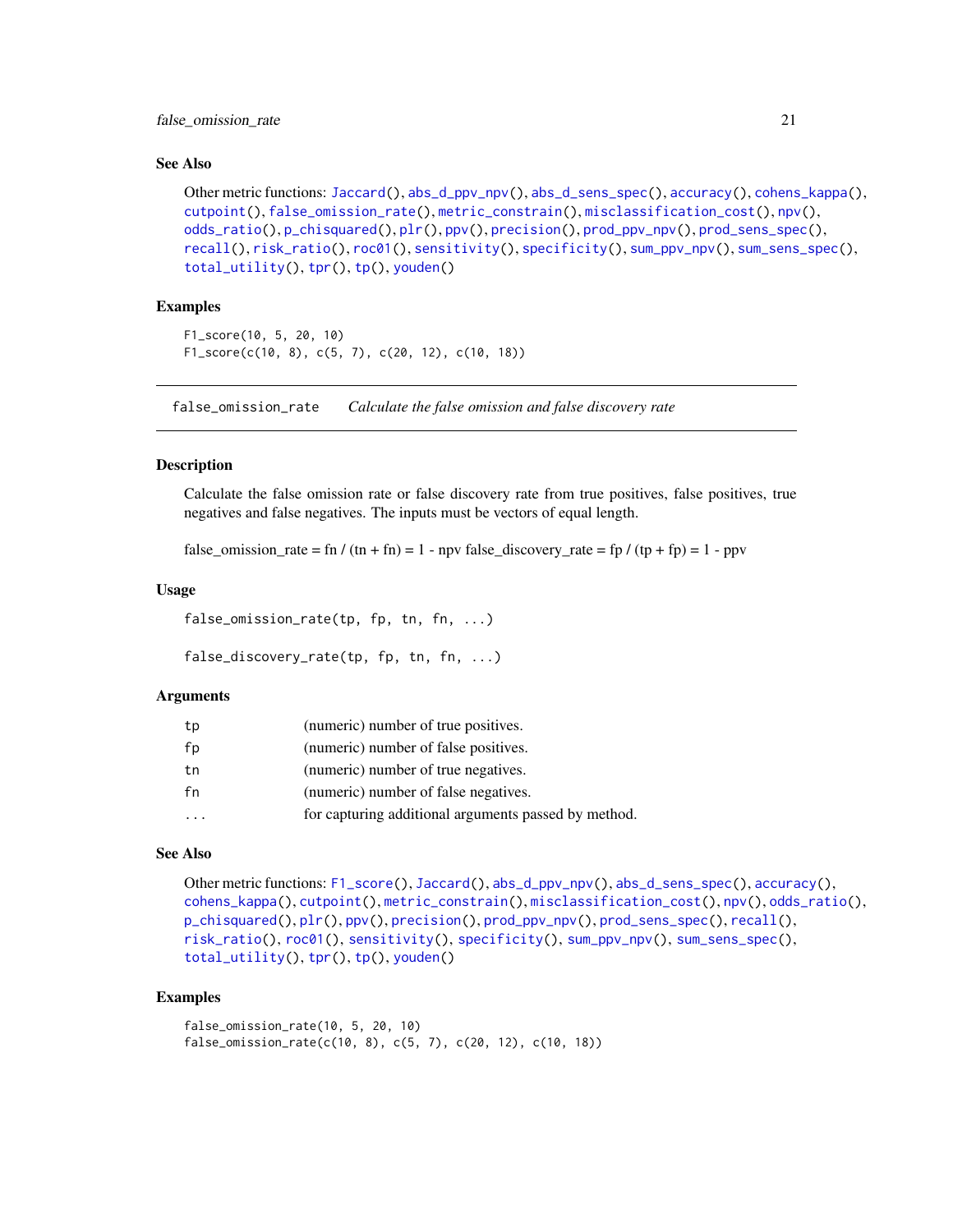<span id="page-21-1"></span><span id="page-21-0"></span>

# Description

Calculate the Jaccard Index from true positives, false positives, true negatives and false negatives. The inputs must be vectors of equal length.

 $Jaccard = (tp) / (tp + fp + fn)$ 

# Usage

 $Jaccard(tp, fp, tn, fn, ...)$ 

#### Arguments

| tp | (numeric) number of true positives.                  |
|----|------------------------------------------------------|
| fp | (numeric) number of false positives.                 |
| tn | (numeric) number of true negatives.                  |
| fn | (numeric) number of false negatives.                 |
|    | for capturing additional arguments passed by method. |

# See Also

```
Other metric functions: F1_score(), abs_d_ppv_npv(), abs_d_sens_spec(), accuracy(), cohens_kappa(),
cutpoint(), false_omission_rate(), metric_constrain(), misclassification_cost(), npv(),
odds_ratio(), p_chisquared(), plr(), ppv(), precision(), prod_ppv_npv(), prod_sens_spec(),
recall(), risk_ratio(), roc01(), sensitivity(), specificity(), sum_ppv_npv(), sum_sens_spec(),
total_utility(), tpr(), tp(), youden()
```

```
Jaccard(10, 5, 20, 10)
Jaccard(c(10, 8), c(5, 7), c(20, 12), c(10, 18))
```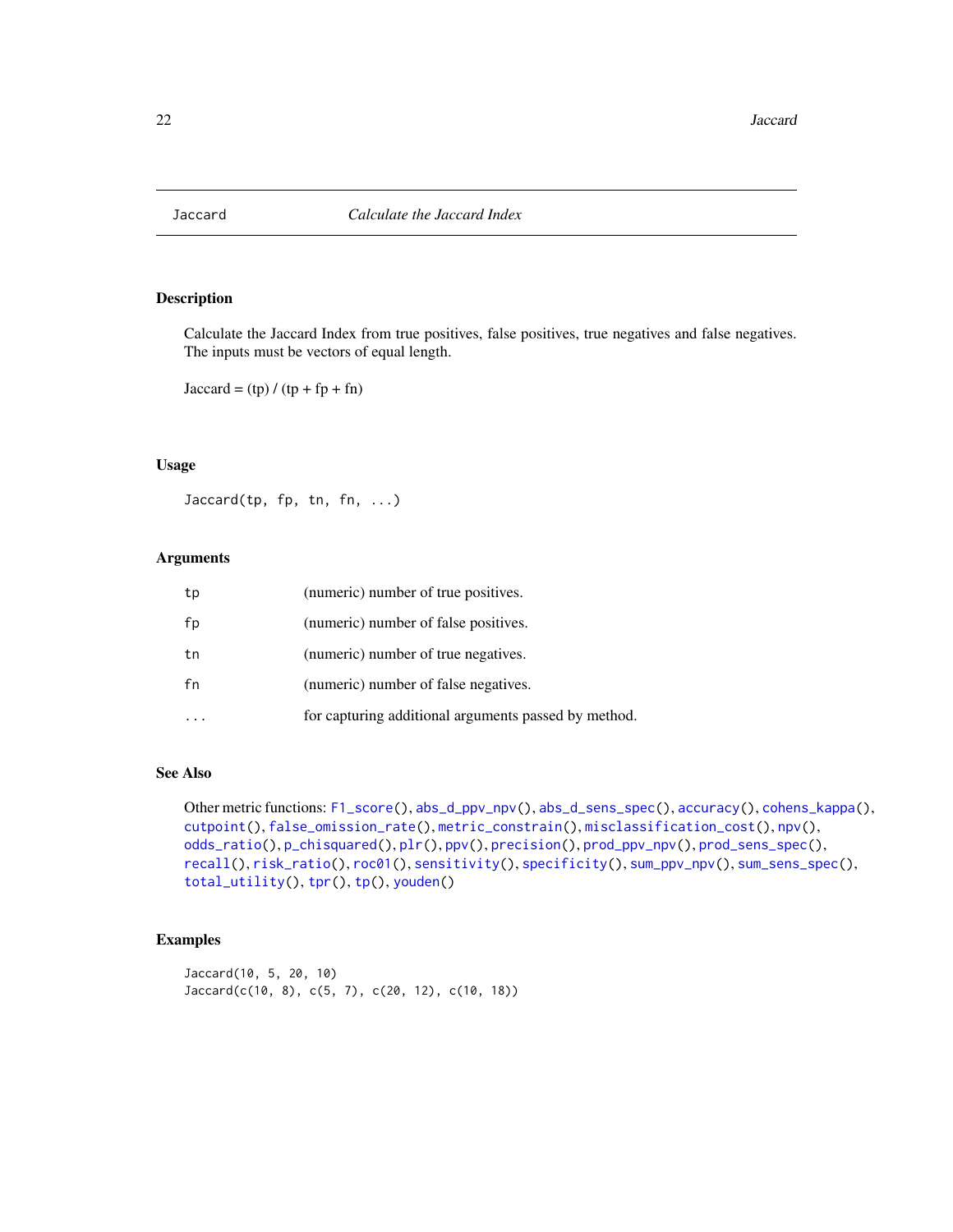<span id="page-22-1"></span><span id="page-22-0"></span>maximize\_boot\_metric *Optimize a metric function in binary classification after bootstrapping*

#### Description

Given a function for computing a metric in metric\_func, these functions bootstrap the data boot\_cut times and maximize or minimize the metric by selecting an optimal cutpoint. The returned optimal cutpoint is the result of applying summary\_func, e.g. the mean, to all optimal cutpoints that were determined in the bootstrap samples. The metric function should accept the following inputs:

- tp: vector of number of true positives
- fp: vector of number of false positives
- tn: vector of number of true negatives
- fn: vector of number of false negatives

#### Usage

```
maximize_boot_metric(
  data,
  x,
  class,
  metric_func = youden,
  pos_class = NULL,
  neg_class = NULL,
  direction,
  summary_func = mean,
  boot_cut = 50,
  boot_stratify,
  inf\_rm = TRUE,
  tol_metric,
  use_midpoints,
  ...
\mathcal{L}minimize_boot_metric(
  data,
  x,
  class,
  metric_func = youden,
 pos_class = NULL,
  neg_class = NULL,
  direction,
  summarv_func = mean,
  boot_cut = 50,
  boot_stratify,
  inf\_rm = TRUE,
```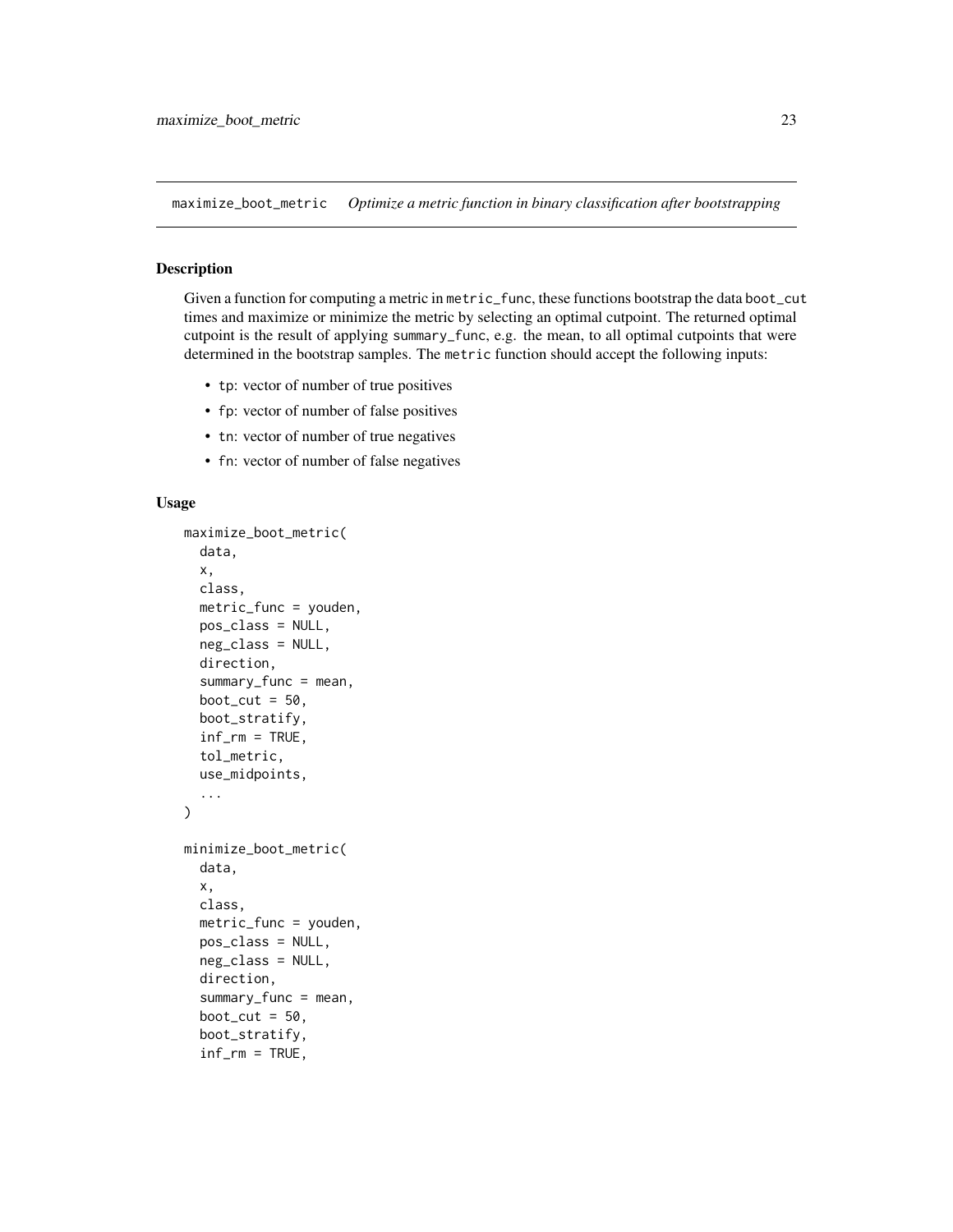```
tol_metric,
  use_midpoints,
   ...
\mathcal{L}
```
# Arguments

| data          | A data frame or tibble in which the columns that are given in x and class can be<br>found.                                                                                                                                                                                                |
|---------------|-------------------------------------------------------------------------------------------------------------------------------------------------------------------------------------------------------------------------------------------------------------------------------------------|
| x             | (character) The variable name to be used for classification, e.g. predictions or<br>test values.                                                                                                                                                                                          |
| class         | (character) The variable name indicating class membership.                                                                                                                                                                                                                                |
| metric_func   | (function) A function that computes a single number metric to be maximized.<br>See description.                                                                                                                                                                                           |
| pos_class     | The value of class that indicates the positive class.                                                                                                                                                                                                                                     |
| neg_class     | The value of class that indicates the negative class.                                                                                                                                                                                                                                     |
| direction     | (character) Use " $>=$ " or " $<=$ " to select whether an x value $>=$ or $<=$ the cutoff<br>predicts the positive class.                                                                                                                                                                 |
| summary_func  | (function) After obtaining the bootstrapped optimal cutpoints this function, e.g.<br>mean or median, is applied to arrive at a single cutpoint.                                                                                                                                           |
| boot_cut      | (numeric) Number of bootstrap repetitions over which the mean optimal cut-<br>point is calculated.                                                                                                                                                                                        |
| boot_stratify | (logical) If the bootstrap is stratified, bootstrap samples are drawn in both classes<br>and then combined, keeping the number of positives and negatives constant in<br>every resample.                                                                                                  |
| inf_rm        | (logical) whether to remove infinite cutpoints before calculating the summary.                                                                                                                                                                                                            |
| tol_metric    | All cutpoints will be passed to summary_func that lead to a metric value in<br>the interval [m_max - tol_metric, m_max + tol_metric] where m_max is the<br>maximum achievable metric value. This can be used to return multiple decent<br>cutpoints and to avoid floating-point problems. |
| use_midpoints | (logical) If TRUE (default FALSE) the returned optimal cutpoint will be the<br>mean of the optimal cutpoint and the next highest observation (for direction =<br>">") or the next lowest observation (for direction = "<") which avoids biasing<br>the optimal cutpoint.                  |
| $\ddots$      | To capture further arguments that are always passed to the method function by<br>cutpointr. The cutpointr function passes data, x, class, metric_func, direction,<br>pos_class and neg_class to the method function.                                                                      |

# Details

The above inputs are arrived at by using all unique values in x, Inf, and -Inf as possible cutpoints for classifying the variable in class. The reported metric represents the usual in-sample performance of the determined cutpoint.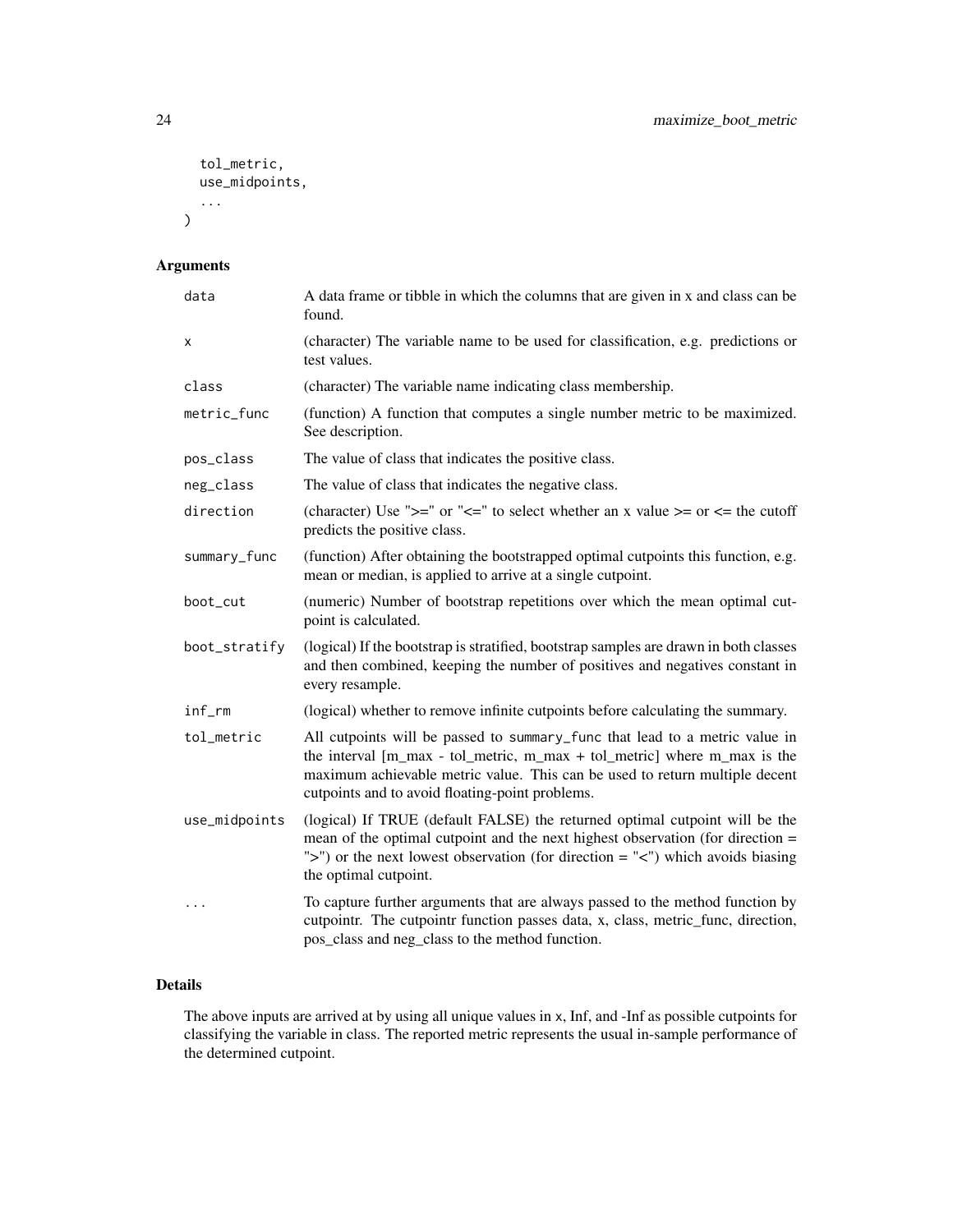# <span id="page-24-0"></span>Value

A tibble with the column optimal\_cutpoint

# See Also

```
Other method functions: maximize_gam_metric(), maximize_loess_metric(), maximize_metric(),
maximize_spline_metric(), oc_manual(), oc_mean(), oc_median(), oc_youden_kernel(),
oc_youden_normal()
```
# Examples

```
set.seed(100)
cutpointr(suicide, dsi, suicide, method = maximize_boot_metric,
          metric = accuracy, boot_cut = 30)
set.seed(100)
cutpointr(suicide, dsi, suicide, method = minimize_boot_metric,
         metric = abs_d_sens_spec, boot_cut = 30)
```
<span id="page-24-1"></span>maximize\_gam\_metric *Optimize a metric function in binary classification after smoothing via generalized additive models*

# Description

Given a function for computing a metric in metric\_func, these functions smooth the function of metric value per cutpoint using generalized additive models (as implemented in **mgcv**), then maximize or minimize the metric by selecting an optimal cutpoint. For further details on the GAM smoothing see ?mgcv::gam. The metric function should accept the following inputs:

- tp: vector of number of true positives
- fp: vector of number of false positives
- tn: vector of number of true negatives
- fn: vector of number of false negatives

#### Usage

```
maximize_gam_metric(
  data,
  x,
  class,
 metric_func = youden,
 pos_class = NULL,
 neg_class = NULL,
  direction,
  formula = m \sim s(x.sorted),
  optimizer = c("outer", "newton"),
  tol_metric,
```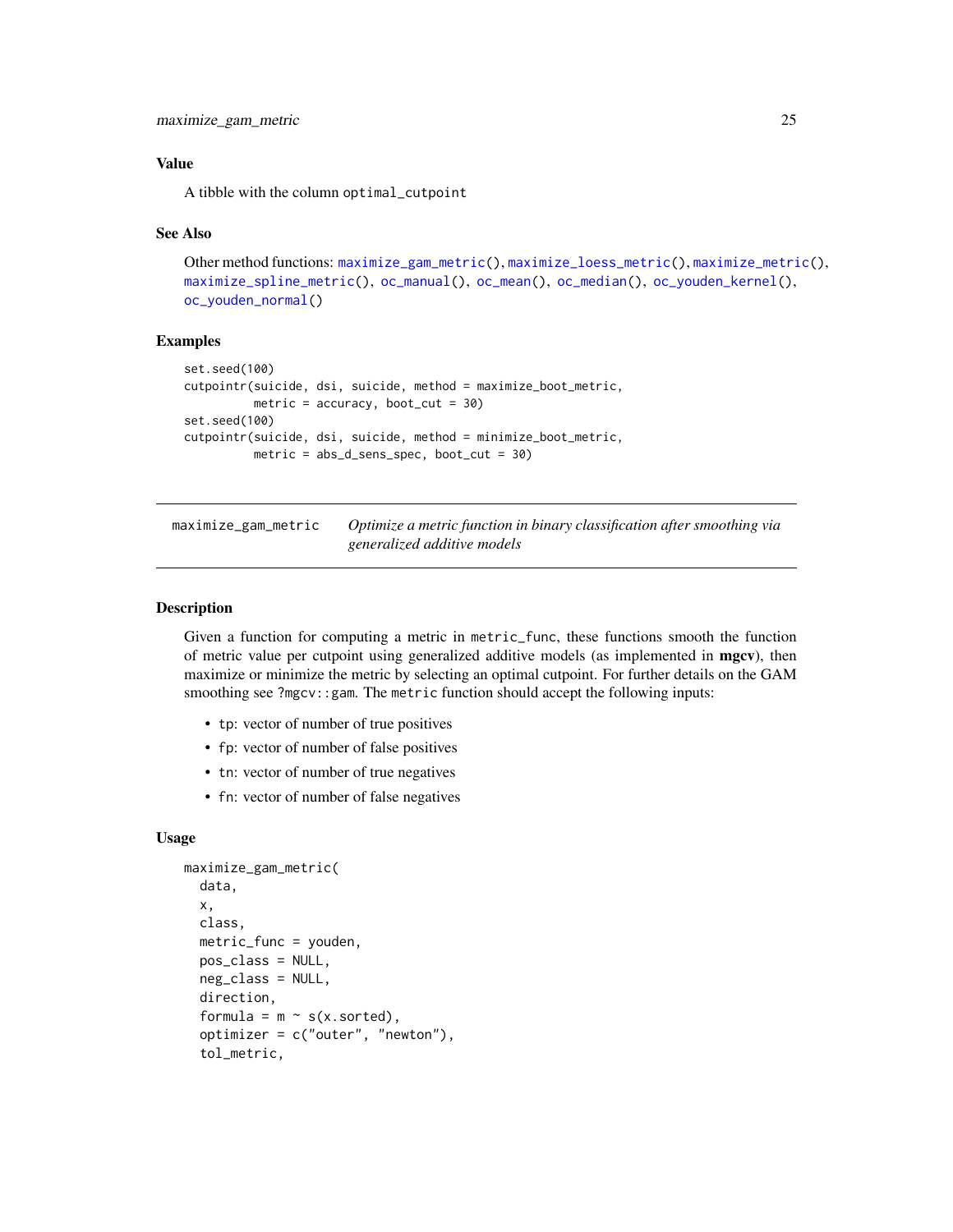```
use_midpoints,
  ...
\mathcal{L}minimize_gam_metric(
  data,
  x,
  class,
 metric_func = youden,
  pos_class = NULL,
  neg_class = NULL,
  direction,
  formula = m \sim s(x.sorted),
  optimizer = c("outer", "newton"),
  tol_metric,
  use_midpoints,
  ...
\mathcal{L}
```
# Arguments

| data          | A data frame or tibble in which the columns that are given in x and class can be<br>found.                                                                                                                                                                                       |
|---------------|----------------------------------------------------------------------------------------------------------------------------------------------------------------------------------------------------------------------------------------------------------------------------------|
| x             | (character) The variable name to be used for classification, e.g. predictions or<br>test values.                                                                                                                                                                                 |
| class         | (character) The variable name indicating class membership.                                                                                                                                                                                                                       |
| metric_func   | (function) A function that computes a metric to be maximized. See description.                                                                                                                                                                                                   |
| pos_class     | The value of class that indicates the positive class.                                                                                                                                                                                                                            |
| neg_class     | The value of class that indicates the negative class.                                                                                                                                                                                                                            |
| direction     | (character) Use " $>=$ " or " $<=$ " to select whether an x value $>=$ or $<=$ the cutoff<br>predicts the positive class.                                                                                                                                                        |
| formula       | A GAM formula. See help("gam", package = "mgcv") for details.                                                                                                                                                                                                                    |
| optimizer     | An array specifying the numerical optimization method to use to optimize the<br>smoothing parameter estimation criterion (given by method). See help ("gam", package<br>$=$ "mgcv") for details.                                                                                 |
| tol_metric    | All cutpoints will be returned that lead to a metric value in the interval [m_max<br>- tol_metric, m_max + tol_metric] where m_max is the maximum achievable<br>metric value. This can be used to return multiple decent cutpoints and to avoid<br>floating-point problems.      |
| use_midpoints | (logical) If TRUE (default FALSE) the returned optimal cutpoint will be the<br>mean of the optimal cutpoint and the next highest observation (for direction $=$<br>">") or the next lowest observation (for direction = " $\lt$ ") which avoids biasing<br>the optimal cutpoint. |
| .             | Further arguments that will be passed to metric_func or the GAM smoother.                                                                                                                                                                                                        |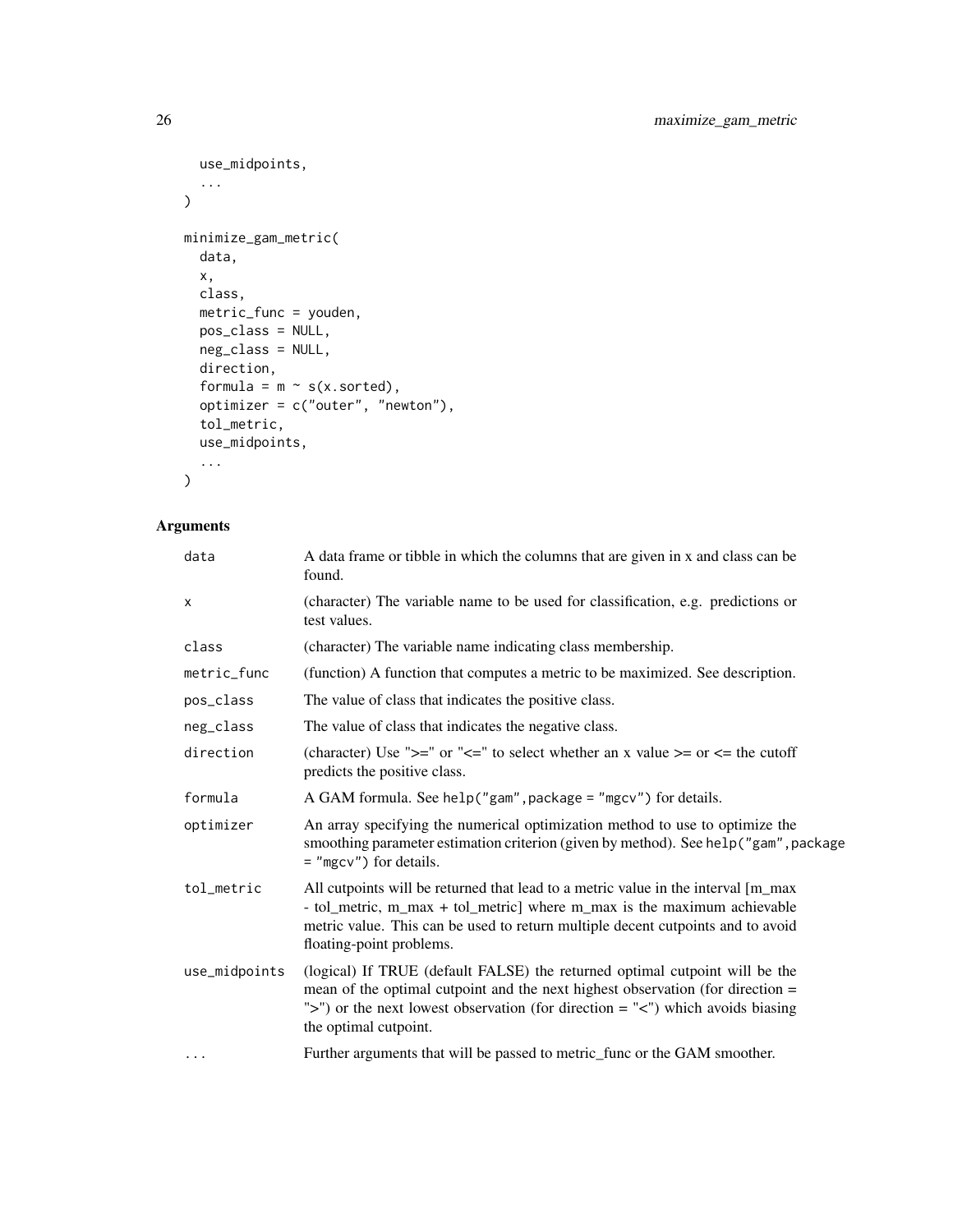# <span id="page-26-0"></span>Details

The above inputs are arrived at by using all unique values in x, Inf, and -Inf as possible cutpoints for classifying the variable in class.

# Value

A tibble with the columns optimal\_cutpoint, the corresponding metric value and roc\_curve, a nested tibble that includes all possible cutoffs and the corresponding numbers of true and false positives / negatives and all corresponding metric values.

# See Also

```
Other method functions: maximize_boot_metric(), maximize_loess_metric(), maximize_metric(),
maximize_spline_metric(), oc_manual(), oc_mean(), oc_median(), oc_youden_kernel(),
oc_youden_normal()
```
# Examples

```
oc <- cutpointr(suicide, dsi, suicide, gender, method = maximize_gam_metric,
metric = accuracy)
plot_metric(oc)
oc <- cutpointr(suicide, dsi, suicide, gender, method = minimize_gam_metric,
metric = abs_d_sens_spec)
plot_metric(oc)
```
<span id="page-26-1"></span>maximize\_loess\_metric *Optimize a metric function in binary classification after LOESS smoothing*

# **Description**

Given a function for computing a metric in metric\_func, these functions smooth the function of metric value per cutpoint using LOESS, then maximize or minimize the metric by selecting an optimal cutpoint. For further details on the LOESS smoothing see ?fANCOVA::loess.as. The metric function should accept the following inputs:

- tp: vector of number of true positives
- fp: vector of number of false positives
- tn: vector of number of true negatives
- fn: vector of number of false negatives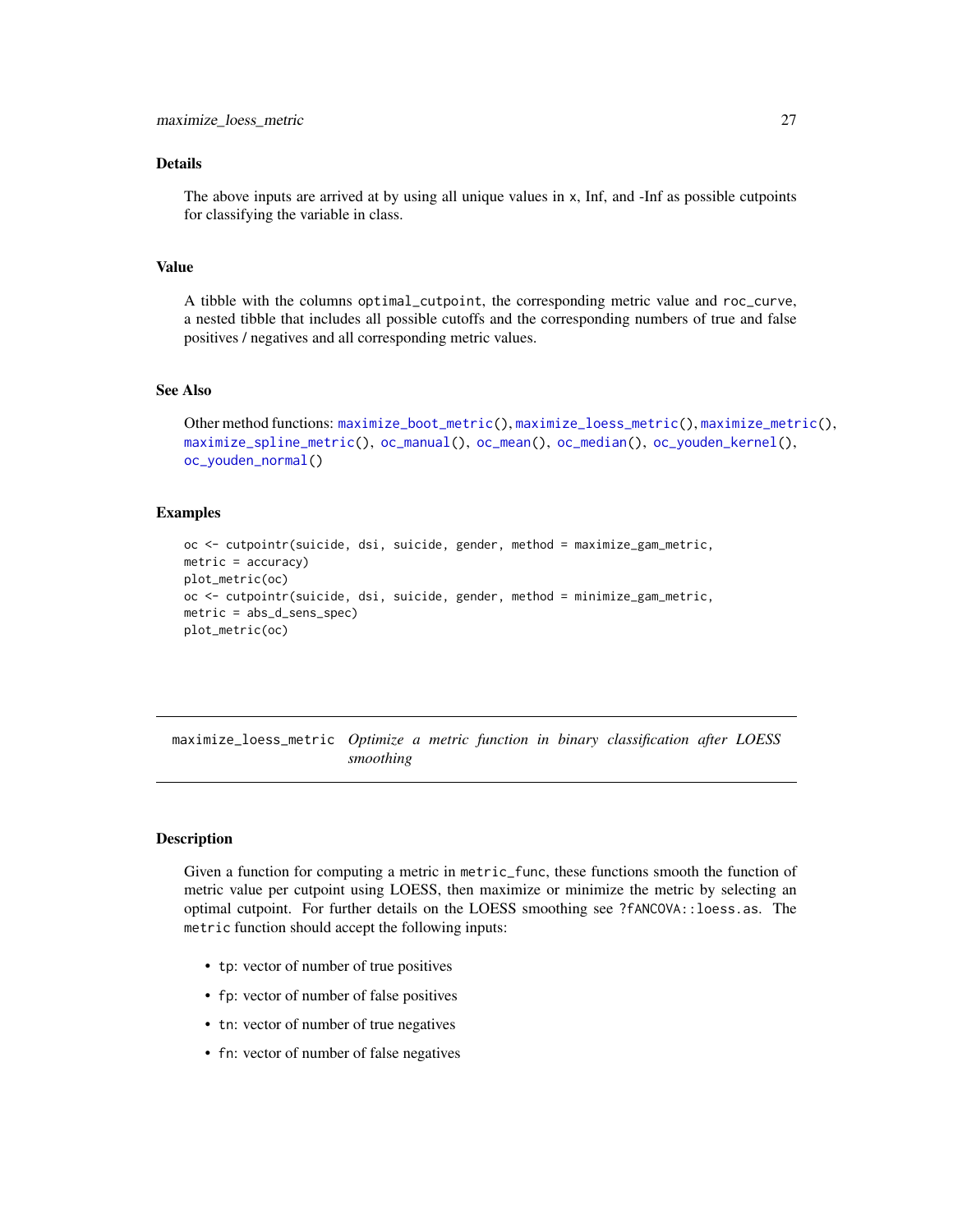# Usage

```
maximize_loess_metric(
 data,
  x,
 class,
 metric_func = youden,
 pos_class = NULL,
 neg_class = NULL,
 direction,
 criterion = "aicc",
  degree = 1,
  family = "symmetric",
 user.span = NULL,
 tol_metric,
 use_midpoints,
  ...
\mathcal{L}minimize_loess_metric(
 data,
 x,
 class,
 metric_func = youden,
 pos_class = NULL,
 neg_class = NULL,
 direction,
  criterion = "aicc",
  degree = 1,
  family = "symmetric",
 user.span = NULL,
  tol_metric,
 use_midpoints,
  ...
\mathcal{L}
```
# Arguments

| data         | A data frame or tibble in which the columns that are given in x and class can be<br>found.                                |
|--------------|---------------------------------------------------------------------------------------------------------------------------|
| $\mathsf{x}$ | (character) The variable name to be used for classification, e.g. predictions or<br>test values.                          |
| class        | (character) The variable name indicating class membership.                                                                |
| metric_func  | (function) A function that computes a metric to be maximized. See description.                                            |
| pos_class    | The value of class that indicates the positive class.                                                                     |
| neg_class    | The value of class that indicates the negative class.                                                                     |
| direction    | (character) Use " $>=$ " or " $<=$ " to select whether an x value $>=$ or $<=$ the cutoff<br>predicts the positive class. |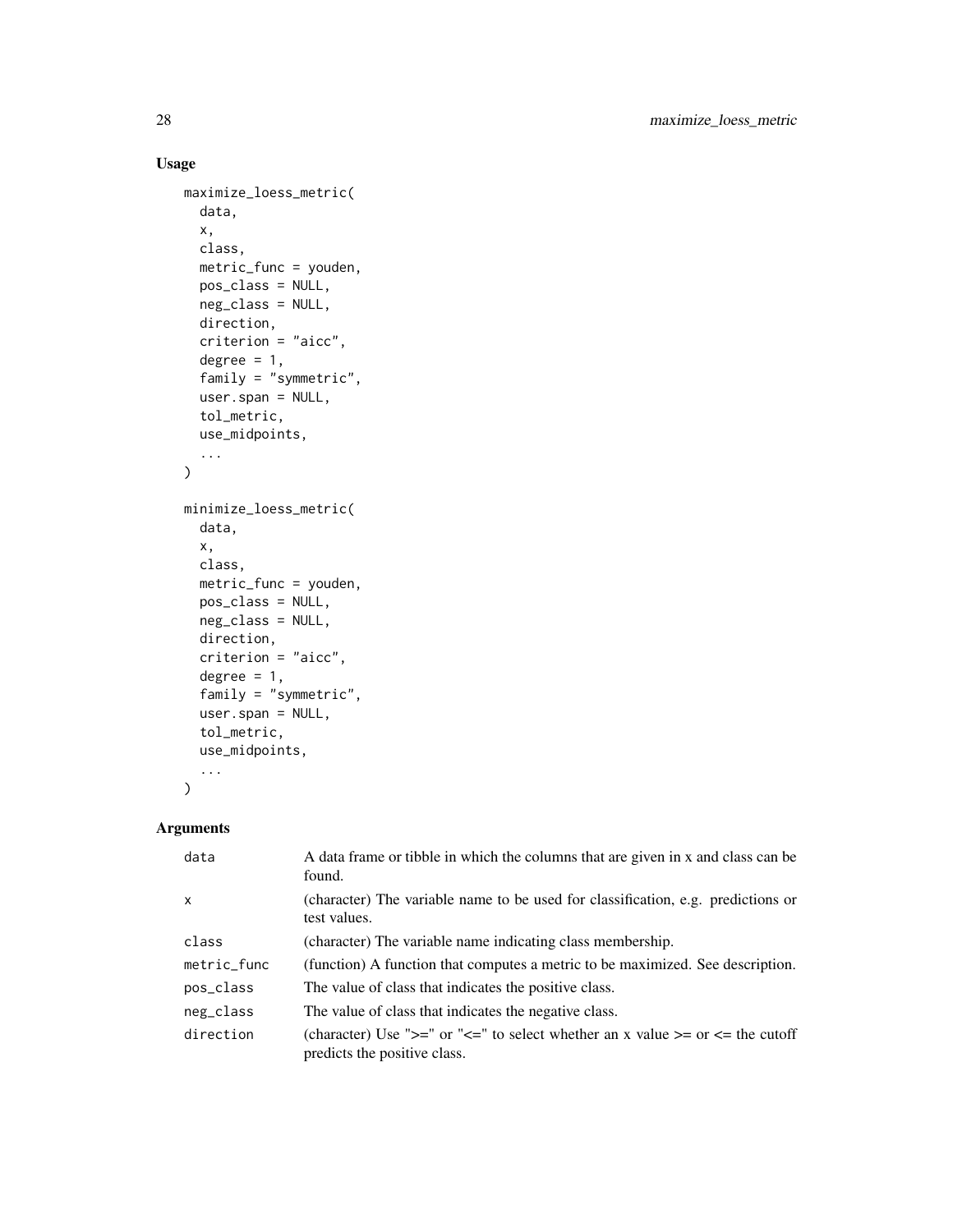| criterion     | the criterion for automatic smoothing parameter selection: "aicc" denotes bias-<br>corrected AIC criterion, "gcv" denotes generalized cross-validation.                                                                                                                                      |
|---------------|----------------------------------------------------------------------------------------------------------------------------------------------------------------------------------------------------------------------------------------------------------------------------------------------|
| degree        | the degree of the local polynomials to be used. It can be $0, 1$ or $2$ .                                                                                                                                                                                                                    |
| family        | if "gaussian" fitting is by least-squares, and if "symmetric" a re-descending M<br>estimator is used with Tukey's biweight function.                                                                                                                                                         |
| user.span     | The user-defined parameter which controls the degree of smoothing                                                                                                                                                                                                                            |
| tol metric    | All cutpoints will be returned that lead to a metric value in the interval $\lceil m_{max} \rceil$<br>- tol_metric, m_max + tol_metric] where m_max is the maximum achievable<br>metric value. This can be used to return multiple decent cutpoints and to avoid<br>floating-point problems. |
| use_midpoints | (logical) If TRUE (default FALSE) the returned optimal cutpoint will be the<br>mean of the optimal cutpoint and the next highest observation (for direction $=$<br>">") or the next lowest observation (for direction = " $\lt$ ") which avoids biasing<br>the optimal cutpoint.             |
| $\cdots$      | Further arguments that will be passed to metric_func or the loess smoother.                                                                                                                                                                                                                  |

#### Details

The above inputs are arrived at by using all unique values in x, Inf, and -Inf as possible cutpoints for classifying the variable in class.

#### Value

A tibble with the columns optimal\_cutpoint, the corresponding metric value and roc\_curve, a nested tibble that includes all possible cutoffs and the corresponding numbers of true and false positives / negatives and all corresponding metric values.

#### Source

Xiao-Feng Wang (2010). fANCOVA: Nonparametric Analysis of Covariance. https://CRAN.Rproject.org/package=fANCOVA

Leeflang, M. M., Moons, K. G., Reitsma, J. B., & Zwinderman, A. H. (2008). Bias in sensitivity and specificity caused by data-driven selection of optimal cutoff values: mechanisms, magnitude, and solutions. Clinical Chemistry, (4), 729–738.

#### See Also

Other method functions: [maximize\\_boot\\_metric\(](#page-22-1)), [maximize\\_gam\\_metric\(](#page-24-1)), [maximize\\_metric\(](#page-29-1)), [maximize\\_spline\\_metric\(](#page-31-1)), [oc\\_manual\(](#page-39-1)), [oc\\_mean\(](#page-39-2)), [oc\\_median\(](#page-40-1)), [oc\\_youden\\_kernel\(](#page-41-1)), [oc\\_youden\\_normal\(](#page-42-1))

```
oc <- cutpointr(suicide, dsi, suicide, gender, method = maximize_loess_metric,
criterion = "aicc", family = "symmetric", degree = 2, user.span = 0.7,
metric = accuracy)
plot_metric(oc)
oc <- cutpointr(suicide, dsi, suicide, gender, method = minimize_loess_metric,
```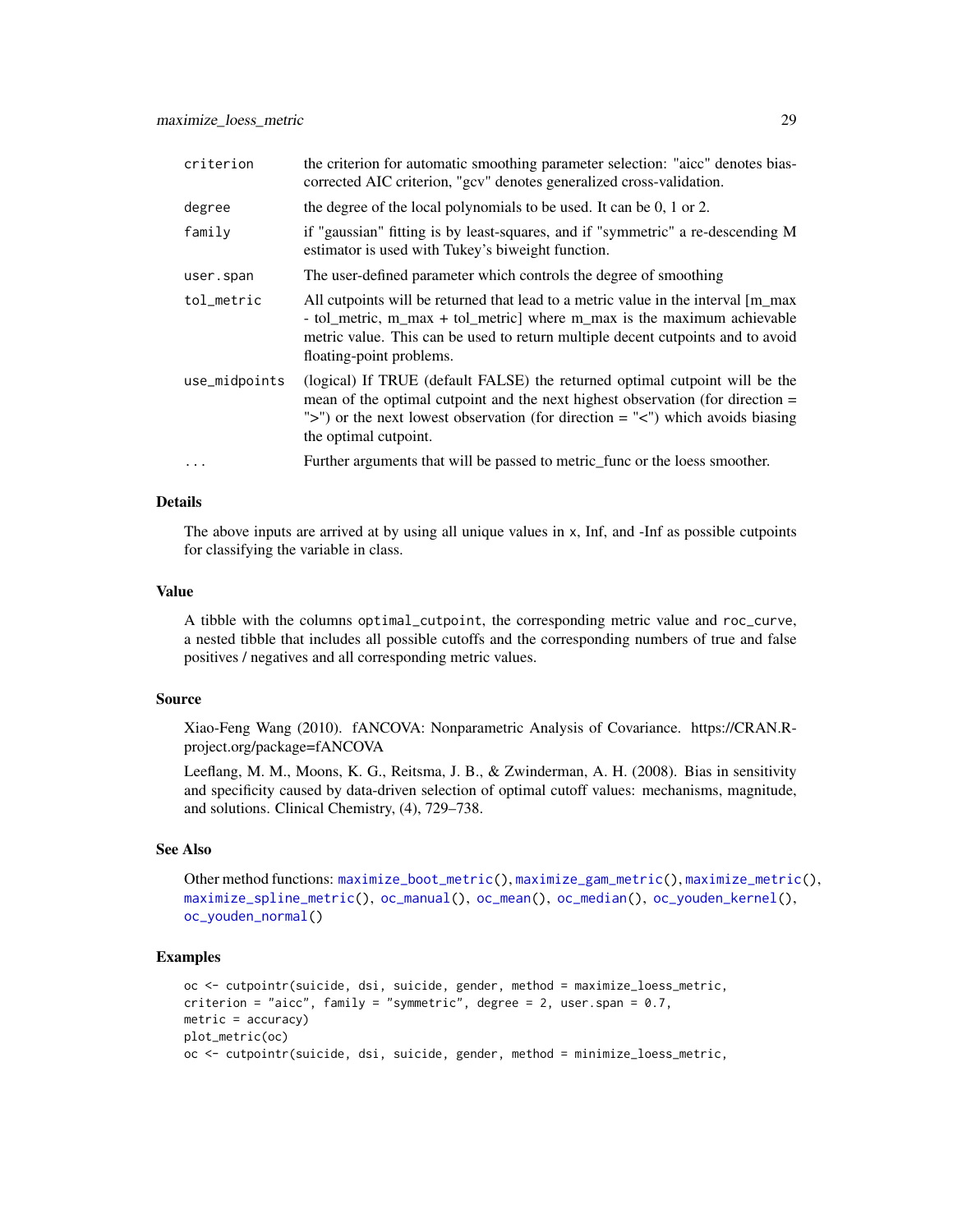```
criterion = "aicc", family = "symmetric", degree = 2, user.span = 0.7,
metric = misclassification_cost, cost_fp = 1, cost_fn = 10)
plot_metric(oc)
```
<span id="page-29-1"></span>maximize\_metric *Optimize a metric function in binary classification*

# Description

Given a function for computing a metric in metric\_func, these functions maximize or minimize that metric by selecting an optimal cutpoint. The metric function should accept the following inputs:

- tp: vector of number of true positives
- fp: vector of number of false positives
- tn: vector of number of true negatives
- fn: vector of number of false negatives

# Usage

```
maximize_metric(
  data,
  x,
  class,
  metric_func = youden,
  pos_class = NULL,
  neg_class = NULL,
  direction,
  tol_metric,
  use_midpoints,
  ...
\mathcal{L}minimize_metric(
  data,
  x,
  class,
  metric_func = youden,
 pos_class = NULL,
 neg_class = NULL,
  direction,
  tol_metric,
  use_midpoints,
  ...
)
```
<span id="page-29-0"></span>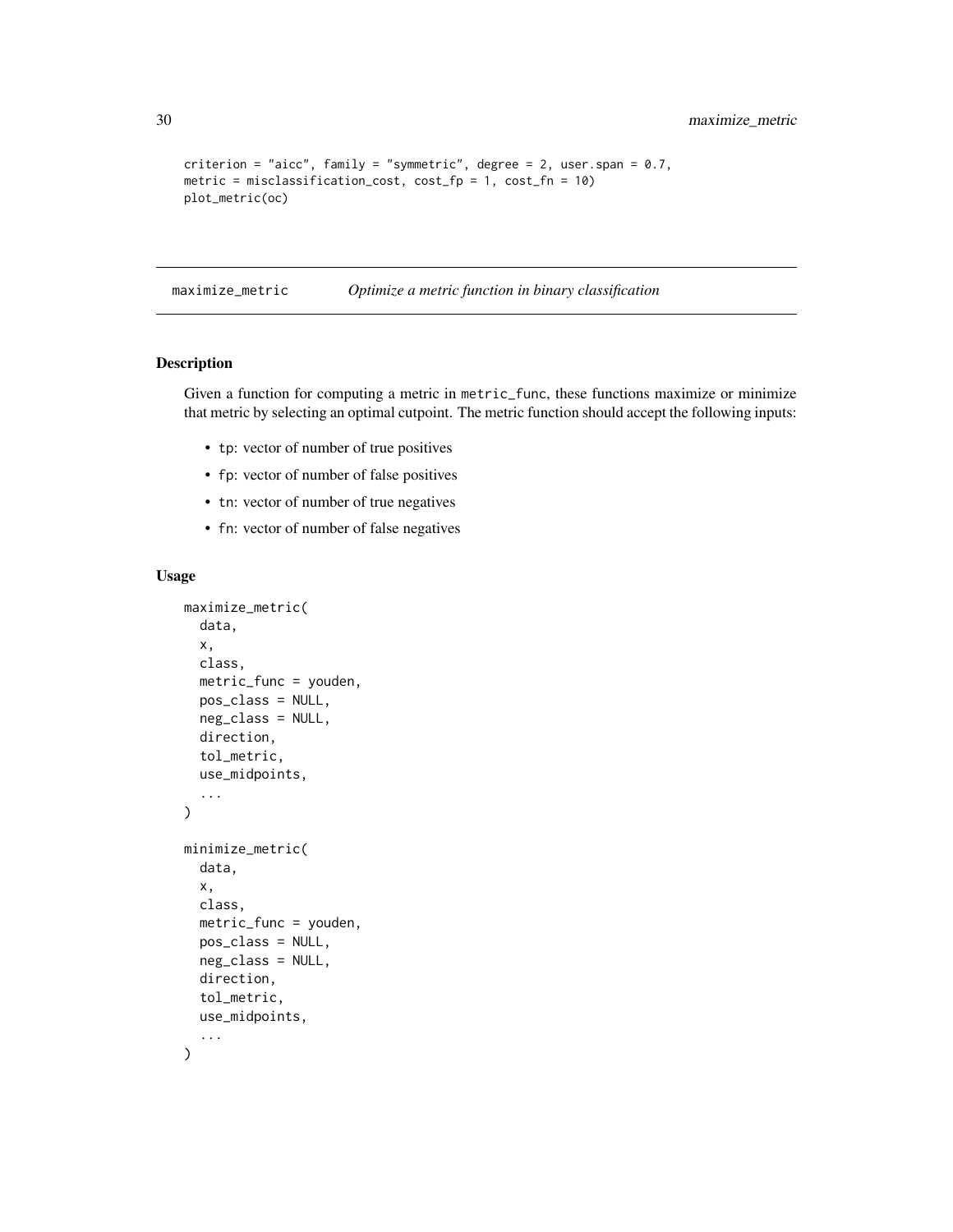# Arguments

| data          | A data frame or tibble in which the columns that are given in x and class can be<br>found.                                                                                                                                                                                       |
|---------------|----------------------------------------------------------------------------------------------------------------------------------------------------------------------------------------------------------------------------------------------------------------------------------|
| X             | (character) The variable name to be used for classification, e.g. predictions or<br>test values.                                                                                                                                                                                 |
| class         | (character) The variable name indicating class membership.                                                                                                                                                                                                                       |
| metric_func   | (function) A function that computes a metric to be maximized. See description.                                                                                                                                                                                                   |
| pos_class     | The value of class that indicates the positive class.                                                                                                                                                                                                                            |
| neg_class     | The value of class that indicates the negative class.                                                                                                                                                                                                                            |
| direction     | (character) Use ">=" or "<=" to select whether an x value >= or <= the cutoff<br>predicts the positive class.                                                                                                                                                                    |
| tol_metric    | All cutpoints will be returned that lead to a metric value in the interval [m_max]<br>- tol_metric, m_max + tol_metric] where m_max is the maximum achievable<br>metric value. This can be used to return multiple decent cutpoints and to avoid<br>floating-point problems.     |
| use_midpoints | (logical) If TRUE (default FALSE) the returned optimal cutpoint will be the<br>mean of the optimal cutpoint and the next highest observation (for direction $=$<br>">") or the next lowest observation (for direction = " $\lt$ ") which avoids biasing<br>the optimal cutpoint. |
| $\cdots$      | Further arguments that will be passed to metric_func.                                                                                                                                                                                                                            |

#### Details

The above inputs are arrived at by using all unique values in x, Inf, or -Inf as possible cutpoints for classifying the variable in class.

# Value

A tibble with the columns optimal\_cutpoint, the corresponding metric value and roc\_curve, a nested tibble that includes all possible cutoffs and the corresponding numbers of true and false positives / negatives and all corresponding metric values.

# See Also

Other method functions: [maximize\\_boot\\_metric\(](#page-22-1)), [maximize\\_gam\\_metric\(](#page-24-1)), [maximize\\_loess\\_metric\(](#page-26-1)), [maximize\\_spline\\_metric\(](#page-31-1)), [oc\\_manual\(](#page-39-1)), [oc\\_mean\(](#page-39-2)), [oc\\_median\(](#page-40-1)), [oc\\_youden\\_kernel\(](#page-41-1)), [oc\\_youden\\_normal\(](#page-42-1))

```
cutpointr(suicide, dsi, suicide, method = maximize_metric, metric = accuracy)
cutpointr(suicide, dsi, suicide, method = minimize_metric, metric = abs_d_sens_spec)
```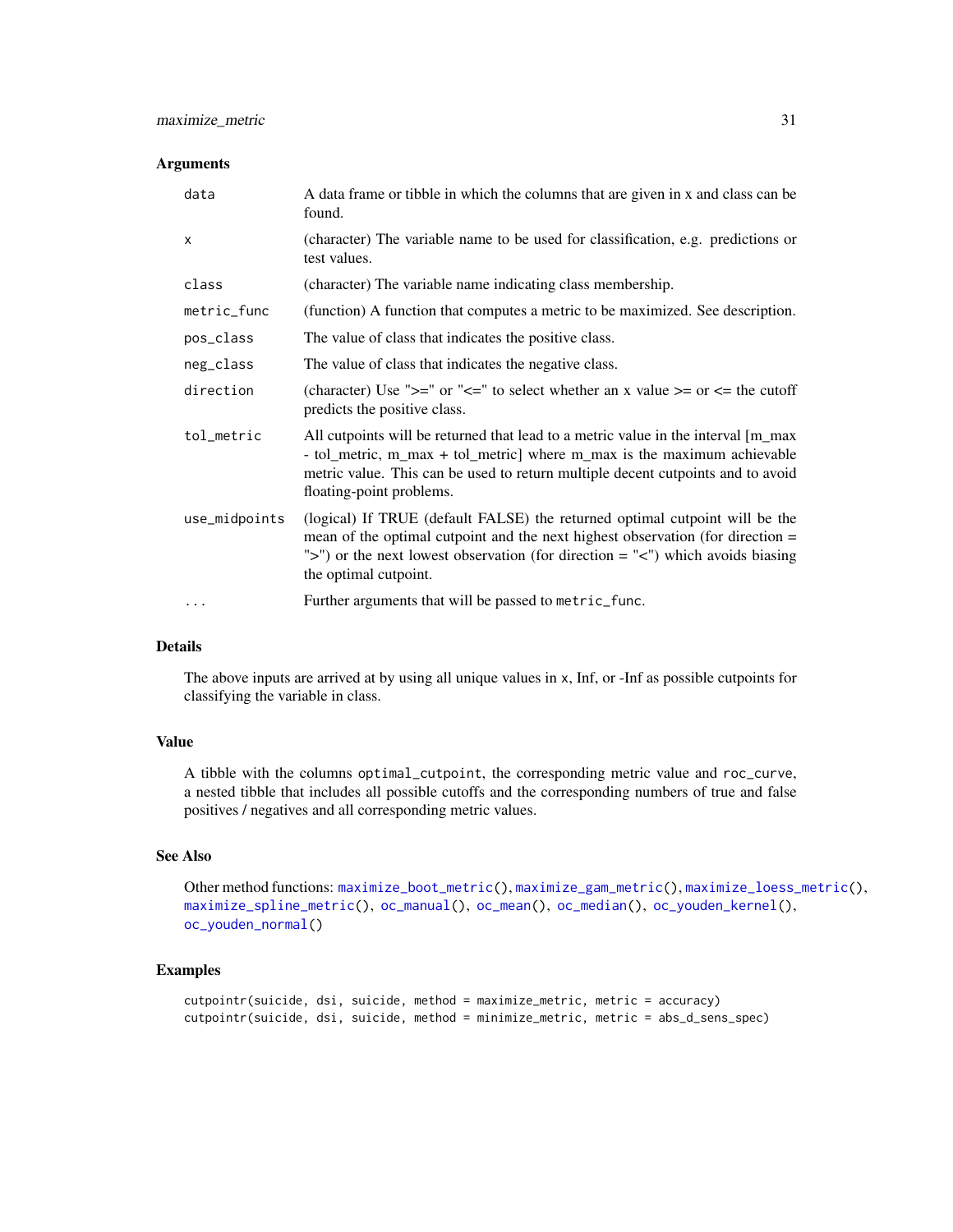```
maximize_spline_metric
```
*Optimize a metric function in binary classification after spline smoothing*

# Description

Given a function for computing a metric in metric\_func, this function smoothes the function of metric value per cutpoint using smoothing splines. Then it optimizes the metric by selecting an optimal cutpoint. For further details on the smoothing spline see ?stats::smooth.spline. The metric function should accept the following inputs:

- tp: vector of number of true positives
- fp: vector of number of false positives
- tn: vector of number of true negatives
- fn: vector of number of false negatives

# Usage

```
maximize_spline_metric(
  data,
  x,
  class,
  metric_func = youden,
 pos_class = NULL,
  neg_class = NULL,
  direction,
  w = NULL,df = NULL,spar = 1,
  nknots = cutpoint_knots,
  df_offset = NULL,
  penalty = 1,
  control_spar = list(),tol_metric,
  use_midpoints,
  ...
)
minimize_spline_metric(
  data,
  x,
  class,
  metric_func = youden,
  pos_class = NULL,
  neg_class = NULL,
```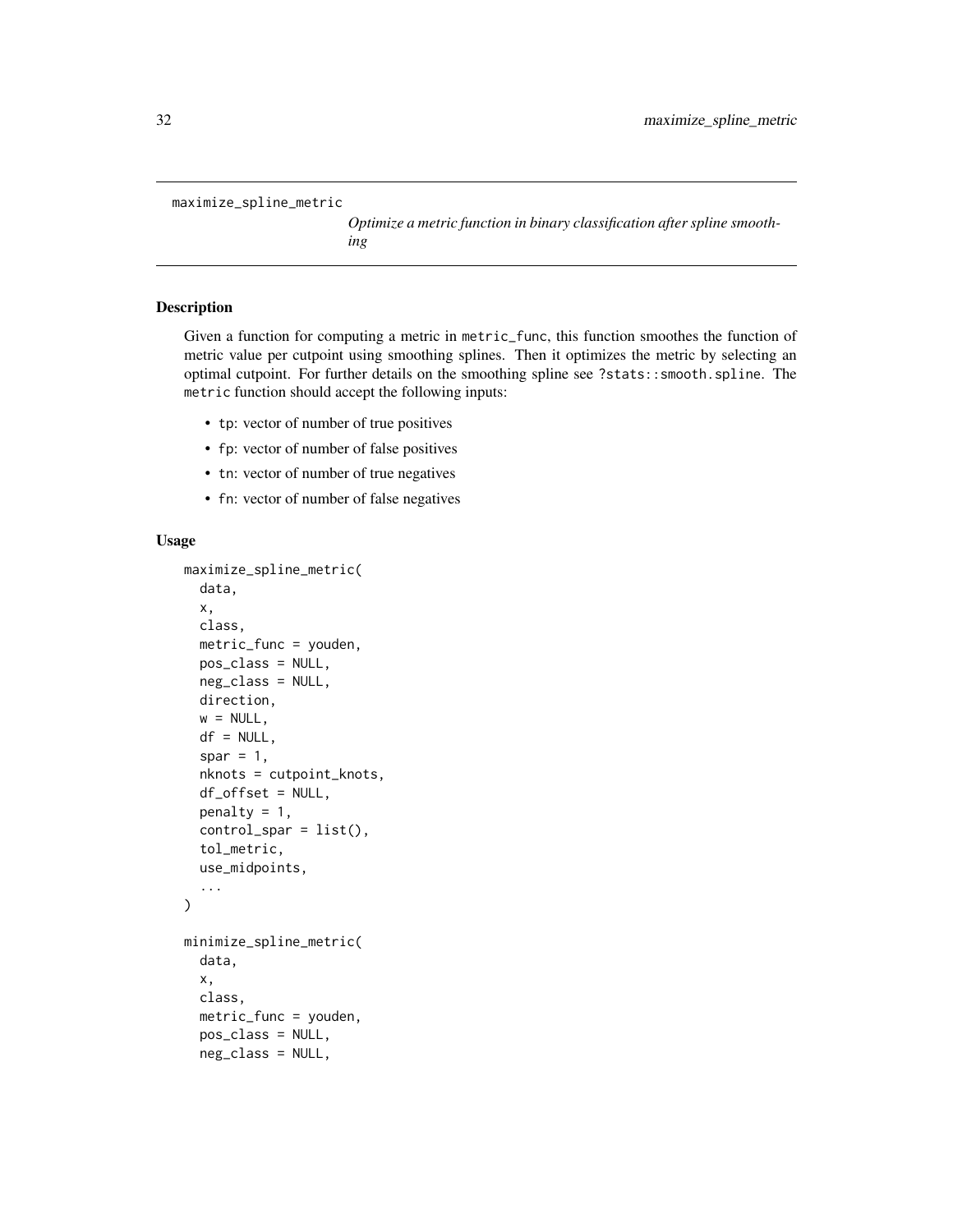```
direction,
 w = NULL,df = NULL,spar = 1,
 nknots = cutpoint_knots,
 df_offset = NULL,
 penalty = 1,
 control_spar = list(),
 tol_metric,
 use_midpoints,
  ...
\mathcal{L}
```
# Arguments

| data         | A data frame or tibble in which the columns that are given in x and class can be<br>found.                                                                                                                                                                                                            |  |
|--------------|-------------------------------------------------------------------------------------------------------------------------------------------------------------------------------------------------------------------------------------------------------------------------------------------------------|--|
| х            | (character) The variable name to be used for classification, e.g. predictions or<br>test values.                                                                                                                                                                                                      |  |
| class        | (character) The variable name indicating class membership.                                                                                                                                                                                                                                            |  |
| metric_func  | (function) A function that computes a metric to be optimized. See description.                                                                                                                                                                                                                        |  |
| pos_class    | The value of class that indicates the positive class.                                                                                                                                                                                                                                                 |  |
| neg_class    | The value of class that indicates the negative class.                                                                                                                                                                                                                                                 |  |
| direction    | (character) Use " $>=$ " or " $<=$ " to select whether an x value $>=$ or $<=$ the cutoff<br>predicts the positive class.                                                                                                                                                                             |  |
| W            | Optional vector of weights of the same length as x; defaults to all 1.                                                                                                                                                                                                                                |  |
| df           | The desired equivalent number of degrees of freedom (trace of the smoother<br>matrix). Must be in $(1, nx]$ , nx the number of unique x values.                                                                                                                                                       |  |
| spar         | Smoothing parameter, typically (but not necessarily) in (0,1]. When spar is<br>specified, the coefficient lambda of the integral of the squared second derivative<br>in the fit (penalized log likelihood) criterion is a monotone function of spar.                                                  |  |
| nknots       | Integer or function giving the number of knots. The function should accept data<br>and x (the name of the predictor variable) as inputs. By default nknots = $0.1$ *<br>$log(n_d t / n_c cut) * n_c ut$ where n_dat is the number of observations and n_cut<br>the number of unique predictor values. |  |
| df_offset    | Allows the degrees of freedom to be increased by df_offset in the GCV criterion.                                                                                                                                                                                                                      |  |
| penalty      | The coefficient of the penalty for degrees of freedom in the GCV criterion.                                                                                                                                                                                                                           |  |
| control_spar | Optional list with named components controlling the root finding when the<br>smoothing parameter spar is computed, i.e., NULL. See help("smooth.spline")<br>for further information.                                                                                                                  |  |
| tol_metric   | All cutpoints will be returned that lead to a metric value in the interval [m_max<br>- tol_metric, m_max + tol_metric] where m_max is the maximum achievable<br>metric value. This can be used to return multiple decent cutpoints and to avoid<br>floating-point problems.                           |  |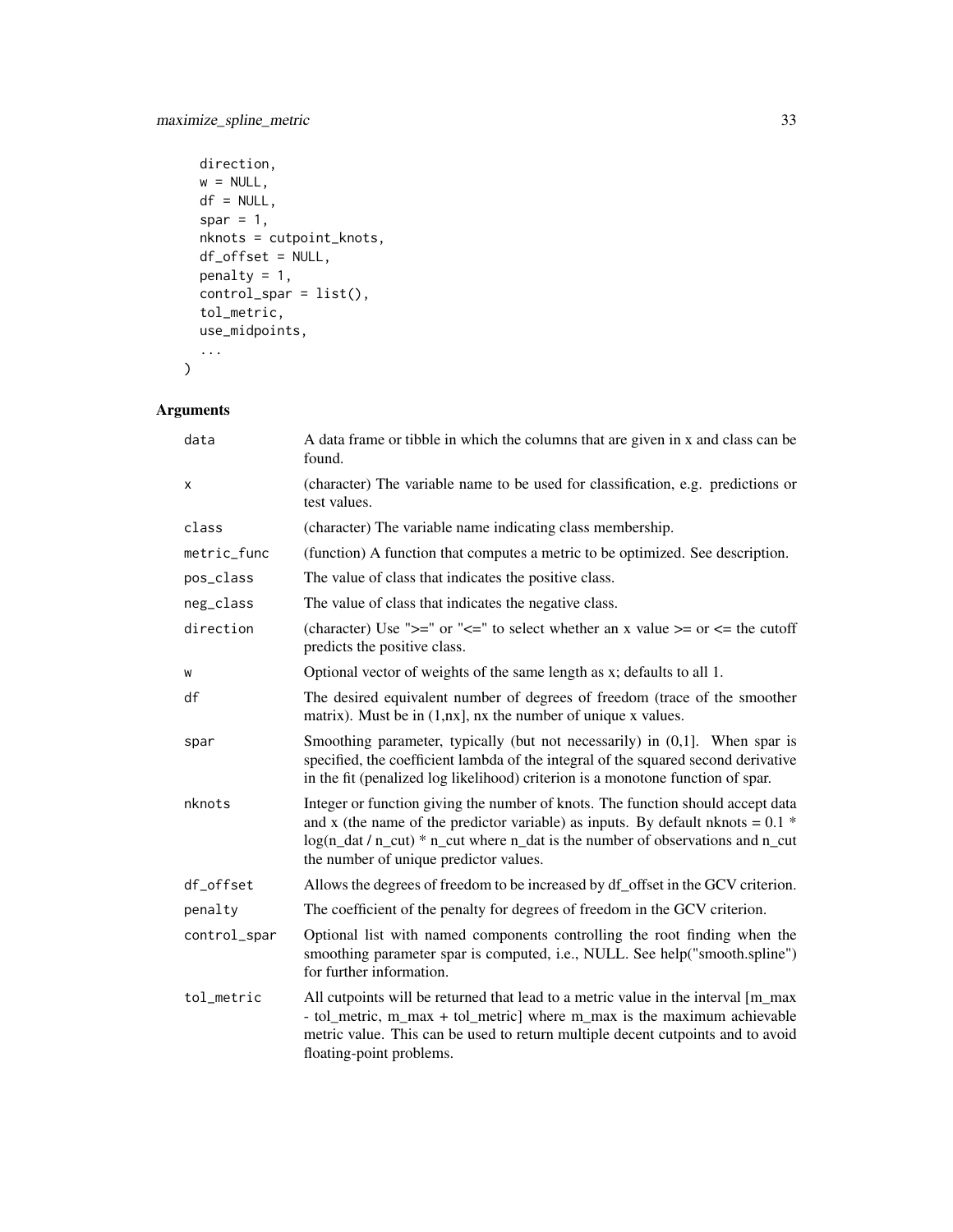<span id="page-33-0"></span>

| use midpoints | (logical) If TRUE (default FALSE) the returned optimal cutpoint will be the      |
|---------------|----------------------------------------------------------------------------------|
|               | mean of the optimal cutpoint and the next highest observation (for direction $=$ |
|               | ">") or the next lowest observation (for direction $=$ "<") which avoids biasing |
|               | the optimal cutpoint.                                                            |
| $\ddotsc$     | Further arguments that will be passed to metric func.                            |
|               |                                                                                  |

# Details

The above inputs are arrived at by using all unique values in x, Inf, and -Inf as possible cutpoints for classifying the variable in class.

#### Value

A tibble with the columns optimal\_cutpoint, the corresponding metric value and roc\_curve, a nested tibble that includes all possible cutoffs and the corresponding numbers of true and false positives / negatives and all corresponding metric values.

#### See Also

Other method functions: [maximize\\_boot\\_metric\(](#page-22-1)), [maximize\\_gam\\_metric\(](#page-24-1)), [maximize\\_loess\\_metric\(](#page-26-1)), [maximize\\_metric\(](#page-29-1)), [oc\\_manual\(](#page-39-1)), [oc\\_mean\(](#page-39-2)), [oc\\_median\(](#page-40-1)), [oc\\_youden\\_kernel\(](#page-41-1)), [oc\\_youden\\_normal\(](#page-42-1))

# Examples

```
oc <- cutpointr(suicide, dsi, suicide, gender, method = maximize_spline_metric,
df = 5, metric = accuracy)
plot_metric(oc)
```
<span id="page-33-1"></span>metric\_constrain *Metrics that are constrained by another metric*

# Description

For example, calculate sensitivity where a lower bound (minimal desired value) for specificty can be defined. All returned metric values for cutpoints that lead to values of the constraining metric below the specified minimum will be zero. The inputs must be vectors of equal length.

#### Usage

```
metric_constrain(
  tp,
  fp,
  tn,
  fn,
  main_metric = sensitivity,
  constrain_metric = specificity,
  min\_constraint = 0.5,
  suffix = "_constrain",
```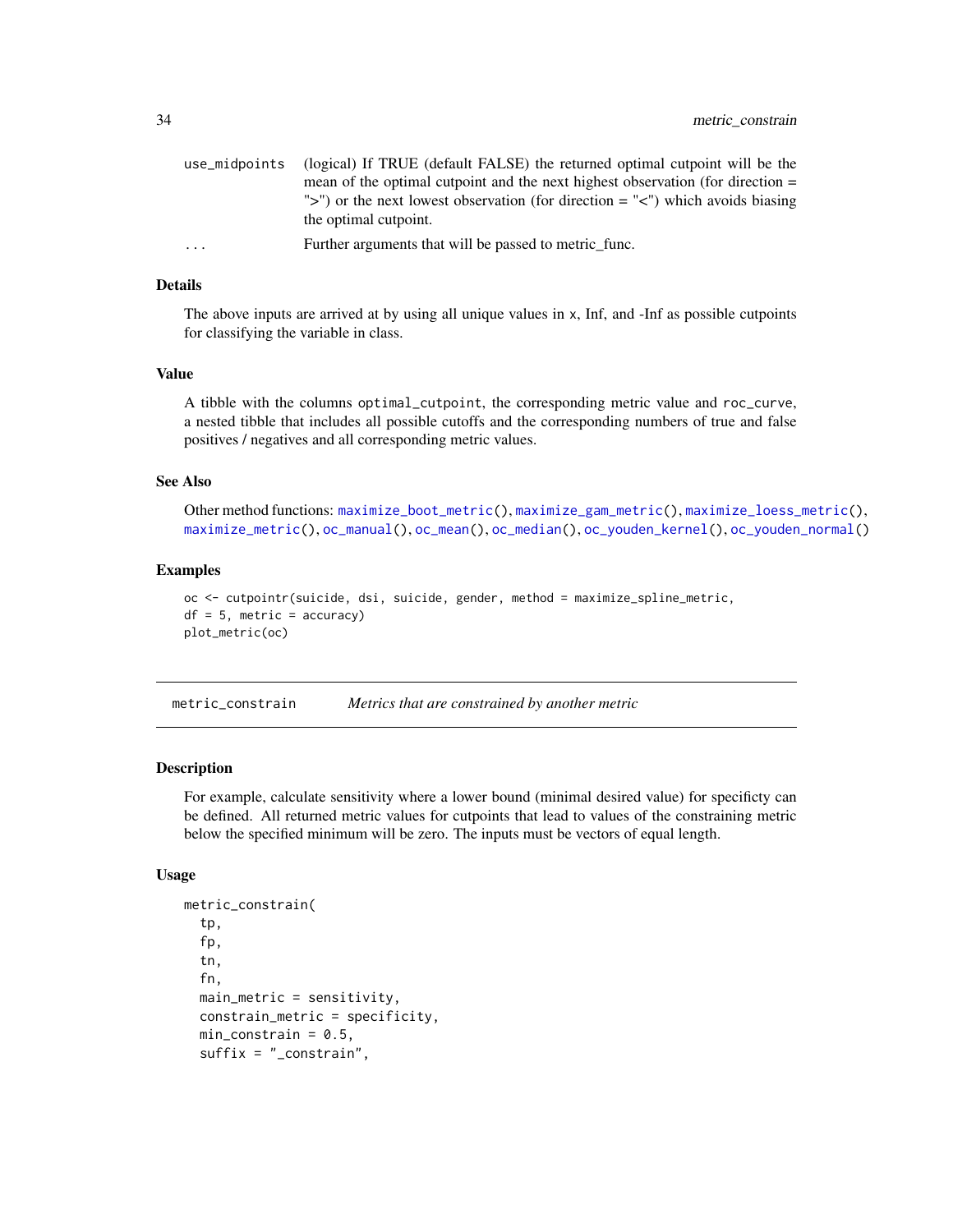```
...
\mathcal{L}sens_constrain(
  tp,
  fp,
  tn,
  fn,
  constrain_metric = specificity,
  min\_constraint = 0.5,
  ...
\mathcal{L}spec_constrain(
  tp,
  fp,
  tn,
  fn,
  constrain_metric = sensitivity,
  min\_constraint = 0.5,
  ...
\mathcal{L}acc_constrain(
  tp,
  fp,
  tn,
  fn,
  constrain_metric = sensitivity,
  min\_constraint = 0.5,
  ...
\mathcal{L}
```
# Arguments

| tp               | (numeric) number of true positives.                      |  |
|------------------|----------------------------------------------------------|--|
| fp               | (numeric) number of false positives.                     |  |
| tn               | (numeric) number of true negatives.                      |  |
| fn               | (numeric) number of false negatives.                     |  |
| main_metric      | Metric to be optimized.                                  |  |
| constrain_metric |                                                          |  |
|                  | Metric for constraint.                                   |  |
| min_constrain    | Minimum desired value of constrain metric.               |  |
| suffix           | Character string to be added to the name of main metric. |  |
|                  | for capturing additional arguments passed by method.     |  |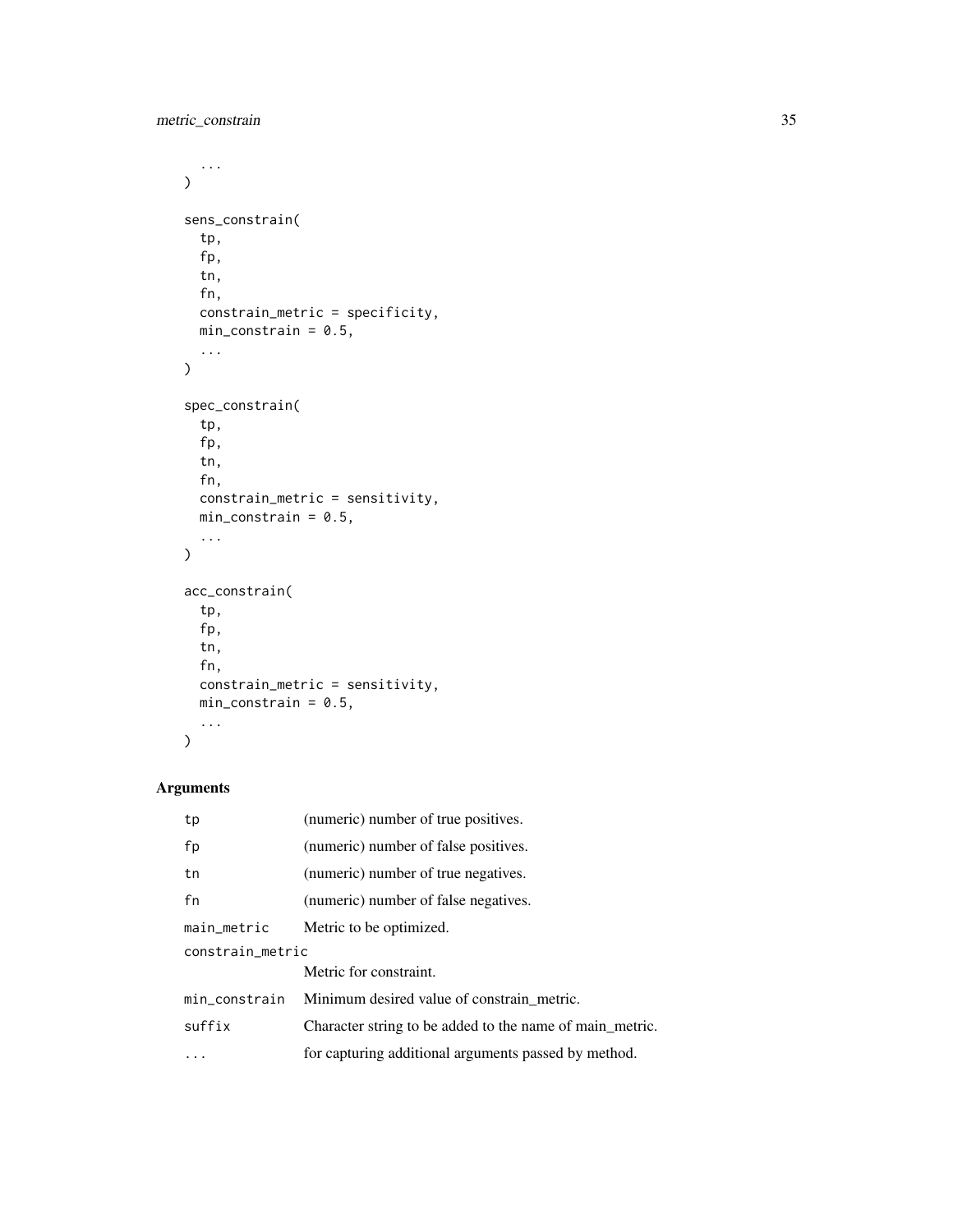# See Also

```
Other metric functions: F1_score(), Jaccard(), abs_d_ppv_npv(), abs_d_sens_spec(), accuracy(),
cohens_kappa(), cutpoint(), false_omission_rate(), misclassification_cost(), npv(),
odds_ratio(), p_chisquared(), plr(), ppv(), precision(), prod_ppv_npv(), prod_sens_spec(),
recall(), risk_ratio(), roc01(), sensitivity(), specificity(), sum_ppv_npv(), sum_sens_spec(),
total_utility(), tpr(), tp(), youden()
```

```
## Maximum sensitivity when Positive Predictive Value (PPV) is at least 75%
library(dplyr)
library(purrr)
library(cutpointr)
cp <- cutpointr(data = suicide, x = dsi, class = suicide,
method = maximize_metric,
metric = sens_constrain,
constrain_metric = ppv,
min\_constraint = 0.75## All metric values (m) where PPV < 0.75 are zero
plot_metric(cp)
cp$roc_curve
## We can confirm that PPV is indeed >= 0.75
cp %>%
   add_metric(list(ppv))
## We can also do so for the complete ROC curve(s)
cp %>%
    pull(roc_curve) %>%
    map(~ add_metric(., list(sensitivity, ppv)))
## Use the metric_constrain function for a combination of any two metrics
## Estimate optimal cutpoint for precision given a recall of at least 70%
cp <- cutpointr(data = suicide, x = dsi, class = suicide,
                subgroup = gender,
                method = maximize_metric,
                metric = metric_constrain,
                main_metric = precision,
                suffix = "_constrained",
                constrain_metric = recall,
                min_{\text{constrain}} = 0.70)
## All metric values (m) where recall < 0.7 are zero
plot_metric(cp)
## We can confirm that recall is indeed >= 0.70 and that precision_constrain
## is identical to precision for the estimated cutpoint
cp %>%
    add_metric(list(recall, precision))
## We can also do so for the complete ROC curve(s)
cp %>%
    pull(roc_curve) %>%
    map(~ add_metric(., list(recall, precision)))
```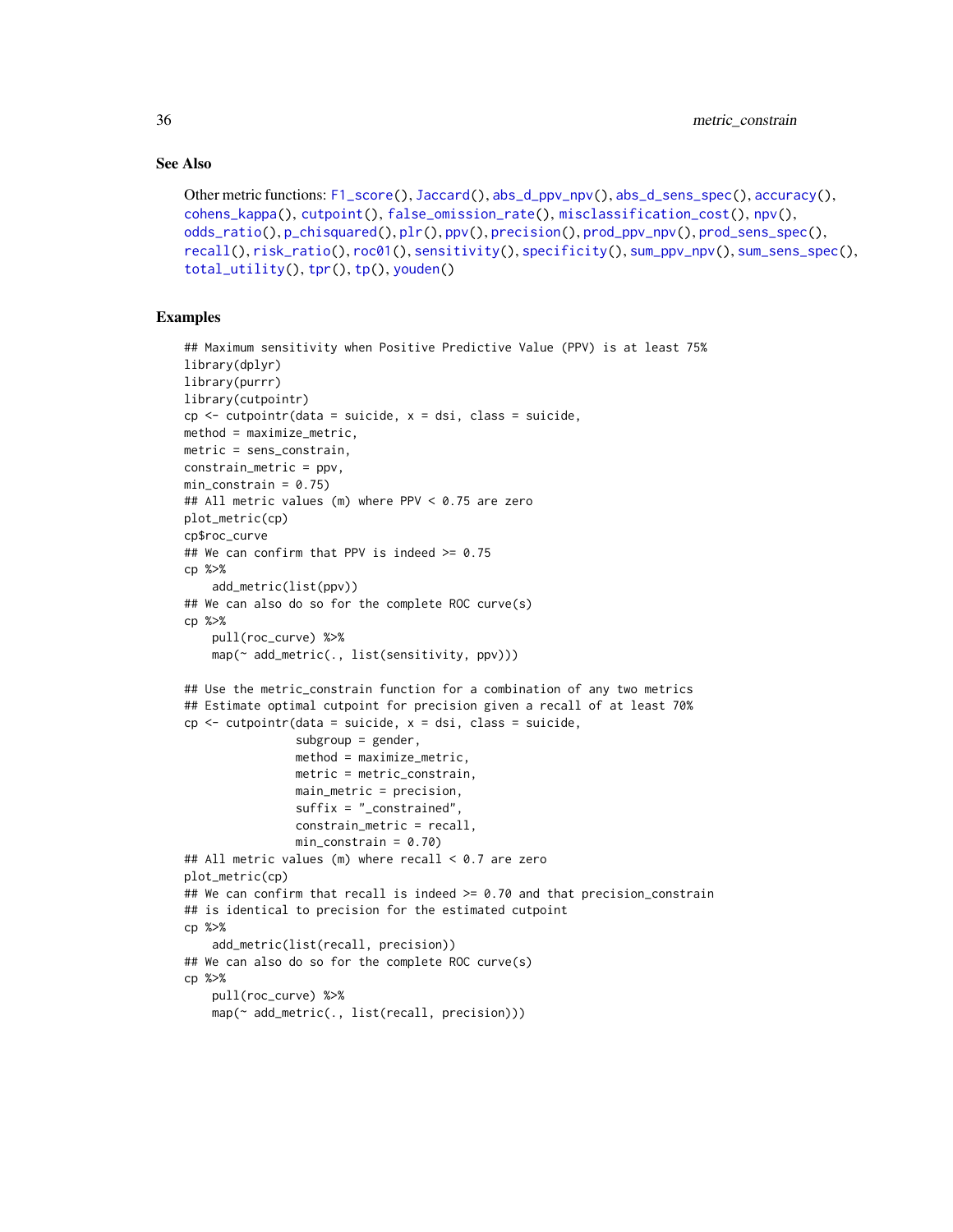<span id="page-36-0"></span>misclassification\_cost

*Calculate the misclassification cost*

#### Description

Calculate the misclassification cost from true positives, false positives, true negatives and false negatives. The inputs must be vectors of equal length.

misclassification\_cost =  $cost\_fp * fp + cost\_fn * fn$ 

## Usage

```
misclassification_cost(tp, fp, tn, fn, cost_fp = 1, cost_fn = 1, ...)
```
#### **Arguments**

| tp      | (numeric) number of true positives.                  |
|---------|------------------------------------------------------|
| fp      | (numeric) number of false positives.                 |
| tn      | (numeric) number of true negatives.                  |
| fn      | (numeric) number of false negatives.                 |
| cost_fp | (numeric) the cost of a false positive               |
| cost_fn | (numeric) the cost of a false negative               |
|         | for capturing additional arguments passed by method. |

## See Also

Other metric functions: [F1\\_score\(](#page-19-0)), [Jaccard\(](#page-21-0)), [abs\\_d\\_ppv\\_npv\(](#page-2-0)), [abs\\_d\\_sens\\_spec\(](#page-3-0)), [accuracy\(](#page-4-0)), [cohens\\_kappa\(](#page-9-0)), [cutpoint\(](#page-10-0)), [false\\_omission\\_rate\(](#page-20-0)), [metric\\_constrain\(](#page-33-0)), [npv\(](#page-38-0)), [odds\\_ratio\(](#page-43-0)), [p\\_chisquared\(](#page-60-0)), [plr\(](#page-53-0)), [ppv\(](#page-54-0)), [precision\(](#page-55-0)), [prod\\_ppv\\_npv\(](#page-58-0)), [prod\\_sens\\_spec\(](#page-59-0)), [recall\(](#page-61-0)), [risk\\_ratio\(](#page-62-0)), [roc01\(](#page-64-0)), [sensitivity\(](#page-65-0)), [specificity\(](#page-66-0)), [sum\\_ppv\\_npv\(](#page-67-0)), [sum\\_sens\\_spec\(](#page-68-0)), [total\\_utility\(](#page-69-0)), [tpr\(](#page-71-0)), [tp\(](#page-70-0)), [youden\(](#page-72-0))

```
misclassification_cost(10, 5, 20, 10, cost_fp = 1, cost_fn = 5)
misclassification_cost(c(10, 8), c(5, 7), c(20, 12), c(10, 18),
                      cost_f = 1, cost_f = 5)
```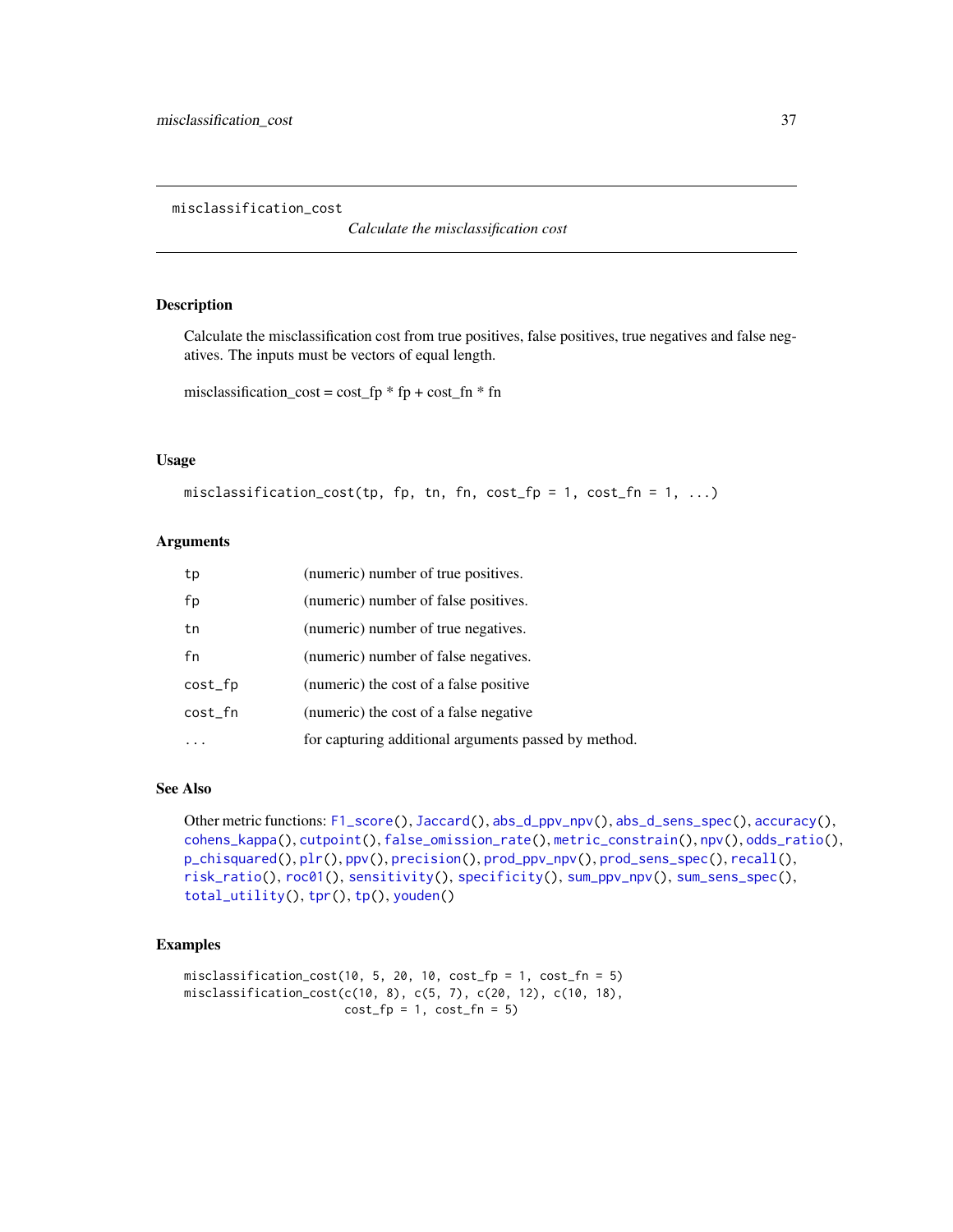<span id="page-37-0"></span>

Runs cutpointr over multiple predictor variables. Tidyeval via !! is supported for class and subgroup. If  $x = NULL$ , cutpointr will be run using all numeric columns in the data set as predictors except for the variable in class and, if given, subgroup.

#### Usage

```
multi_cutpointr(data, x = NULL, class, subgroup = NULL, silent = FALSE, ...)
```
## Arguments

| data      | A data frame.                                                                                                  |  |
|-----------|----------------------------------------------------------------------------------------------------------------|--|
| X         | Character vector of predictor variables. If NULL all numeric columns.                                          |  |
| class     | The name of the outcome / independent variable.                                                                |  |
| subgroup  | An additional covariate that identifies subgroups. Separate optimal cutpoints<br>will be determined per group. |  |
| silent    | Whether to suppress messages.                                                                                  |  |
| $\ddotsc$ | Further arguments to be passed to cutpointr, e.g., boot_runs                                                   |  |

#### Details

The automatic determination of positive / negative classes and direction will be carried out separately for every predictor variable. That way, if direction and the classes are not specified, the reported AUC for every variable will be  $> = 0.5$ . AUC may be  $< 0.5$  if subgroups are specified as direction is equal within every subgroup.

## Value

A data frame.

# See Also

Other main cutpointr functions: [add\\_metric\(](#page-5-0)), [boot\\_ci\(](#page-6-0)), [boot\\_test\(](#page-7-0)), [cutpointr\(](#page-11-0)), [predict.cutpointr\(](#page-56-0)), [roc\(](#page-63-0))

# Examples

library(cutpointr)

```
multi_cutpointr(suicide, x = c("age", "dsi"), class = suicide,
               pos_class = "yes")
```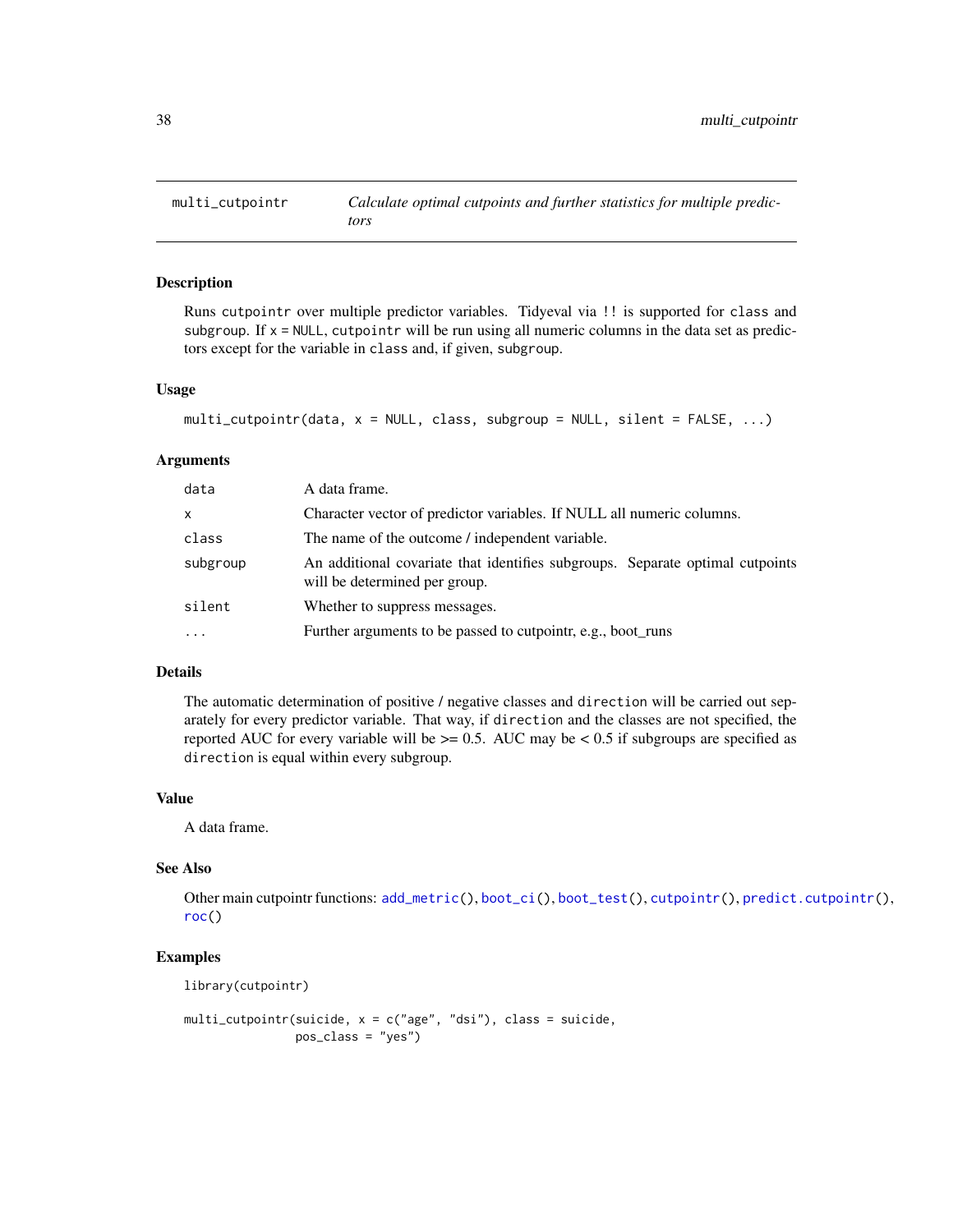```
mcp <- multi_cutpointr(suicide, x = c("age", "dsi"), class = suicide,
                       subgroup = gender, pos_class = "yes")
mcp
(scp <- summary(mcp))
## Not run:
## The result is a data frame
tibble:::print.tbl(scp)
## End(Not run)
```
<span id="page-38-0"></span>

#### npv *Calculate the negative predictive value*

#### Description

Calculate the negative predictive value (NPV) from true positives, false positives, true negatives and false negatives. The inputs must be vectors of equal length.

 $npv = \text{tn } / (\text{tn } + \text{fn})$ 

#### Usage

npv(tp, fp, tn, fn, ...)

## Arguments

| tp | (numeric) number of true positives.                  |
|----|------------------------------------------------------|
| fp | (numeric) number of false positives.                 |
| tn | (numeric) number of true negatives.                  |
| fn | (numeric) number of false negatives.                 |
|    | for capturing additional arguments passed by method. |

# See Also

Other metric functions: [F1\\_score\(](#page-19-0)), [Jaccard\(](#page-21-0)), [abs\\_d\\_ppv\\_npv\(](#page-2-0)), [abs\\_d\\_sens\\_spec\(](#page-3-0)), [accuracy\(](#page-4-0)), [cohens\\_kappa\(](#page-9-0)), [cutpoint\(](#page-10-0)), [false\\_omission\\_rate\(](#page-20-0)), [metric\\_constrain\(](#page-33-0)), [misclassification\\_cost\(](#page-36-0)), [odds\\_ratio\(](#page-43-0)), [p\\_chisquared\(](#page-60-0)), [plr\(](#page-53-0)), [ppv\(](#page-54-0)), [precision\(](#page-55-0)), [prod\\_ppv\\_npv\(](#page-58-0)), [prod\\_sens\\_spec\(](#page-59-0)), [recall\(](#page-61-0)), [risk\\_ratio\(](#page-62-0)), [roc01\(](#page-64-0)), [sensitivity\(](#page-65-0)), [specificity\(](#page-66-0)), [sum\\_ppv\\_npv\(](#page-67-0)), [sum\\_sens\\_spec\(](#page-68-0)), [total\\_utility\(](#page-69-0)), [tpr\(](#page-71-0)), [tp\(](#page-70-0)), [youden\(](#page-72-0))

# Examples

npv(10, 5, 20, 10) npv(c(10, 8), c(5, 7), c(20, 12), c(10, 18))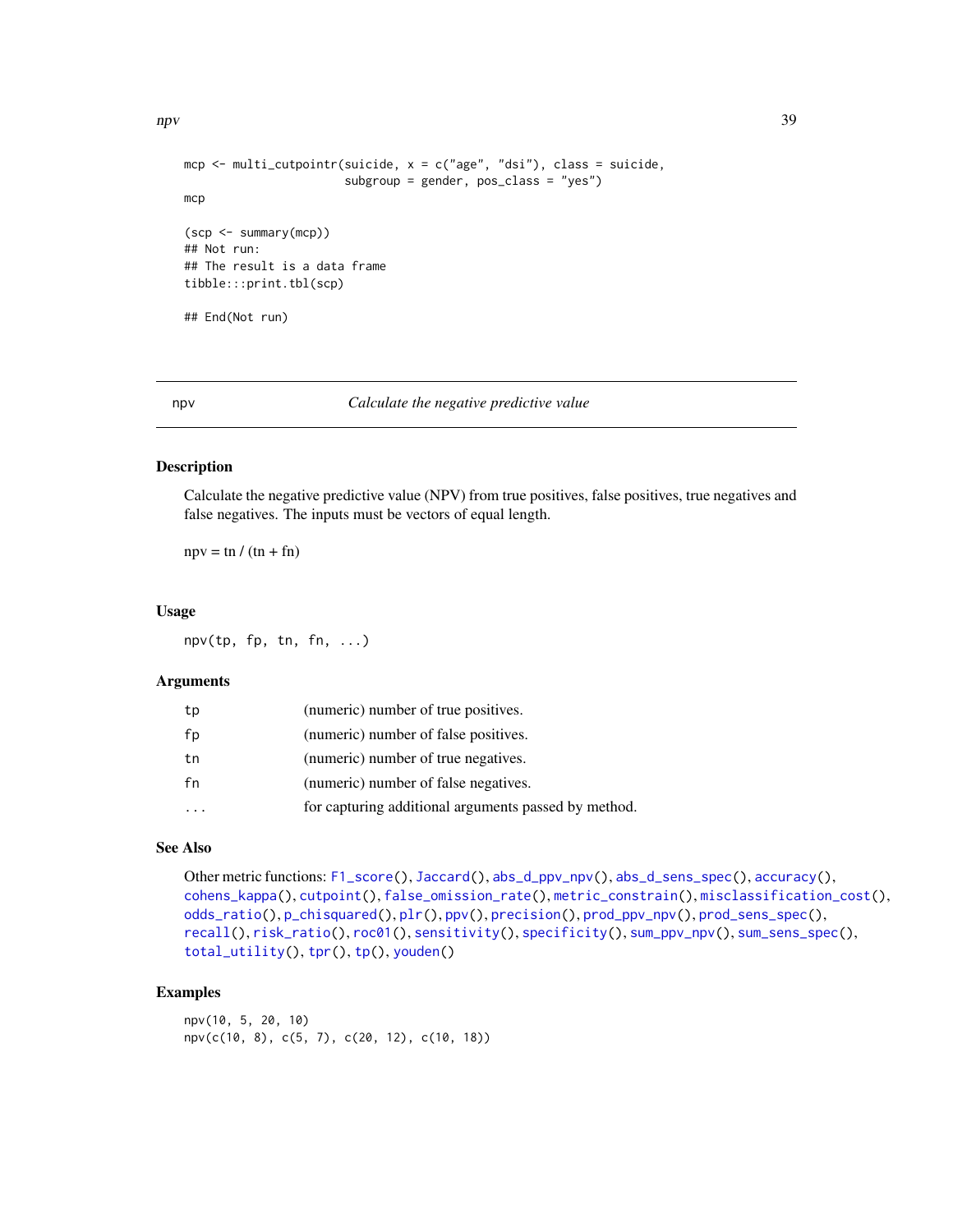<span id="page-39-1"></span>

This function simply returns cutpoint as the optimal cutpoint. Mainly useful if bootstrap estimates of the out-of-bag performance of a given cutpoint are desired, e.g. taking a cutpoint value from the literature.

#### Usage

```
oc_manual(cutpoint, ...)
```
# Arguments

| cutpoint                | (numeric) The fixed cutpoint.                                                                                                                                                                                        |
|-------------------------|----------------------------------------------------------------------------------------------------------------------------------------------------------------------------------------------------------------------|
| $\cdot$ $\cdot$ $\cdot$ | To capture further arguments that are always passed to the method function by<br>cutpointr. The cutpointr function passes data, x, class, metric_func, direction,<br>pos_class and neg_class to the method function. |

## See Also

```
Other method functions: maximize_boot_metric(), maximize_gam_metric(), maximize_loess_metric(),
maximize_metric(), maximize_spline_metric(), oc_mean(), oc_median(), oc_youden_kernel(),
oc_youden_normal()
```
# Examples

cutpointr(suicide, dsi, suicide, method = oc\_manual, cutpoint = 4)

<span id="page-39-0"></span>oc\_mean *Use the sample mean as cutpoint*

# Description

The sample mean is calculated and returned as the optimal cutpoint.

#### Usage

 $oc_mean(data, x, trim = 0, ...)$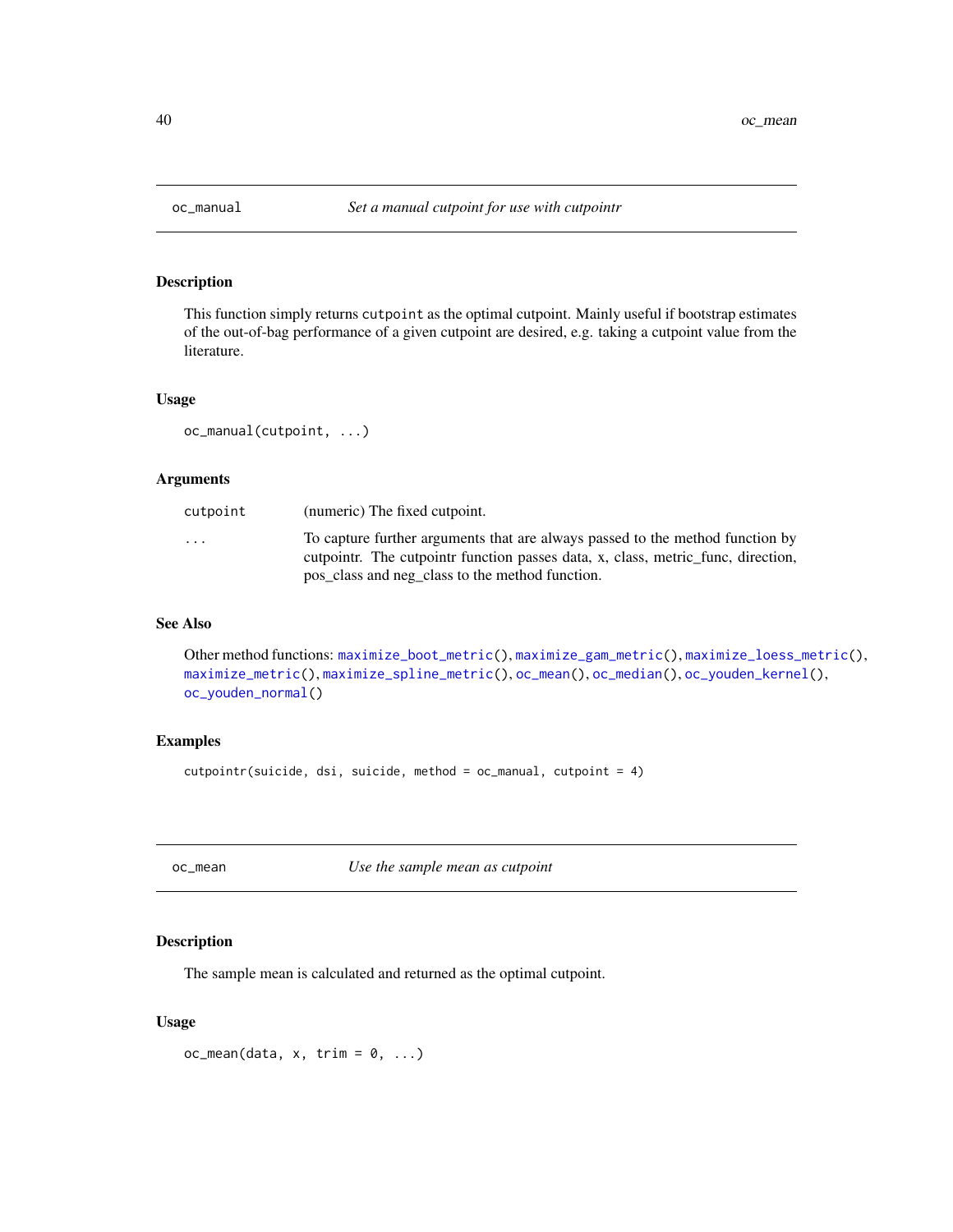# oc\_median 41

# Arguments

| data | A data frame or tibble in which the columns that are given in x and class can be<br>found.                                                                                                                           |
|------|----------------------------------------------------------------------------------------------------------------------------------------------------------------------------------------------------------------------|
| x    | (character) The variable name to be used for classification, e.g. predictions or<br>test values.                                                                                                                     |
| trim | The fraction $(0 \text{ to } 0.5)$ of observations to be trimmed from each end of x before<br>the mean is computed. Values of trim outside that range are taken as the nearest<br>endpoint.                          |
| .    | To capture further arguments that are always passed to the method function by<br>cutpointr. The cutpointr function passes data, x, class, metric_func, direction,<br>pos_class and neg_class to the method function. |

# See Also

Other method functions: [maximize\\_boot\\_metric\(](#page-22-0)), [maximize\\_gam\\_metric\(](#page-24-0)), [maximize\\_loess\\_metric\(](#page-26-0)), [maximize\\_metric\(](#page-29-0)), [maximize\\_spline\\_metric\(](#page-31-0)), [oc\\_manual\(](#page-39-1)), [oc\\_median\(](#page-40-0)), [oc\\_youden\\_kernel\(](#page-41-0)), [oc\\_youden\\_normal\(](#page-42-0))

# Examples

```
data(suicide)
oc_mean(suicide, "dsi")
cutpointr(suicide, dsi, suicide, method = oc_mean)
```
<span id="page-40-0"></span>oc\_median *Use the sample median as cutpoint*

# Description

The sample median is calculated and returned as the optimal cutpoint.

## Usage

```
oc_median(data, x, ...)
```
# Arguments

| data     | A data frame or tibble in which the columns that are given in x and class can be<br>found.                                                                                                                           |
|----------|----------------------------------------------------------------------------------------------------------------------------------------------------------------------------------------------------------------------|
| x        | (character) The variable name to be used for classification, e.g. predictions or<br>test values.                                                                                                                     |
| $\cdots$ | To capture further arguments that are always passed to the method function by<br>cutpointr. The cutpointr function passes data, x, class, metric_func, direction,<br>pos_class and neg_class to the method function. |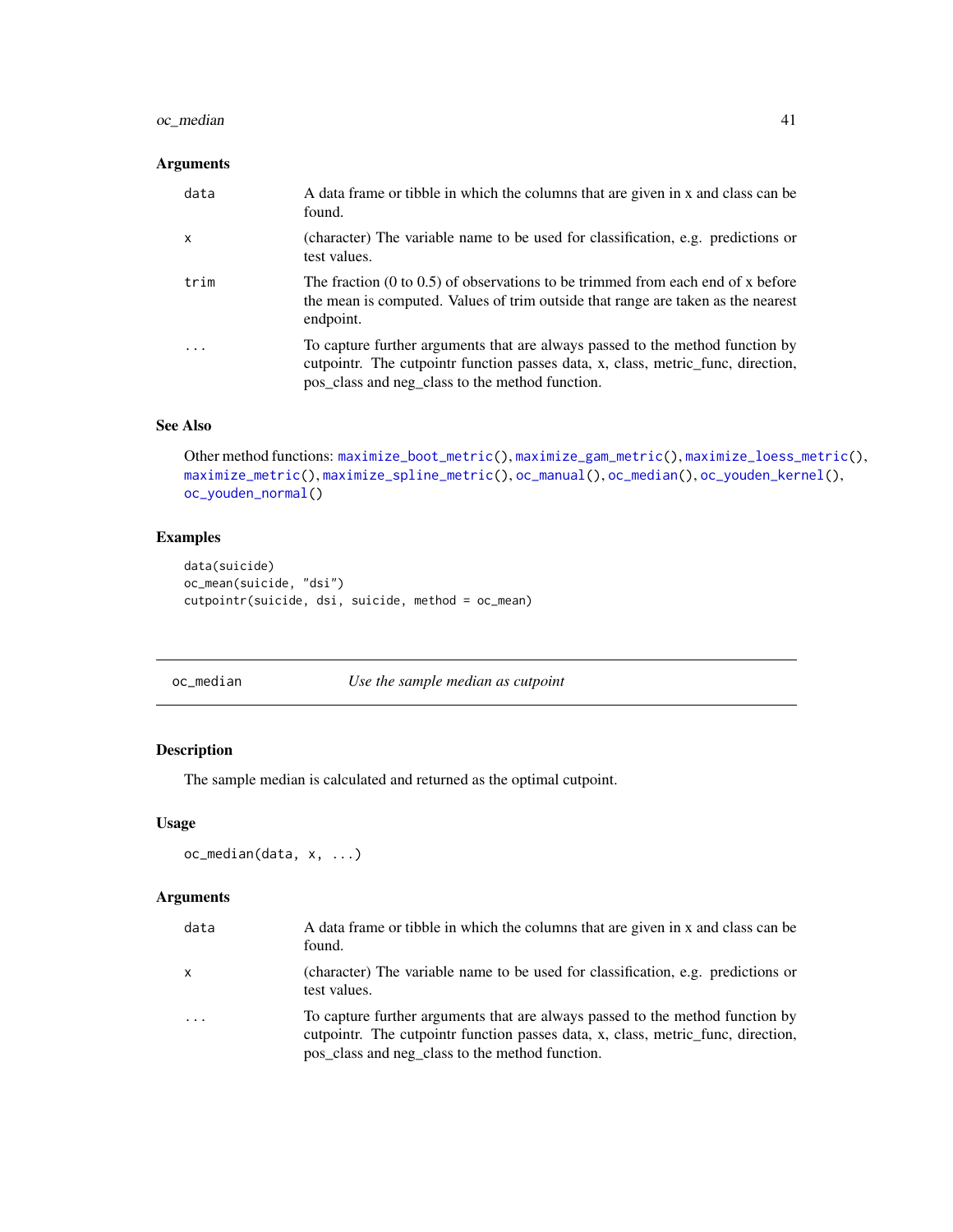## See Also

```
Other method functions: maximize_boot_metric(), maximize_gam_metric(), maximize_loess_metric(),
maximize_metric(), maximize_spline_metric(), oc_manual(), oc_mean(), oc_youden_kernel(),
oc_youden_normal()
```
#### Examples

```
data(suicide)
oc_median(suicide, "dsi")
cutpointr(suicide, dsi, suicide, method = oc_median)
```
<span id="page-41-0"></span>oc\_youden\_kernel *Determine an optimal cutpoint maximizing the Youden-Index based on kernel smoothed densities*

#### Description

Instead of searching for an optimal cutpoint to maximize (sensitivity + specificity - 1) on the ROC curve, this function first smoothes the empirical distributions of  $x$  per class. The smoothing is done using a binned kernel density estimate. The bandwidth is automatically selected using the direct plug-in method.

#### Usage

```
oc_youden_kernel(data, x, class, pos_class, neg_class, direction, ...)
```
#### Arguments

| data         | A data frame or tibble in which the columns that are given in x and class can be<br>found.                                                                                                                           |
|--------------|----------------------------------------------------------------------------------------------------------------------------------------------------------------------------------------------------------------------|
| $\mathsf{x}$ | (character) The variable name to be used for classification, e.g. predictions or<br>test values.                                                                                                                     |
| class        | (character) The variable name indicating class membership.                                                                                                                                                           |
| pos_class    | The value of class that indicates the positive class.                                                                                                                                                                |
| neg_class    | The value of class that indicates the negative class.                                                                                                                                                                |
| direction    | (character) Use " $>=$ " or " $<=$ " to select whether an x value $>=$ or $<=$ the cutoff<br>predicts the positive class.                                                                                            |
| .            | To capture further arguments that are always passed to the method function by<br>cutpointr. The cutpointr function passes data, x, class, metric_func, direction,<br>pos_class and neg_class to the method function. |

#### Details

The functions for calculating the kernel density estimate and the bandwidth are both from KernSmooth with default parameters, except for the bandwidth selection, which uses the standard deviation as scale estimate.

The cutpoint is estimated as the cutpoint that maximizes the Youden-Index given by  $J = max_c F_N(c) - G_N(c)$ where  $J$  and  $G$  are the smoothed distribution functions.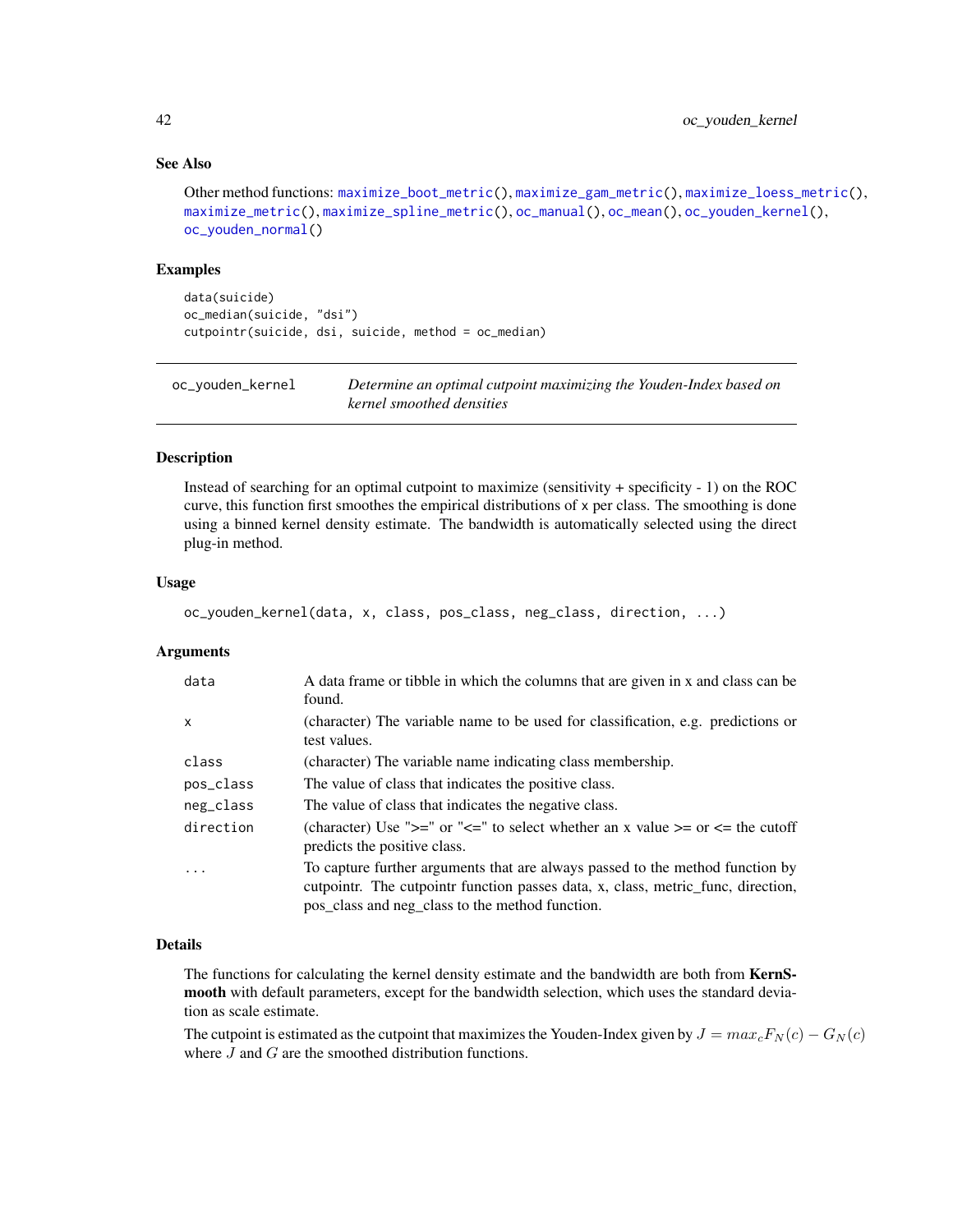## Source

Fluss, R., Faraggi, D., & Reiser, B. (2005). Estimation of the Youden Index and its associated cutoff point. Biometrical Journal, 47(4), 458–472.

Matt Wand (2015). KernSmooth: Functions for Kernel Smoothing Supporting Wand & Jones (1995). R package version 2.23-15. https://CRAN.R-project.org/package=KernSmooth

# See Also

```
Other method functions: maximize_boot_metric(), maximize_gam_metric(), maximize_loess_metric(),
maximize_metric(), maximize_spline_metric(), oc_manual(), oc_mean(), oc_median(), oc_youden_normal()
```
#### Examples

```
data(suicide)
if (require(KernSmooth)) {
 oc_youden_kernel(suicide, "dsi", "suicide", oc_metric = "Youden",
 pos_class = "yes", neg_class = "no", direction = ">=")
 ## Within cutpointr
 cutpointr(suicide, dsi, suicide, method = oc_youden_kernel)
}
```
<span id="page-42-0"></span>

| oc_youden_normal | Determine an optimal cutpoint for the Youden-Index assuming normal |
|------------------|--------------------------------------------------------------------|
|                  | distributions                                                      |

## Description

An optimal cutpoint maximizing the Youden- or J-Index (sensitivity + specificity - 1) is calculated parametrically assuming normal distributions per class.

#### Usage

```
oc_youden_normal(
  data,
  x,
  class,
  pos_class = NULL,
  neg_class = NULL,
  direction,
  ...
\lambda
```
#### Arguments

data A data frame or tibble in which the columns that are given in x and class can be found.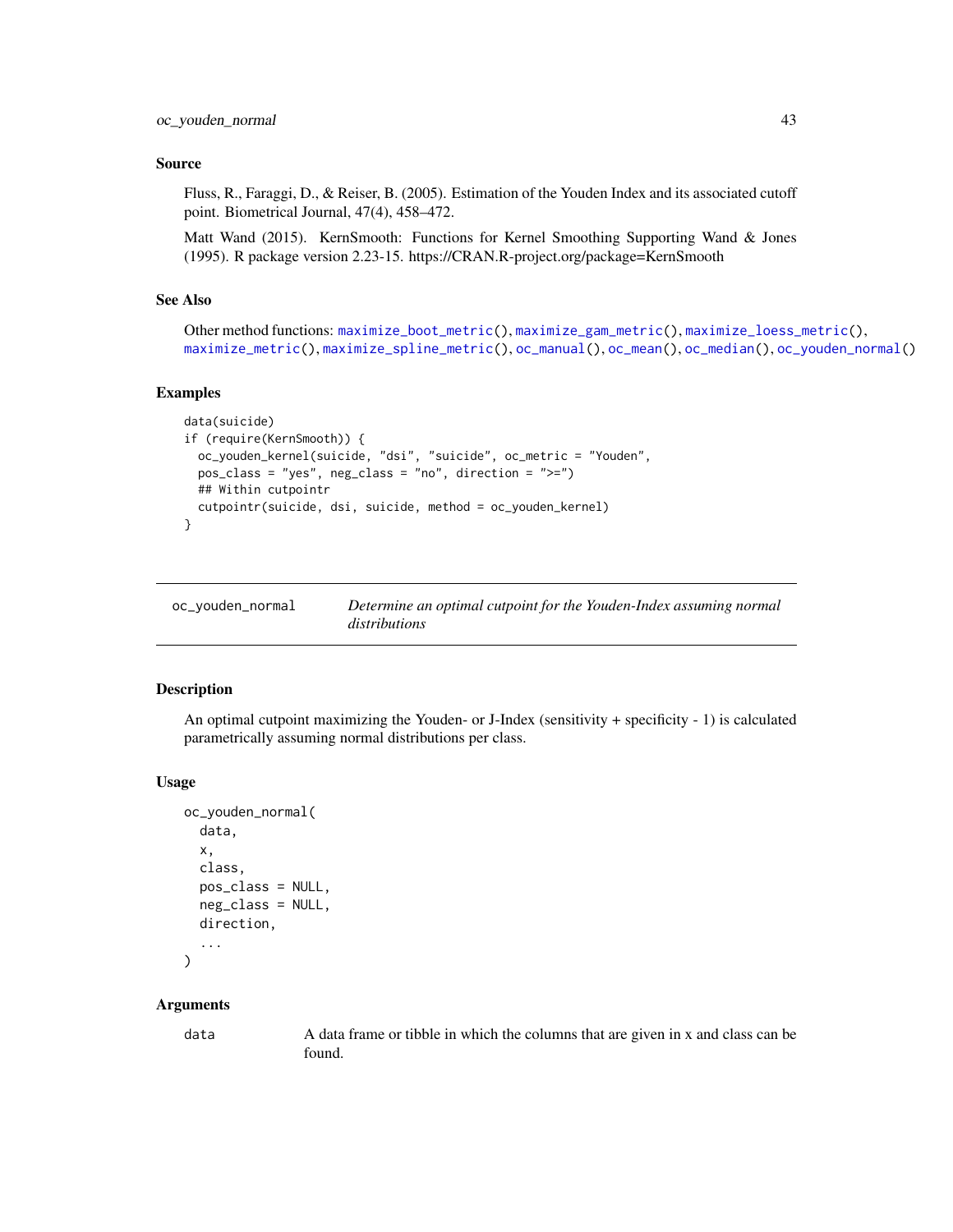| $\mathsf{x}$ | (character) The variable name to be used for classification, e.g. predictions or<br>test values.                                                                                                                     |
|--------------|----------------------------------------------------------------------------------------------------------------------------------------------------------------------------------------------------------------------|
| class        | (character) The variable name indicating class membership.                                                                                                                                                           |
| pos_class    | The value of class that indicates the positive class.                                                                                                                                                                |
| neg_class    | The value of class that indicates the negative class.                                                                                                                                                                |
| direction    | (character) Use ">=" or "<=" to select whether an x value >= or <= the cutoff<br>predicts the positive class.                                                                                                        |
| .            | To capture further arguments that are always passed to the method function by<br>cutpointr. The cutpointr function passes data, x, class, metric_func, direction,<br>pos_class and neg_class to the method function. |

# See Also

```
Other method functions: maximize_boot_metric(), maximize_gam_metric(), maximize_loess_metric(),
maximize_metric(), maximize_spline_metric(), oc_manual(), oc_mean(), oc_median(), oc_youden_kernel()
```
## Examples

```
data(suicide)
oc_youden_normal(suicide, "dsi", "suicide",
  pos_class = "yes", neg_class = "no", direction = ">=")
cutpointr(suicide, dsi, suicide, method = oc_youden_normal)
```
<span id="page-43-0"></span>

# Description

Calculate the (diagnostic) odds ratio from true positives, false positives, true negatives and false negatives. The inputs must be vectors of equal length.

 $odds\_ratio = (tp / fp) / (fn / tn)$ 

## Usage

odds\_ratio(tp, fp, tn, fn, ...)

## Arguments

| tp | (numeric) number of true positives.                  |
|----|------------------------------------------------------|
| fp | (numeric) number of false positives.                 |
| tn | (numeric) number of true negatives.                  |
| fn | (numeric) number of false negatives.                 |
|    | for capturing additional arguments passed by method. |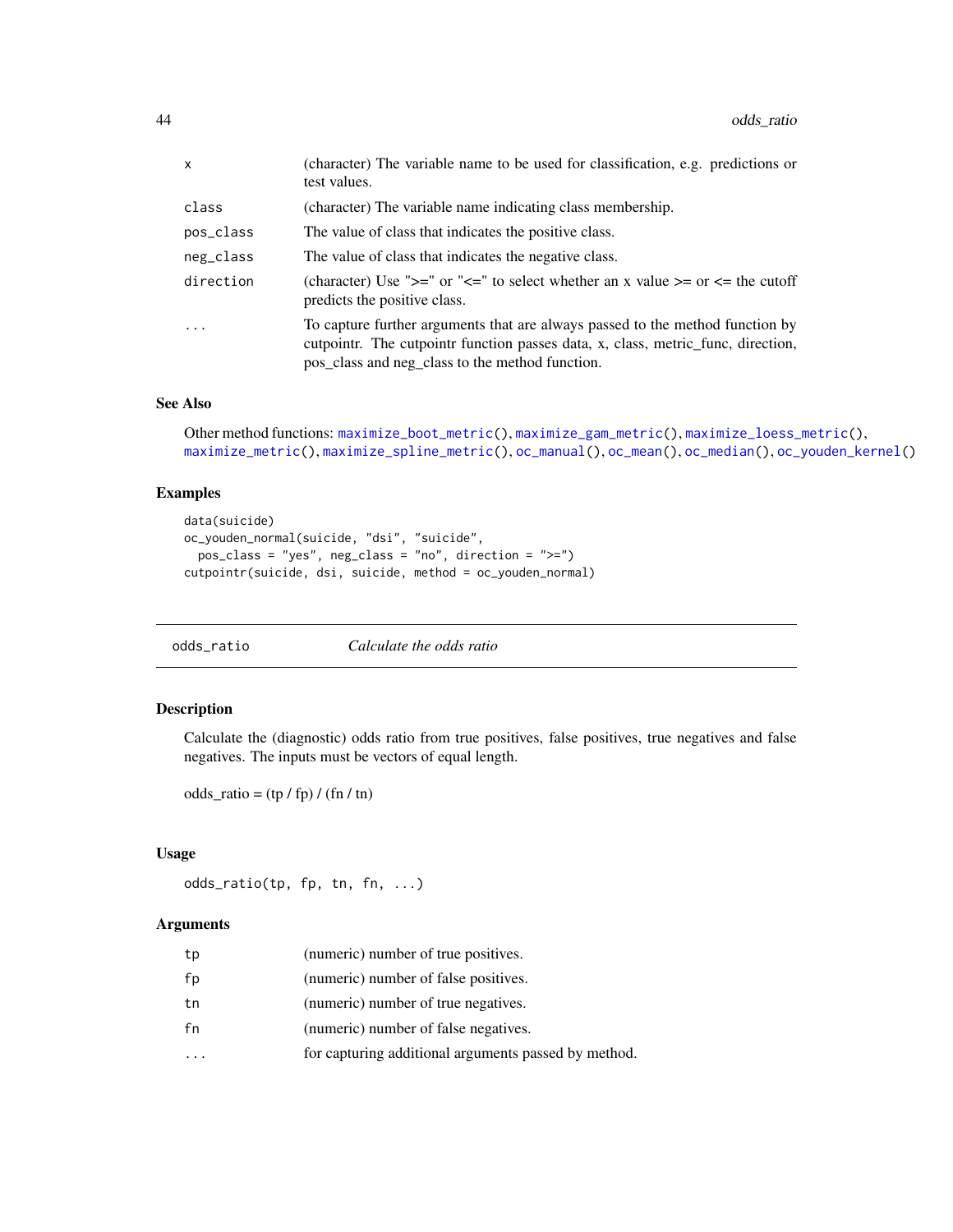# plot.cutpointr  $45$

# See Also

```
Other metric functions: F1_score(), Jaccard(), abs_d_ppv_npv(), abs_d_sens_spec(), accuracy(),
cohens_kappa(), cutpoint(), false_omission_rate(), metric_constrain(), misclassification_cost(),
npv(), p_chisquared(), plr(), ppv(), precision(), prod_ppv_npv(), prod_sens_spec(),
recall(), risk_ratio(), roc01(), sensitivity(), specificity(), sum_ppv_npv(), sum_sens_spec(),
total_utility(), tpr(), tp(), youden()
```
# Examples

```
odds_ratio(10, 5, 20, 10)
odds_ratio(c(10, 8), c(5, 7), c(20, 12), c(10, 18))
```
<span id="page-44-0"></span>plot.cutpointr *Plot cutpointr objects*

## Description

The plot layout depends on whether subgroups were defined and whether bootstrapping was run.

# Usage

```
## S3 method for class 'cutpointr'
plot(x, \ldots)
```
## Arguments

| x        | A cutpointr object. |
|----------|---------------------|
| $\cdots$ | Further arguments.  |

# Details

The ... argument can be used to apply ggplot2 functions to every individual plot, for example for changing the theme.

# See Also

Other cutpointr plotting functions: [plot\\_cut\\_boot\(](#page-47-0)), [plot\\_cutpointr\(](#page-46-0)), [plot\\_metric\\_boot\(](#page-49-0)), [plot\\_metric\(](#page-48-0)), [plot\\_precision\\_recall\(](#page-49-1)), [plot\\_roc\(](#page-50-0)), [plot\\_sensitivity\\_specificity\(](#page-51-0)), [plot\\_x\(](#page-52-0))

```
opt_cut <- cutpointr(suicide, dsi, suicide, gender)
plot(opt_cut)
plot(opt_cut, ggplot2::theme_bw())
```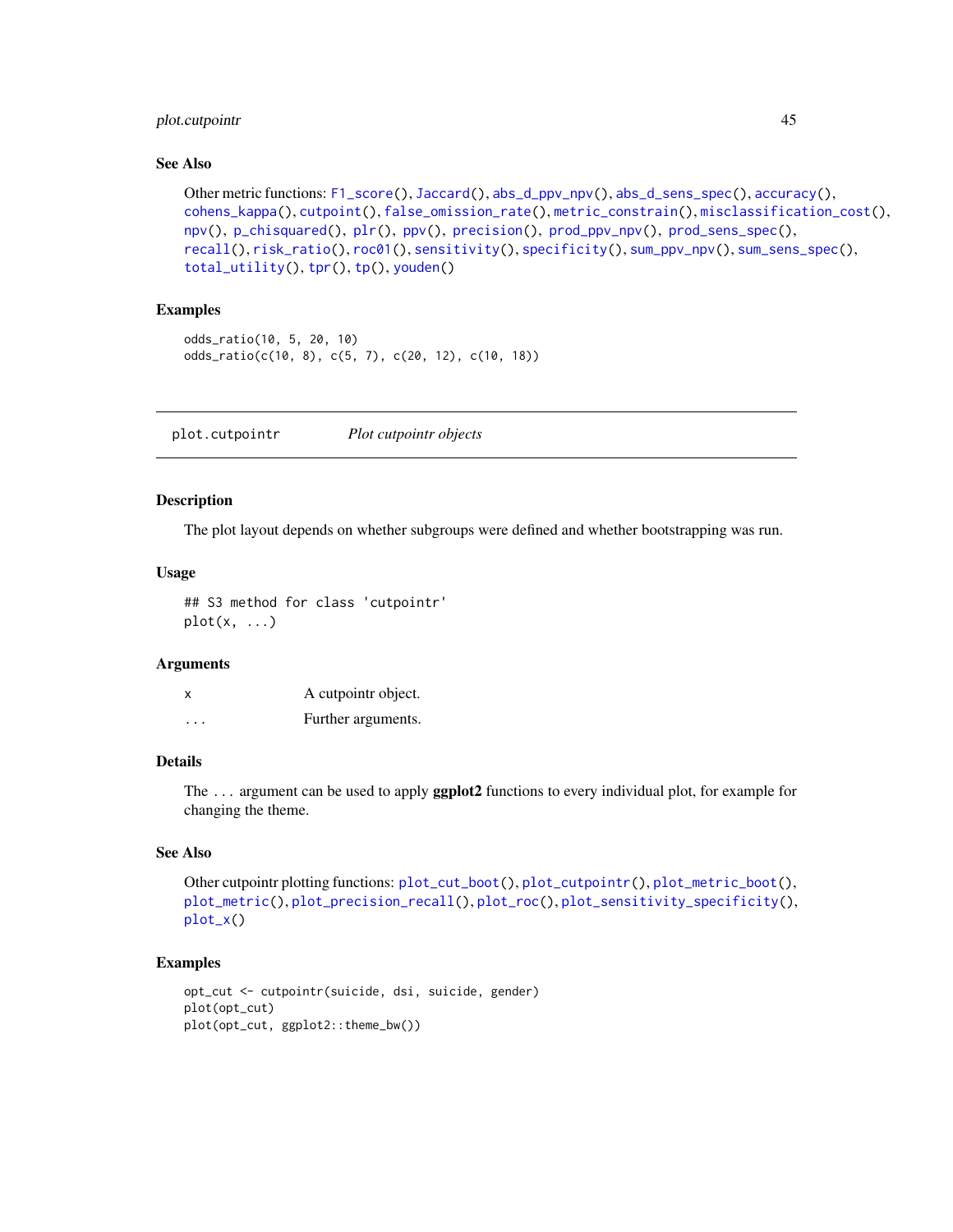plot.multi\_cutpointr *Plotting multi\_cutpointr objects is currently not supported*

## Description

You can try plotting the data manually instead.

#### Usage

## S3 method for class 'multi\_cutpointr'  $plot(x, \ldots)$ 

# Arguments

| X        | A multi_cutpointr object. |
|----------|---------------------------|
| $\cdots$ | Further arguments.        |

plot.roc\_cutpointr *Plot ROC curve from a cutpointr or roc\_cutpointr object*

# Description

Given a cutpointr object this function plots the ROC curve(s) per subgroup, if given. Also plots a ROC curve from the output of roc().

# Usage

```
## S3 method for class 'roc_cutpointr'
plot(x, type = "line", ...)
```
# Arguments

| $\mathsf{x}$ | A cutpointr or roc_cutpointr object.                    |
|--------------|---------------------------------------------------------|
| type         | "line" for line plot (default) or "step" for step plot. |
| .            | Additional arguments (unused).                          |

## See Also

Other cutpointr plotting functions: [plot.cutpointr\(](#page-44-0)), [plot\\_cut\\_boot\(](#page-47-0)), [plot\\_cutpointr\(](#page-46-0)), [plot\\_metric\\_boot\(](#page-49-0)), [plot\\_metric\(](#page-48-0)), [plot\\_precision\\_recall\(](#page-49-1)), [plot\\_sensitivity\\_specificity\(](#page-51-0)), [plot\\_x\(](#page-52-0))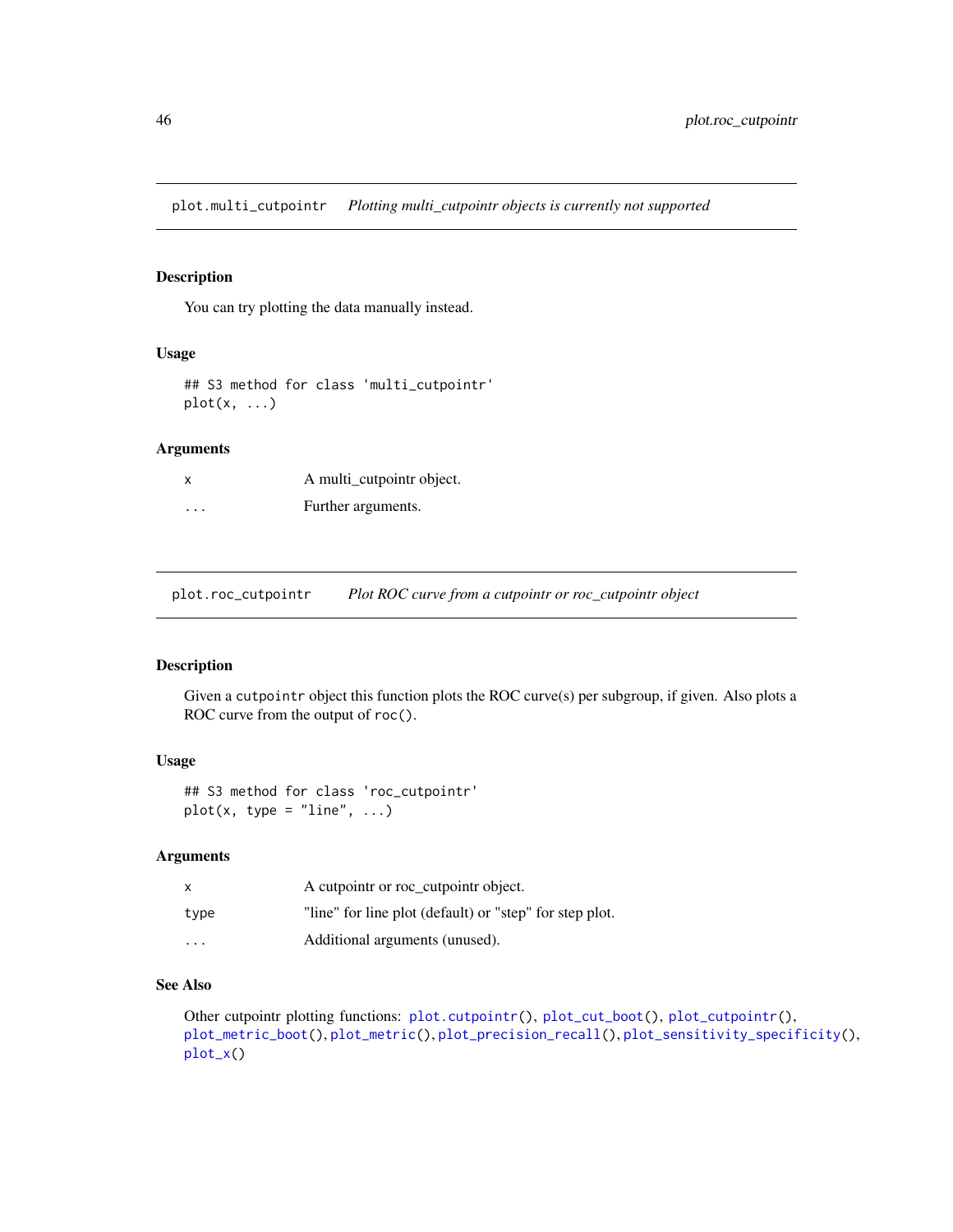# plot\_cutpointr 47

## Examples

```
opt_cut <- cutpointr(suicide, dsi, suicide)
plot_roc(opt_cut, display_cutpoint = FALSE)
opt_cut_2groups <- cutpointr(suicide, dsi, suicide, gender)
plot_roc(opt_cut_2groups, display_cutpoint = TRUE)
roc_curve <- roc(suicide, x = dsi, class = suicide, pos_class = "yes",
  neg_class = "no", direction = ">=")
plot(roc_curve)
auc(roc_curve)
```
<span id="page-46-0"></span>plot\_cutpointr *General purpose plotting function for cutpointr or roc\_cutpointr objects*

# Description

Flexibly plot various metrics against all cutpoints or any other metric. The function can plot any metric based on a cutpointr or roc\_cutpointr object. If cutpointr was run with bootstrapping, bootstrapped confidence intervals can be plotted. These represent the quantiles of the distribution of the y-variable grouped by x-variable over all bootstrap repetitions.

#### Usage

```
plot_cutpointr(
 x,
 xvar = cutpoint,yvar = sum_sens_spec,
 conf_lvl = 0.95,aspect_ratio = NULL
)
```
# Arguments

| x            | A cutpointr or roc_cutpointr object.                                                                                                                                                      |
|--------------|-------------------------------------------------------------------------------------------------------------------------------------------------------------------------------------------|
| xvar         | A function, typically cutpoint or a metric function.                                                                                                                                      |
| vvar         | A function, typically a metric function.                                                                                                                                                  |
| conf lvl     | (numeric) If bootstrapping was run and x is a cutpointr object, a confidence<br>interval at the level of conf. Ivi can be plotted. To plot no confidence interval set<br>conf $ v  = 0$ . |
| aspect_ratio | (numeric) Set to 1 to obtain a quadratic plot, e.g. for plotting a ROC curve.                                                                                                             |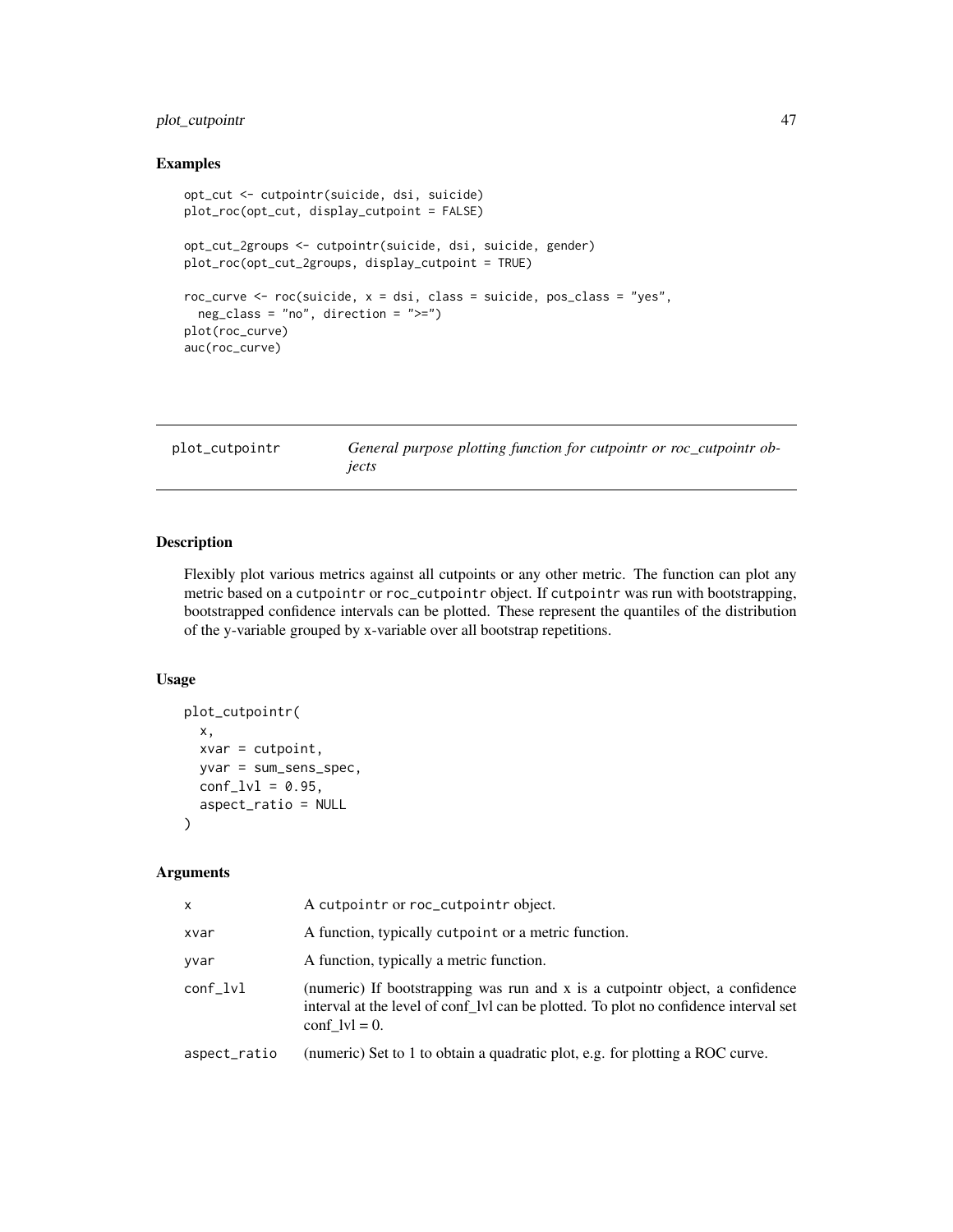## Details

The arguments to xvar and yvar should be metric functions. Any metric function that is suitable for cutpointr can also be used in plot\_cutpointr. Anonymous functions are also allowed. To plot all possible cutpoints, the utility function cutpoint can be used.

The functions for xvar and yvar may accept any or all of the arguments tp, fp, tn, or fn and return a numeric vector, a matrix or a data.frame. For more details on metric functions see vignette("cutpointr").

Note that confidence intervals can only be correctly plotted if the values of xvar are constant across bootstrap samples. For example, confidence intervals for tpr by fpr (a ROC curve) cannot be plotted, as the values of the false positive rate vary per bootstrap sample.

## See Also

```
Other cutpointr plotting functions: plot.cutpointr(), plot_cut_boot(), plot_metric_boot(),
plot_metric(), plot_precision_recall(), plot_roc(), plot_sensitivity_specificity(),
plot_x()
```
#### Examples

```
set.seed(1)
oc <- cutpointr(suicide, dsi, suicide, boot_runs = 10)
plot_cutpointr(oc, cutpoint, F1_score)
## ROC curve
plot_cutpointr(oc, fpr, tpr, aspect_ratio = 1)
## Custom function
plot_cutpointr(oc, cutpoint, function(tp, tn, fp, fn, ...) tp / fp) +
 ggplot2::ggtitle("Custom metric") + ggplot2::ylab("value")
```
<span id="page-47-0"></span>

| plot_cut_boot | Plot the bootstrapped distribution of optimal cutpoints from a cut- |
|---------------|---------------------------------------------------------------------|
|               | <i>pointr object</i>                                                |

# **Description**

Given a cutpointr object this function plots the bootstrapped distribution of optimal cutpoints. cutpointr has to be run with boot\_runs' > 0 to enable bootstrapping.

#### Usage

```
plot_cut_boot(x, ...)
```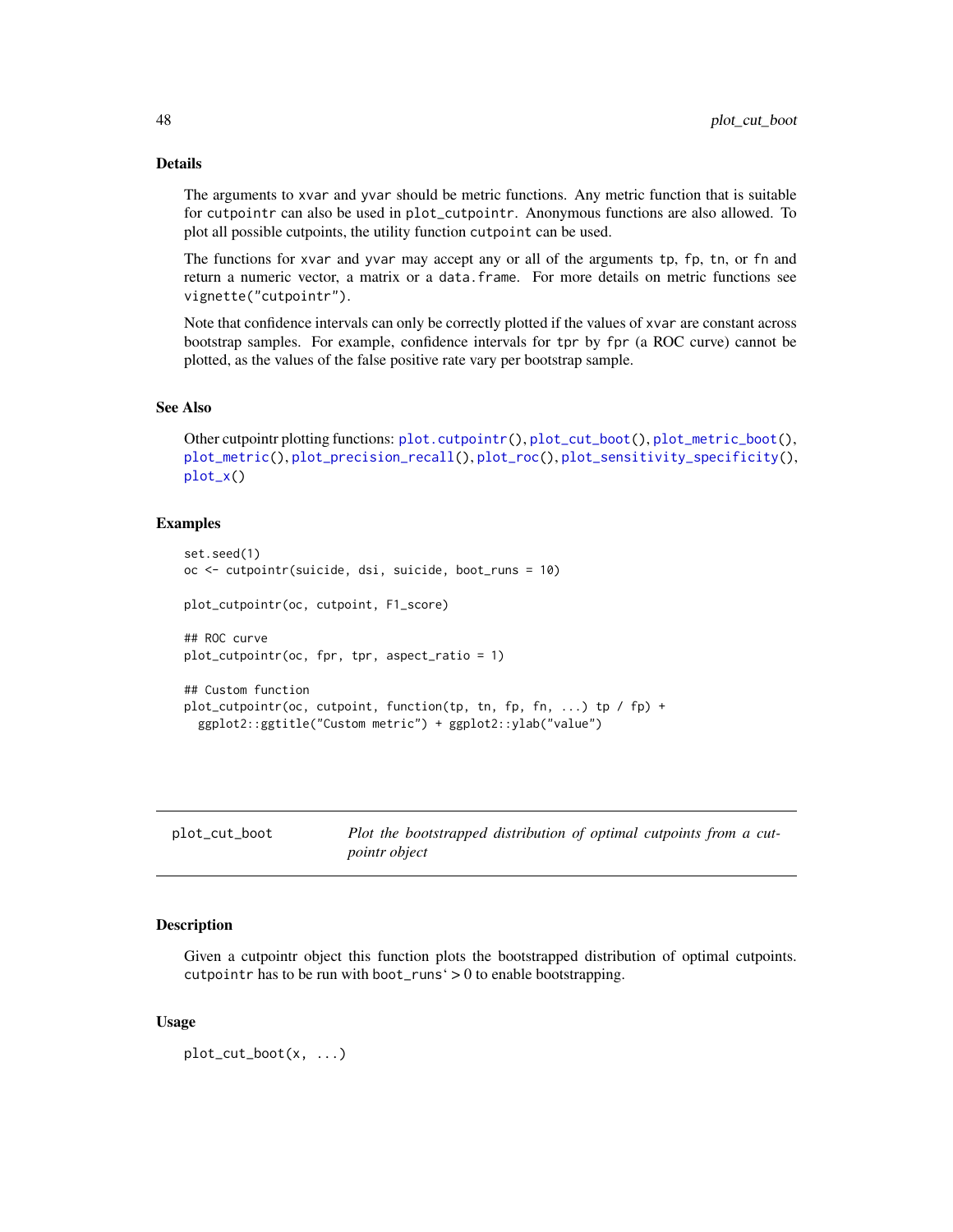# plot\_metric 49

#### **Arguments**

|          | A cutpointr object.            |
|----------|--------------------------------|
| $\cdots$ | Additional arguments (unused). |

## See Also

```
Other cutpointr plotting functions: plot.cutpointr(), plot_cutpointr(), plot_metric_boot(),
plot_metric(), plot_precision_recall(), plot_roc(), plot_sensitivity_specificity(),
plot_x()
```
#### Examples

```
set.seed(100)
opt_cut <- cutpointr(suicide, dsi, suicide, boot_runs = 10)
plot_cut_boot(opt_cut)
```
<span id="page-48-0"></span>plot\_metric *Plot a metric over all possible cutoffs from a cutpointr object*

## Description

If maximize\_metric is used as method function in cutpointr the computed metric values over all possible cutoffs can be plotted. Generally, this works for method functions that return a ROC-curve including the metric value for every cutpoint along with the optimal cutpoint.

## Usage

 $plot_metric(x, conf_lvl = 0.95, add_lumsmoothed = TRUE)$ 

## Arguments

| X.       | A cutpointr object.                                                                                                                      |
|----------|------------------------------------------------------------------------------------------------------------------------------------------|
| conf_lvl | The confidence level of the bootstrap confidence interval. Set to 0 to draw no<br>bootstrap confidence interval.                         |
|          | add_unsmoothed Add the line of unsmoothed metric values to the plot. Applicable for some<br>smoothing methods, e.g. maximize_gam_metric. |

#### See Also

Other cutpointr plotting functions: [plot.cutpointr\(](#page-44-0)), [plot\\_cut\\_boot\(](#page-47-0)), [plot\\_cutpointr\(](#page-46-0)), [plot\\_metric\\_boot\(](#page-49-0)), [plot\\_precision\\_recall\(](#page-49-1)), [plot\\_roc\(](#page-50-0)), [plot\\_sensitivity\\_specificity\(](#page-51-0)), [plot\\_x\(](#page-52-0))

Other cutpointr plotting functions: [plot.cutpointr\(](#page-44-0)), [plot\\_cut\\_boot\(](#page-47-0)), [plot\\_cutpointr\(](#page-46-0)), [plot\\_metric\\_boot\(](#page-49-0)), [plot\\_precision\\_recall\(](#page-49-1)), [plot\\_roc\(](#page-50-0)), [plot\\_sensitivity\\_specificity\(](#page-51-0)), [plot\\_x\(](#page-52-0))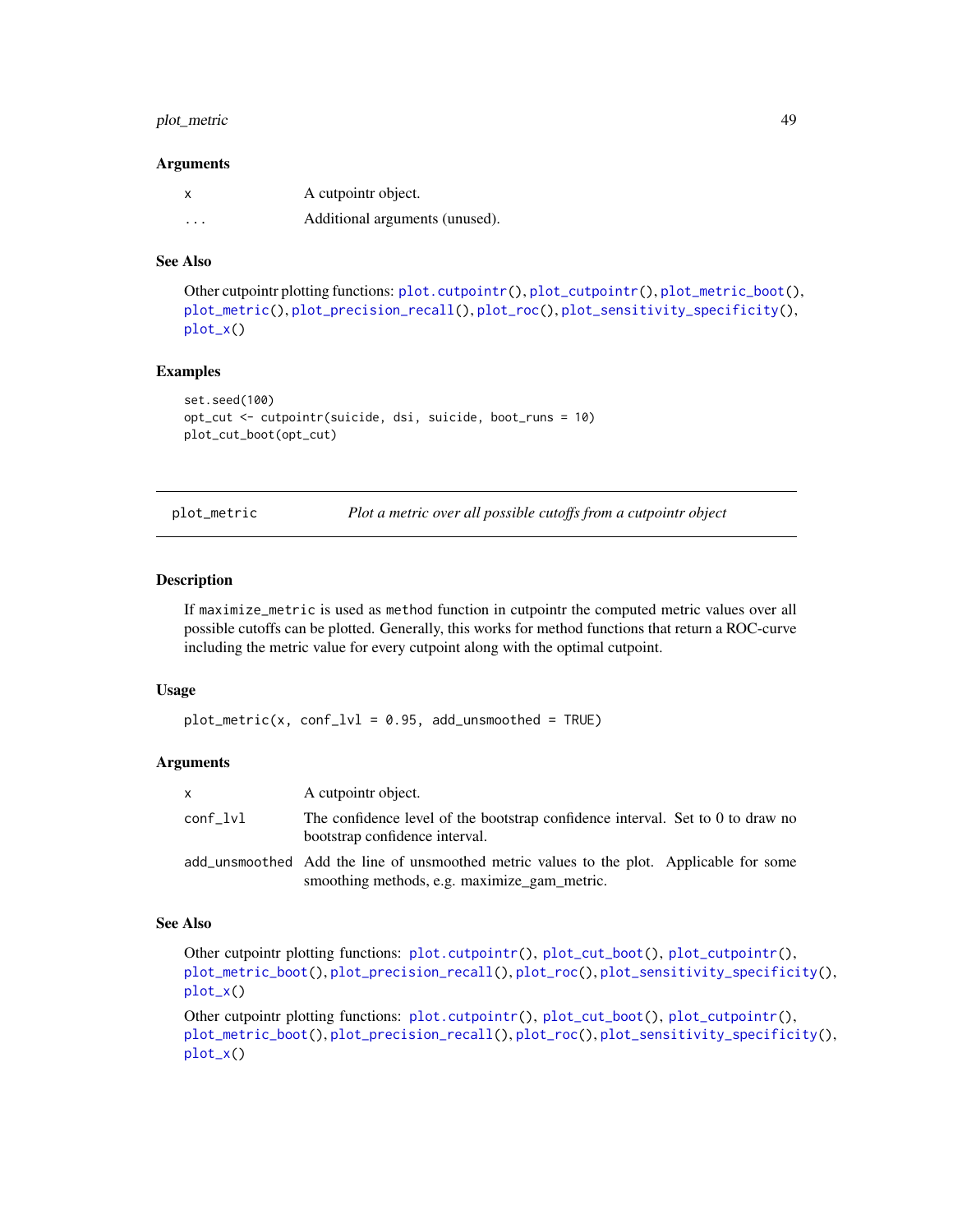## Examples

```
opt_cut <- cutpointr(suicide, dsi, suicide)
plot_metric(opt_cut)
```
<span id="page-49-0"></span>plot\_metric\_boot *Plot the bootstrapped metric distribution from a cutpointr object*

#### Description

Given a cutpointr object this function plots the bootstrapped metric distribution, i.e. the distribution of out-of-bag metric values. The metric depends on the function that was supplied to metric in the call to cutpointr. The cutpointr function has to be run with boot\_runs'  $> 0$  to enable bootstrapping.

#### Usage

plot\_metric\_boot(x, ...)

# Arguments

| X        | A cutpointr object.           |
|----------|-------------------------------|
| $\cdots$ | Additional arguments (unused) |

## See Also

Other cutpointr plotting functions: [plot.cutpointr\(](#page-44-0)), [plot\\_cut\\_boot\(](#page-47-0)), [plot\\_cutpointr\(](#page-46-0)), [plot\\_metric\(](#page-48-0)), [plot\\_precision\\_recall\(](#page-49-1)), [plot\\_roc\(](#page-50-0)), [plot\\_sensitivity\\_specificity\(](#page-51-0)), [plot\\_x\(](#page-52-0))

#### Examples

```
set.seed(300)
opt_cut <- cutpointr(suicide, dsi, suicide, boot_runs = 10)
plot_metric_boot(opt_cut)
```
<span id="page-49-1"></span>plot\_precision\_recall *Precision recall plot from a cutpointr object*

#### Description

Given a cutpointr object this function plots the precision recall curve(s) per subgroup, if given.

#### Usage

```
plot\_precision\_recall(x, display\_cutpoint = TRUE, ...)
```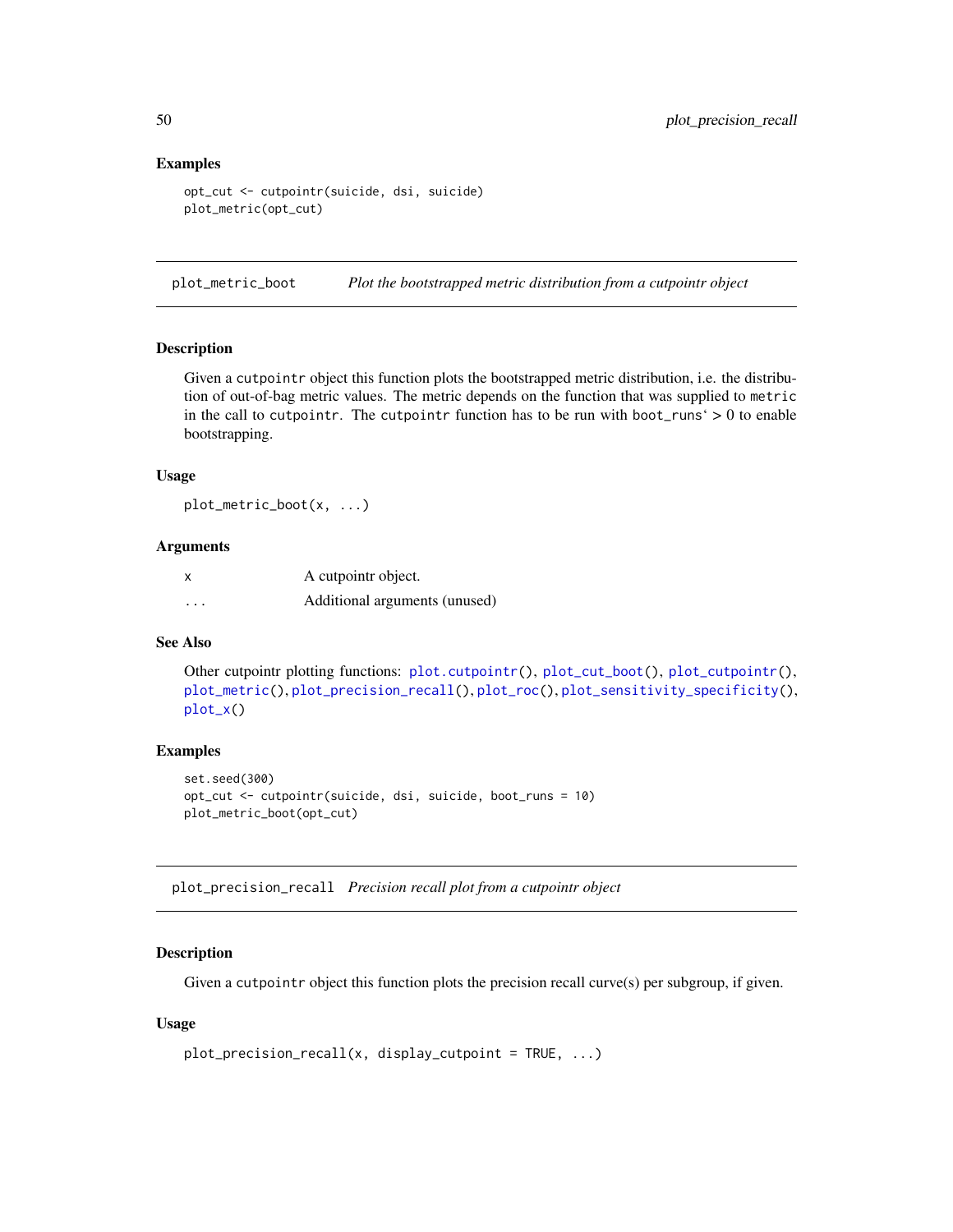#### plot\_roc 51

## **Arguments**

| $\mathbf{x}$     | A cutpointr object.                                                                                 |  |
|------------------|-----------------------------------------------------------------------------------------------------|--|
| display_cutpoint |                                                                                                     |  |
|                  | (logical) Whether or not to display the optimal cutpoint as a dot on the precision<br>recall curve. |  |
| .                | Additional arguments (unused).                                                                      |  |

## See Also

```
plot.cutpointr(plot_cut_boot(plot_cutpointr(),
plot_metric_boot(), plot_metric(), plot_roc(), plot_sensitivity_specificity(), plot_x()
```
# Examples

library(cutpointr)

```
## Optimal cutpoint for dsi
data(suicide)
opt_cut <- cutpointr(suicide, dsi, suicide)
plot_precision_recall(opt_cut)
```
<span id="page-50-0"></span>plot\_roc *Plot ROC curve from a cutpointr or roc\_cutpointr object*

## Description

Given a cutpointr object this function plots the ROC curve(s) per subgroup, if given. Also plots a ROC curve from the output of roc().

# Usage

```
plot\_roc(x, \ldots)## S3 method for class 'cutpointr'
plot_roc(x, display_cutpoint = TRUE, type = "line", ...)
## S3 method for class 'roc_cutpointr'
plot\_roc(x, type = "line", ...)
```
#### Arguments

|  | A cutpointr or roc_cutpointr object. |  |
|--|--------------------------------------|--|
|--|--------------------------------------|--|

```
... Additional arguments (unused).
```
display\_cutpoint

(logical) Whether or not to display the optimal cutpoint as a dot on the ROC curve for cutpointr objects.

type "line" for line plot (default) or "step" for step plot.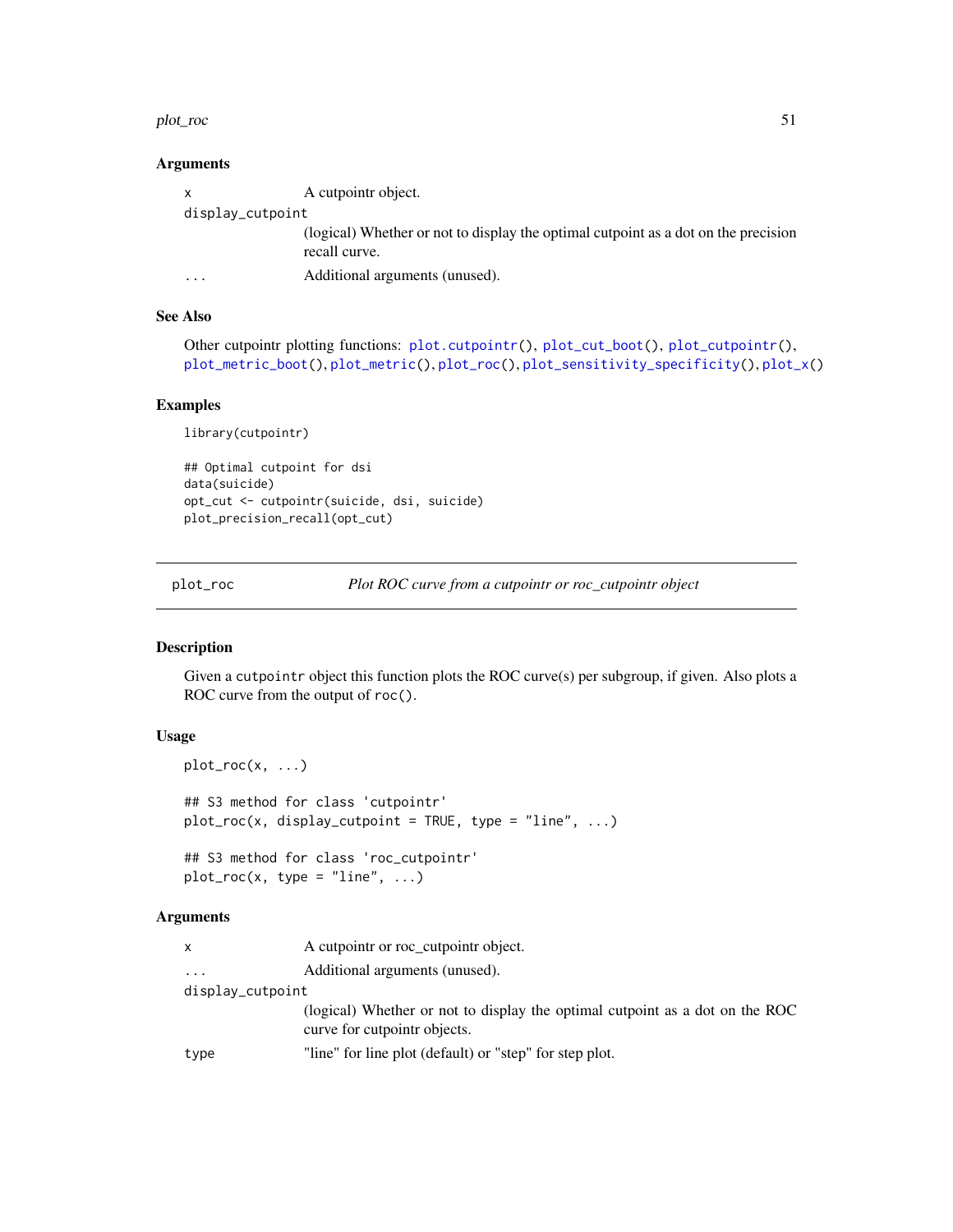# See Also

```
Other cutpointr plotting functions: plot.cutpointr(), plot_cut_boot(), plot_cutpointr(),
plot_metric_boot(), plot_metric(), plot_precision_recall(), plot_sensitivity_specificity(),
plot_x()
```
# Examples

```
opt_cut <- cutpointr(suicide, dsi, suicide)
plot_roc(opt_cut, display_cutpoint = FALSE)
opt_cut_2groups <- cutpointr(suicide, dsi, suicide, gender)
plot_roc(opt_cut_2groups, display_cutpoint = TRUE)
roc_curve <- roc(suicide, x = dsi, class = suicide, pos_class = "yes",
 neg\_class = "no", direction = ">=")plot(roc_curve)
auc(roc_curve)
```
<span id="page-51-0"></span>plot\_sensitivity\_specificity

*Sensitivity and specificity plot from a cutpointr object*

## Description

Given a cutpointr object this function plots the sensitivity and specificity curve(s) per subgroup, if the latter is given.

## Usage

```
plot_sensitivity_specificity(x, display_cutoff)
```
### Arguments

| x                | A cutpointr object.                                                                                 |
|------------------|-----------------------------------------------------------------------------------------------------|
| display_cutpoint |                                                                                                     |
|                  | (logical) Whether or not to display the optimal cutpoint as a dot on the precision<br>recall curve. |
| $\cdots$         | Additional arguments (unused).                                                                      |
|                  |                                                                                                     |

# See Also

Other cutpointr plotting functions: [plot.cutpointr\(](#page-44-0)), [plot\\_cut\\_boot\(](#page-47-0)), [plot\\_cutpointr\(](#page-46-0)), [plot\\_metric\\_boot\(](#page-49-0)), [plot\\_metric\(](#page-48-0)), [plot\\_precision\\_recall\(](#page-49-1)), [plot\\_roc\(](#page-50-0)), [plot\\_x\(](#page-52-0))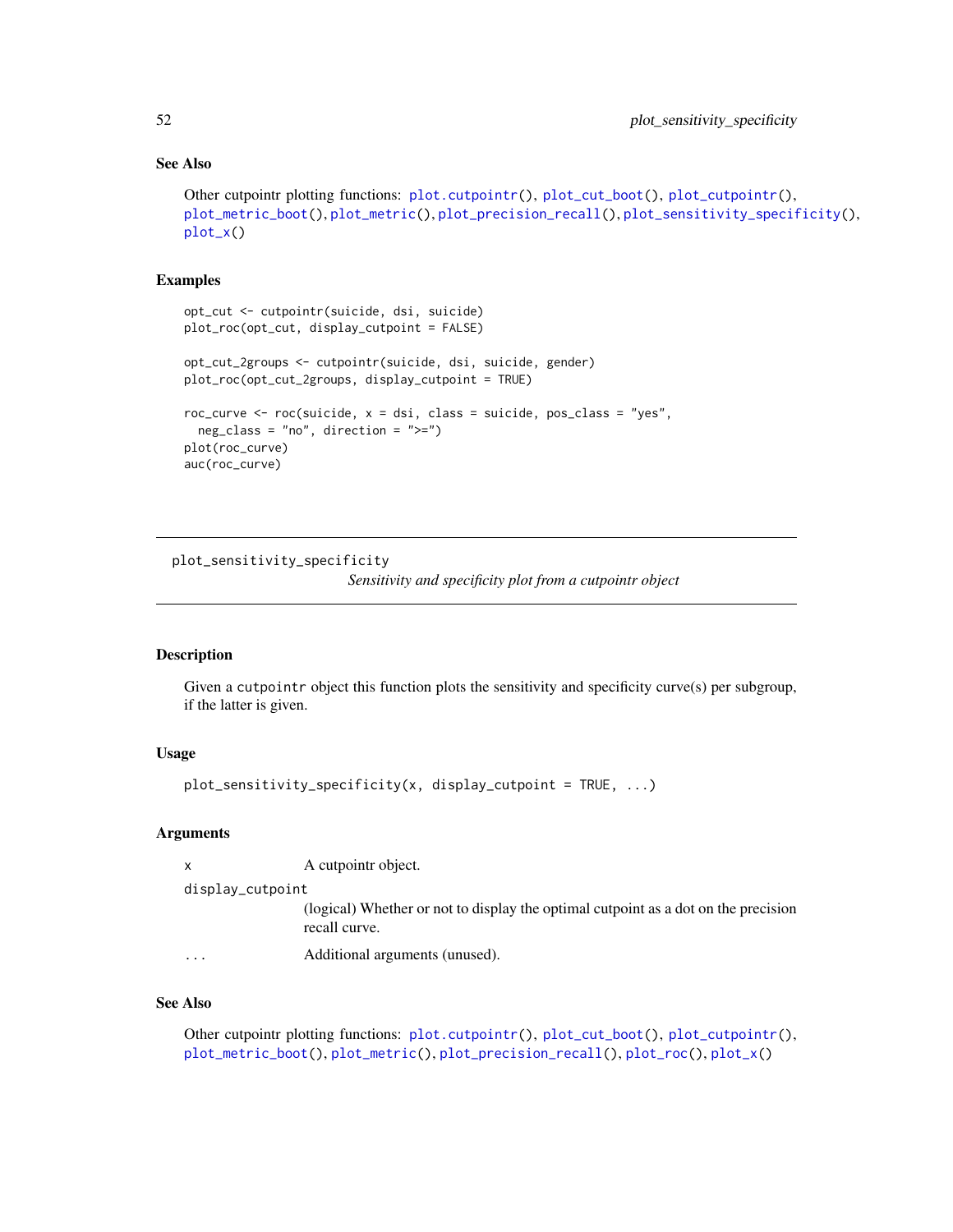#### $plot_x$  53

## Examples

library(cutpointr)

```
## Optimal cutpoint for dsi
data(suicide)
opt_cut <- cutpointr(suicide, dsi, suicide)
plot_sensitivity_specificity(opt_cut)
```
<span id="page-52-0"></span>plot\_x *Plot the distribution of the independent variable per class from a cutpointr object*

## Description

Given a cutpointr object this function plots the distribution(s) of the independent variable(s) and the respective cutpoints per class.

## Usage

 $plot_x(x, display)$  display\_cutpoint = TRUE, ...)

## Arguments

| X                | A cutpointr object.                                                          |  |
|------------------|------------------------------------------------------------------------------|--|
| display_cutpoint |                                                                              |  |
|                  | (logical) Whether or not to display the optimal cutpoint as a vertical line. |  |
| $\cdots$         | Additional arguments (unused).                                               |  |

# See Also

```
Other cutpointr plotting functions: plot.cutpointr(), plot_cut_boot(), plot_cutpointr(),
plot_metric_boot(), plot_metric(), plot_precision_recall(), plot_roc(), plot_sensitivity_specificity()
```

```
opt_cut <- cutpointr(suicide, dsi, suicide)
plot_x(opt_cut)
## With subgroup
opt_cut_2groups <- cutpointr(suicide, dsi, suicide, gender)
plot_x(opt_cut_2groups)
```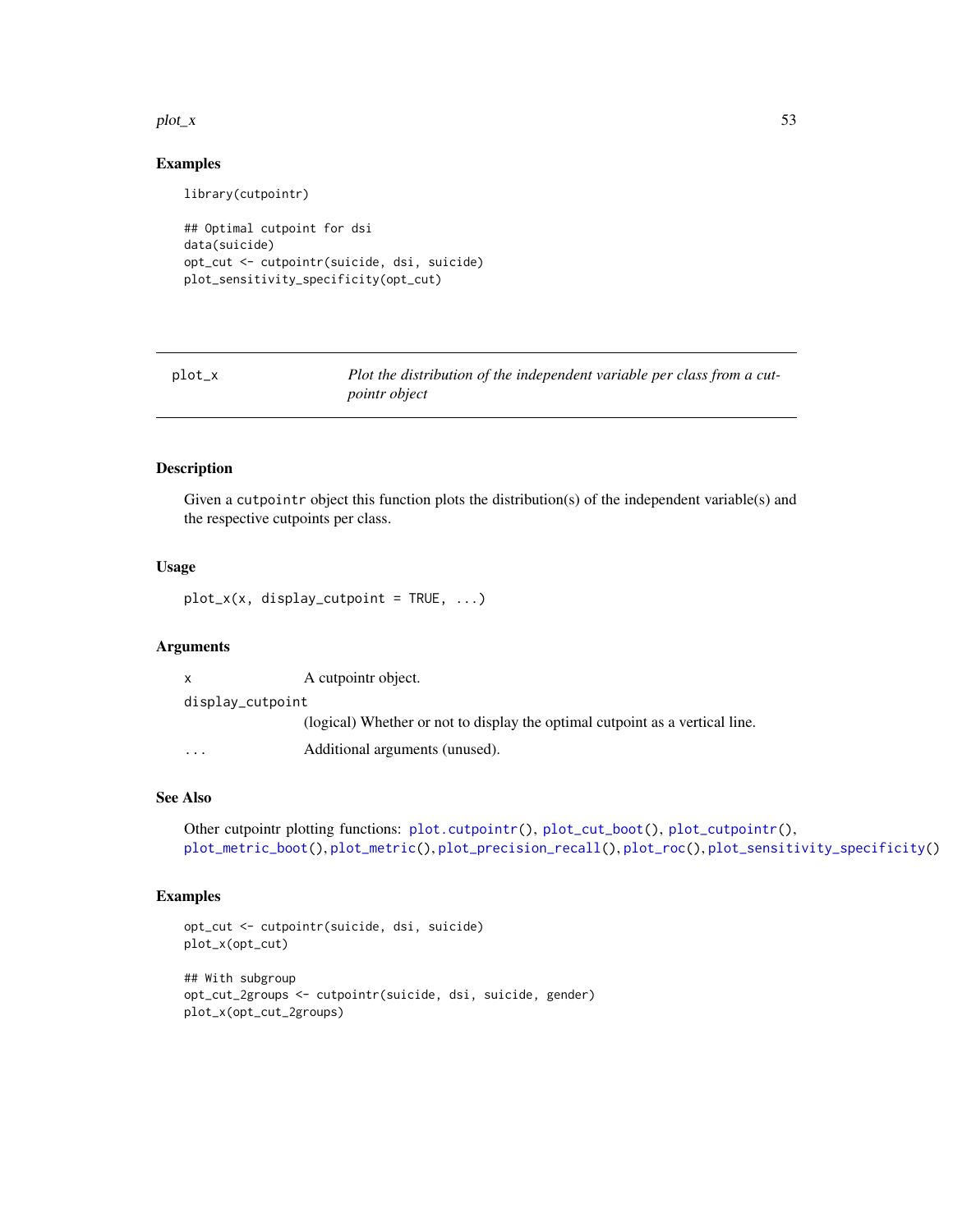<span id="page-53-0"></span>Calculate the positive or negative likelihood ratio from true positives, false positives, true negatives and false negatives. The inputs must be vectors of equal length.

 $\text{plr} = \text{tpr} / \text{fpr}$  $n = \text{f}$ nr / tnr

# Usage

plr(tp, fp, tn, fn, ...)  $nlr(tp, fp, tn, fn, ...)$ 

# Arguments

| tp | (numeric) number of true positives.                  |
|----|------------------------------------------------------|
| fp | (numeric) number of false positives.                 |
| tn | (numeric) number of true negatives.                  |
| fn | (numeric) number of false negatives.                 |
|    | for capturing additional arguments passed by method. |

## See Also

Other metric functions: [F1\\_score\(](#page-19-0)), [Jaccard\(](#page-21-0)), [abs\\_d\\_ppv\\_npv\(](#page-2-0)), [abs\\_d\\_sens\\_spec\(](#page-3-0)), [accuracy\(](#page-4-0)), [cohens\\_kappa\(](#page-9-0)), [cutpoint\(](#page-10-0)), [false\\_omission\\_rate\(](#page-20-0)), [metric\\_constrain\(](#page-33-0)), [misclassification\\_cost\(](#page-36-0)), [npv\(](#page-38-0)), [odds\\_ratio\(](#page-43-0)), [p\\_chisquared\(](#page-60-0)), [ppv\(](#page-54-0)), [precision\(](#page-55-0)), [prod\\_ppv\\_npv\(](#page-58-0)), [prod\\_sens\\_spec\(](#page-59-0)), [recall\(](#page-61-0)), [risk\\_ratio\(](#page-62-0)), [roc01\(](#page-64-0)), [sensitivity\(](#page-65-0)), [specificity\(](#page-66-0)), [sum\\_ppv\\_npv\(](#page-67-0)), [sum\\_sens\\_spec\(](#page-68-0)), [total\\_utility\(](#page-69-0)), [tpr\(](#page-71-0)), [tp\(](#page-70-0)), [youden\(](#page-72-0))

# Examples

plr(10, 5, 20, 10) plr(c(10, 8), c(5, 7), c(20, 12), c(10, 18))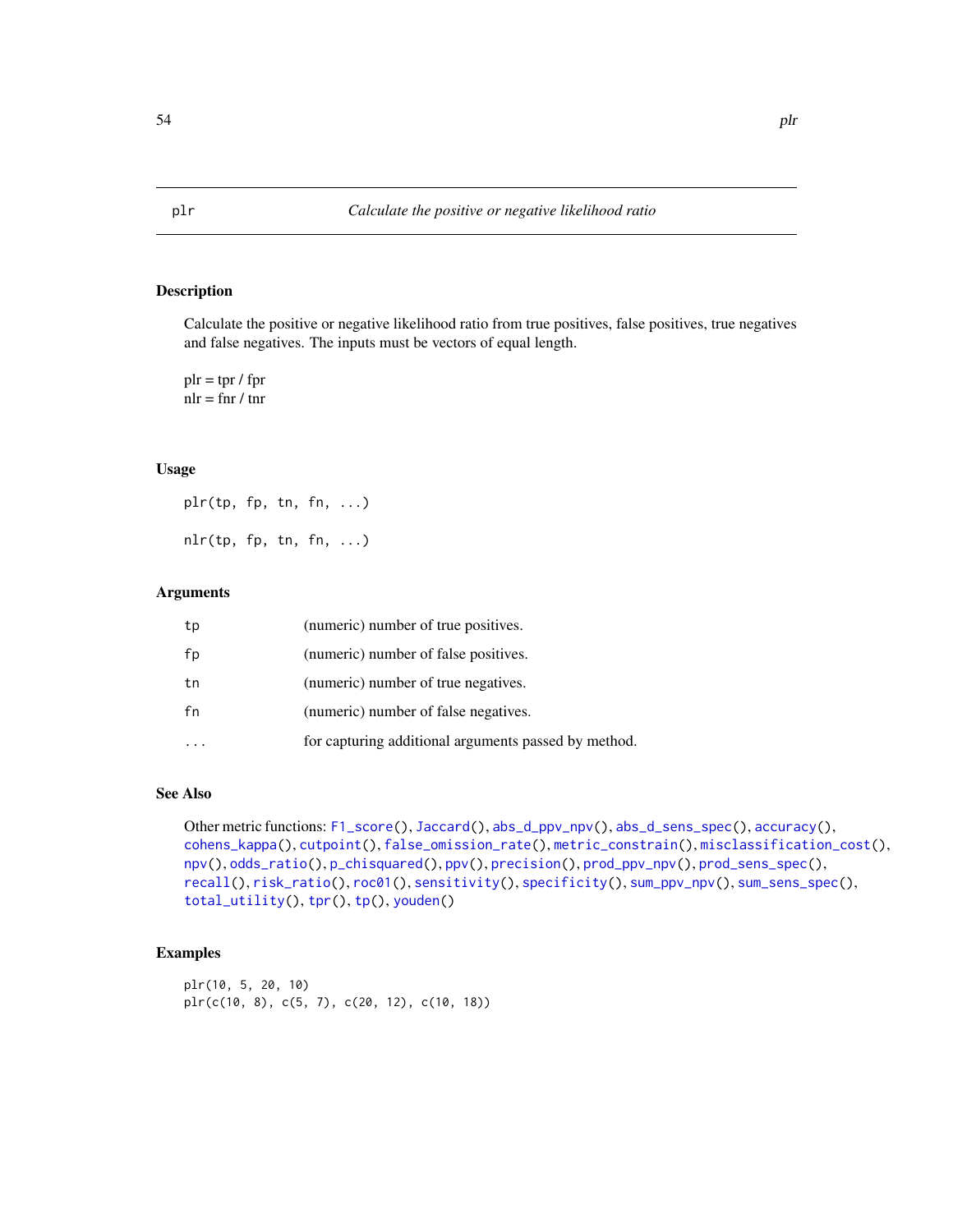Calculate the positive predictive value (PPV) from true positives, false positives, true negatives and false negatives. The inputs must be vectors of equal length.

 $ppv = tp / (tp + fp)$ 

## Usage

ppv(tp, fp, tn, fn, ...)

## Arguments

| tp | (numeric) number of true positives.                  |
|----|------------------------------------------------------|
| fp | (numeric) number of false positives.                 |
| tn | (numeric) number of true negatives.                  |
| fn | (numeric) number of false negatives.                 |
|    | for capturing additional arguments passed by method. |

## See Also

```
Other metric functions: F1_score(), Jaccard(), abs_d_ppv_npv(), abs_d_sens_spec(), accuracy(),
cohens_kappa(), cutpoint(), false_omission_rate(), metric_constrain(), misclassification_cost(),
npv(), odds_ratio(), p_chisquared(), plr(), precision(), prod_ppv_npv(), prod_sens_spec(),
recall(), risk_ratio(), roc01(), sensitivity(), specificity(), sum_ppv_npv(), sum_sens_spec(),
total_utility(), tpr(), tp(), youden()
```

```
ppv(10, 5, 20, 10)
ppv(c(10, 8), c(5, 7), c(20, 12), c(10, 18))
```
<span id="page-54-0"></span>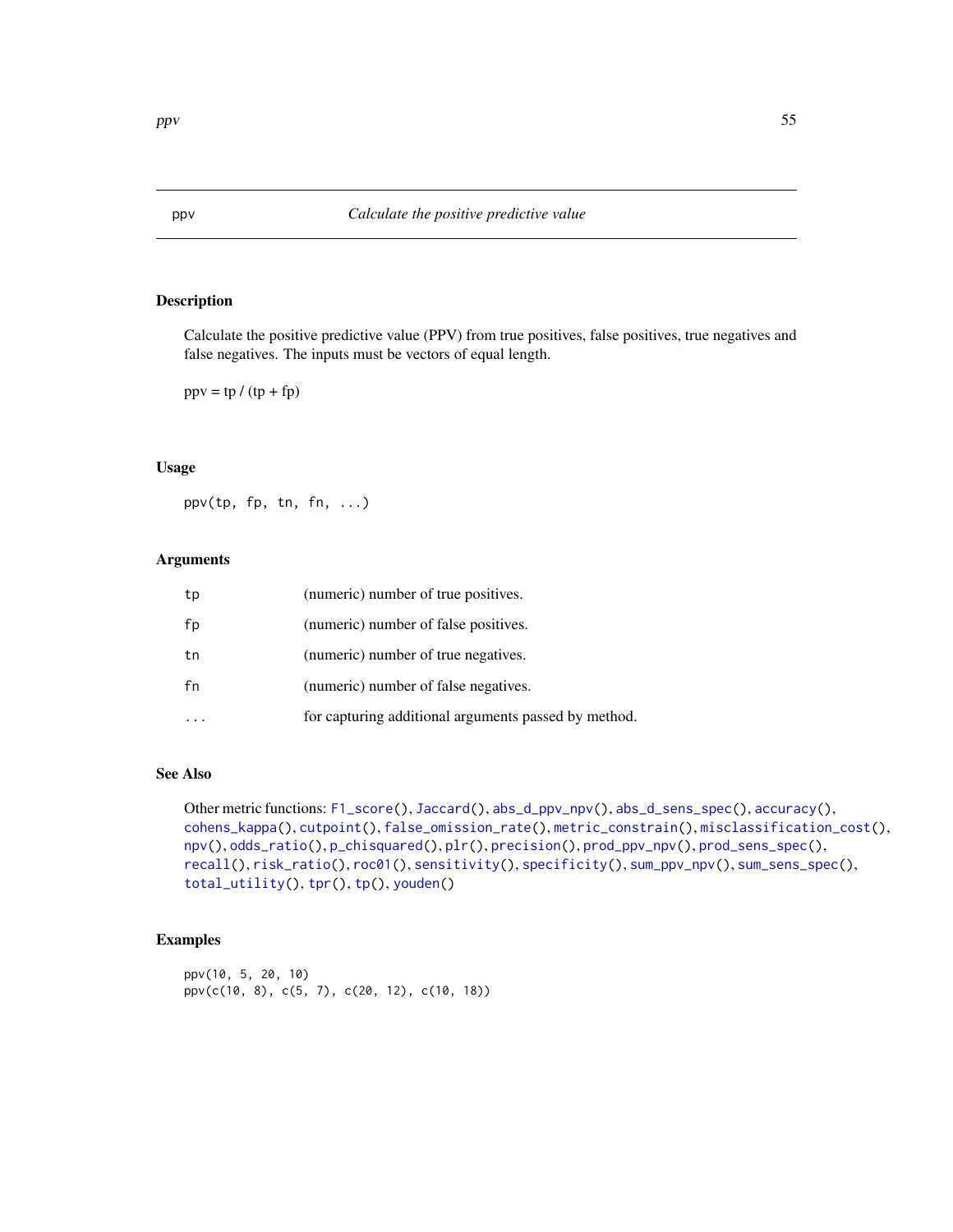<span id="page-55-0"></span>

Calculate precision (equal to the positive predictive value) from true positives, false positives, true negatives and false negatives. The inputs must be vectors of equal length.

precision =  $tp / (tp + fp)$ 

#### Usage

precision(tp, fp, tn, fn, ...)

## Arguments

| tp | (numeric) number of true positives.                  |
|----|------------------------------------------------------|
| fp | (numeric) number of false positives.                 |
| tn | (numeric) number of true negatives.                  |
| fn | (numeric) number of false negatives.                 |
|    | for capturing additional arguments passed by method. |

## See Also

```
Other metric functions: F1_score(), Jaccard(), abs_d_ppv_npv(), abs_d_sens_spec(), accuracy(),
cohens_kappa(), cutpoint(), false_omission_rate(), metric_constrain(), misclassification_cost(),
npv(), odds_ratio(), p_chisquared(), plr(), ppv(), prod_ppv_npv(), prod_sens_spec(),
recall(), risk_ratio(), roc01(), sensitivity(), specificity(), sum_ppv_npv(), sum_sens_spec(),
total_utility(), tpr(), tp(), youden()
```

```
precision(10, 5, 20, 10)
precision(c(10, 8), c(5, 7), c(20, 12), c(10, 18))
```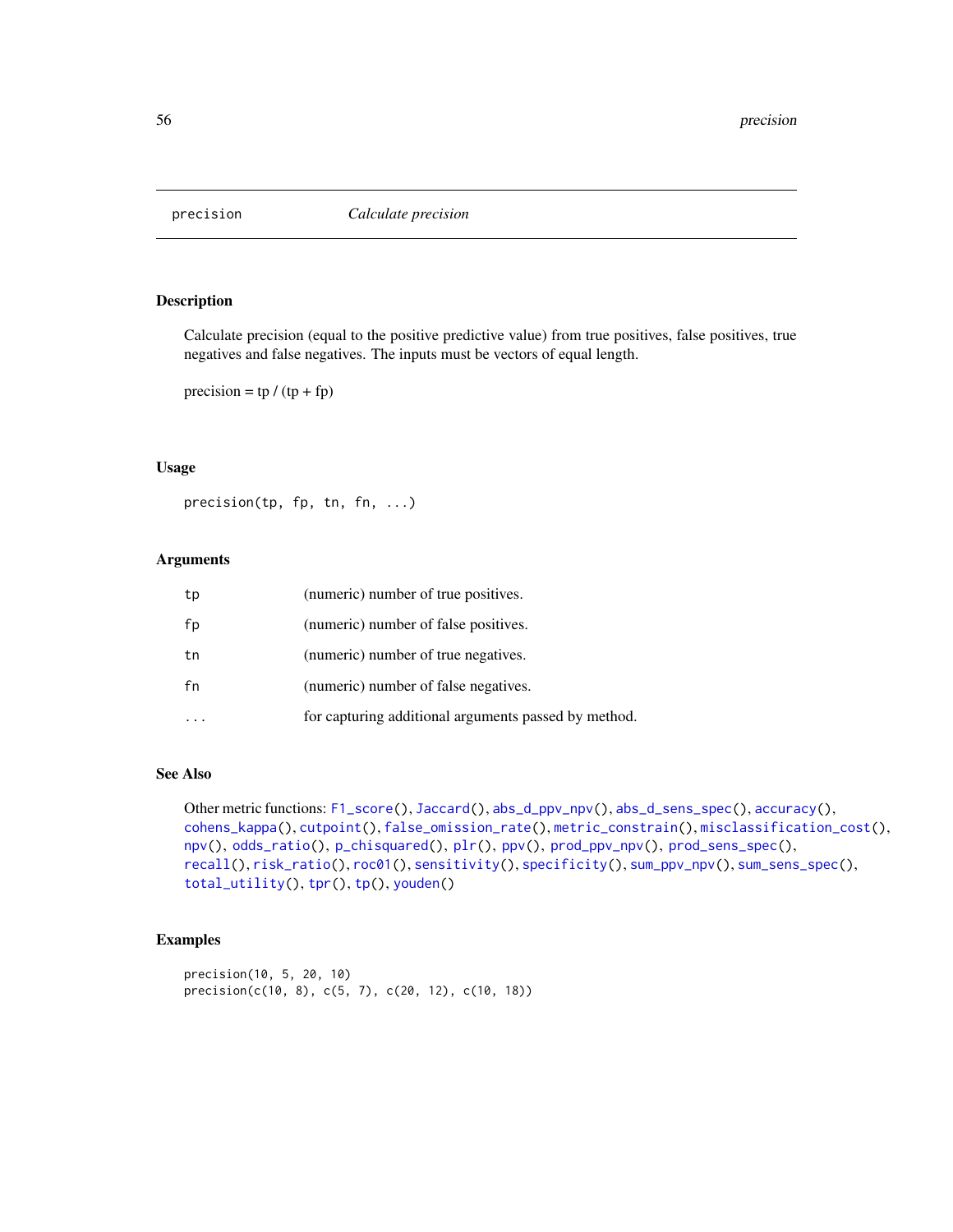<span id="page-56-0"></span>Predictions are made on the data.frame in newdata using either the variable name or by applying the same transformation to the data as in cutpointr. The class of the output will be identical to the class of the predictor.

## Usage

```
## S3 method for class 'cutpointr'
predict(object, newdata, cutpoint_nr = 1, ...)
```
## Arguments

| object      | a cutpointr object.                                                                                                                                                                                |
|-------------|----------------------------------------------------------------------------------------------------------------------------------------------------------------------------------------------------|
| newdata     | a data frame with a column that contains the predictor variable.                                                                                                                                   |
| cutpoint_nr | if multiple optimal cutpoints were found this parameter defines which one should<br>be used for predictions. Can be a vector if different cutpoint numbers are desired<br>for different subgroups. |
| $\ddots$    | further arguments.                                                                                                                                                                                 |

#### See Also

Other main cutpointr functions: [add\\_metric\(](#page-5-0)), [boot\\_ci\(](#page-6-0)), [boot\\_test\(](#page-7-0)), [cutpointr\(](#page-11-0)), [multi\\_cutpointr\(](#page-37-0)), [roc\(](#page-63-0))

# Examples

```
oc <- cutpointr(suicide, dsi, suicide)
## Return in-sample predictions
predict(oc, newdata = data.frame(dsi = oc$data[[1]]$dsi))
```
print.cutpointr *Print cutpointr objects*

## Description

Prints the cutpointr object with full width like a tbl\_df.

#### Usage

```
## S3 method for class 'cutpointr'
print(x, width = 1000, n = 50, sigfig = 6, ...)
```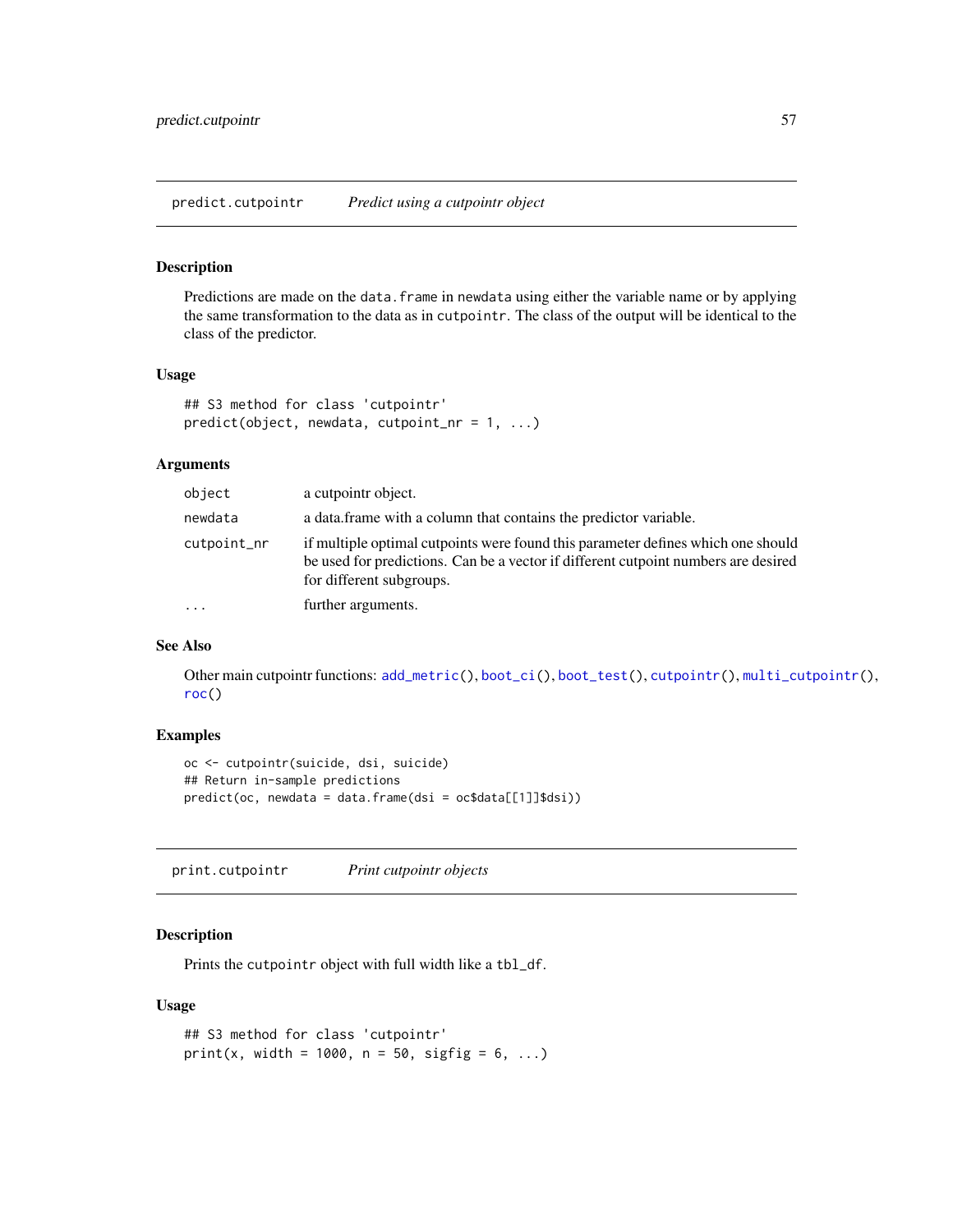# Arguments

| X        | a cutpointr object.                                                                     |
|----------|-----------------------------------------------------------------------------------------|
| width    | width of output.                                                                        |
| n        | number of rows to print.                                                                |
| sigfig   | Number of significant digits to print. Temporarily overrides options ("pillar sigfig"). |
| $\cdots$ | further arguments.                                                                      |

# Source

Kirill Müller and Hadley Wickham (2017). tibble: Simple Data Frames. https://CRAN.R-project.org/package=tibble

print.multi\_cutpointr *Print multi\_cutpointr objects*

# Description

Prints the multi\_cutpointr object with infinite width like a tbl\_df.

# Usage

## S3 method for class 'multi\_cutpointr'  $print(x, n = Inf, ...)$ 

# Arguments

| $\times$ | a multi_cutpointr object. |
|----------|---------------------------|
| n        | number of rows to print.  |
|          | further arguments.        |

# Source

Kirill Müller and Hadley Wickham (2017). tibble: Simple Data Frames. https://CRAN.R-project.org/package=tibble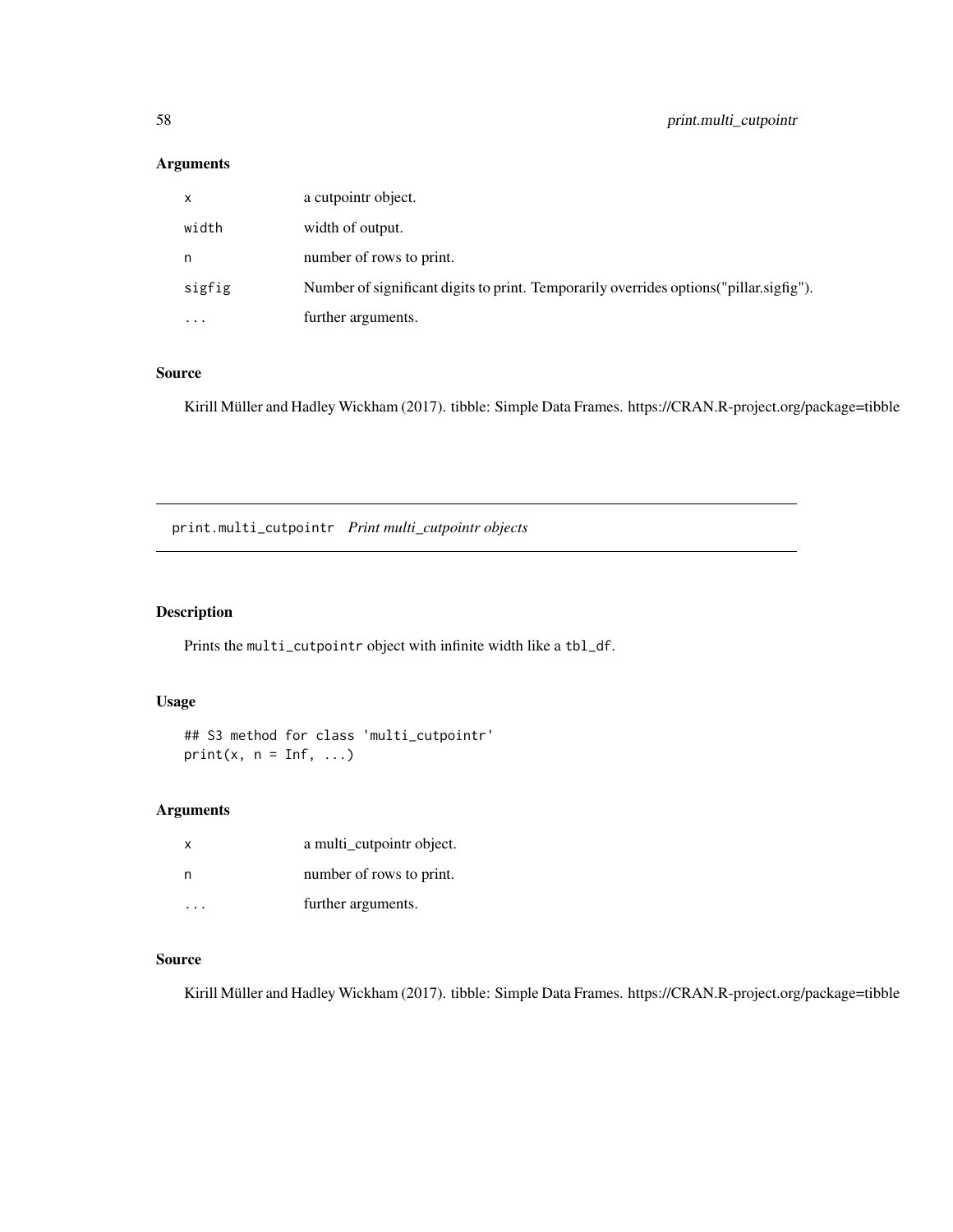<span id="page-58-0"></span>

Calculate the product of positive predictive value (PPV) and negative predictive value (NPV) from true positives, false positives, true negatives and false negatives. The inputs must be vectors of equal length.

 $ppv = tp / (tp + fp)$  $npv = \text{tn } / (\text{tn } + \text{fn})$ prod\_ppv\_npv = ppv \* npv

# Usage

prod\_ppv\_npv(tp, fp, tn, fn, ...)

# Arguments

| tp | (numeric) number of true positives.                  |
|----|------------------------------------------------------|
| fp | (numeric) number of false positives.                 |
| tn | (numeric) number of true negatives.                  |
| fn | (numeric) number of false negatives.                 |
|    | for capturing additional arguments passed by method. |

## See Also

Other metric functions: [F1\\_score\(](#page-19-0)), [Jaccard\(](#page-21-0)), [abs\\_d\\_ppv\\_npv\(](#page-2-0)), [abs\\_d\\_sens\\_spec\(](#page-3-0)), [accuracy\(](#page-4-0)), [cohens\\_kappa\(](#page-9-0)), [cutpoint\(](#page-10-0)), [false\\_omission\\_rate\(](#page-20-0)), [metric\\_constrain\(](#page-33-0)), [misclassification\\_cost\(](#page-36-0)), [npv\(](#page-38-0)), [odds\\_ratio\(](#page-43-0)), [p\\_chisquared\(](#page-60-0)), [plr\(](#page-53-0)), [ppv\(](#page-54-0)), [precision\(](#page-55-0)), [prod\\_sens\\_spec\(](#page-59-0)), [recall\(](#page-61-0)), [risk\\_ratio\(](#page-62-0)), [roc01\(](#page-64-0)), [sensitivity\(](#page-65-0)), [specificity\(](#page-66-0)), [sum\\_ppv\\_npv\(](#page-67-0)), [sum\\_sens\\_spec\(](#page-68-0)), [total\\_utility\(](#page-69-0)), [tpr\(](#page-71-0)), [tp\(](#page-70-0)), [youden\(](#page-72-0))

```
prod_ppv_npv(10, 5, 20, 10)
prod_ppv_npv(c(10, 8), c(5, 7), c(20, 12), c(10, 18))
```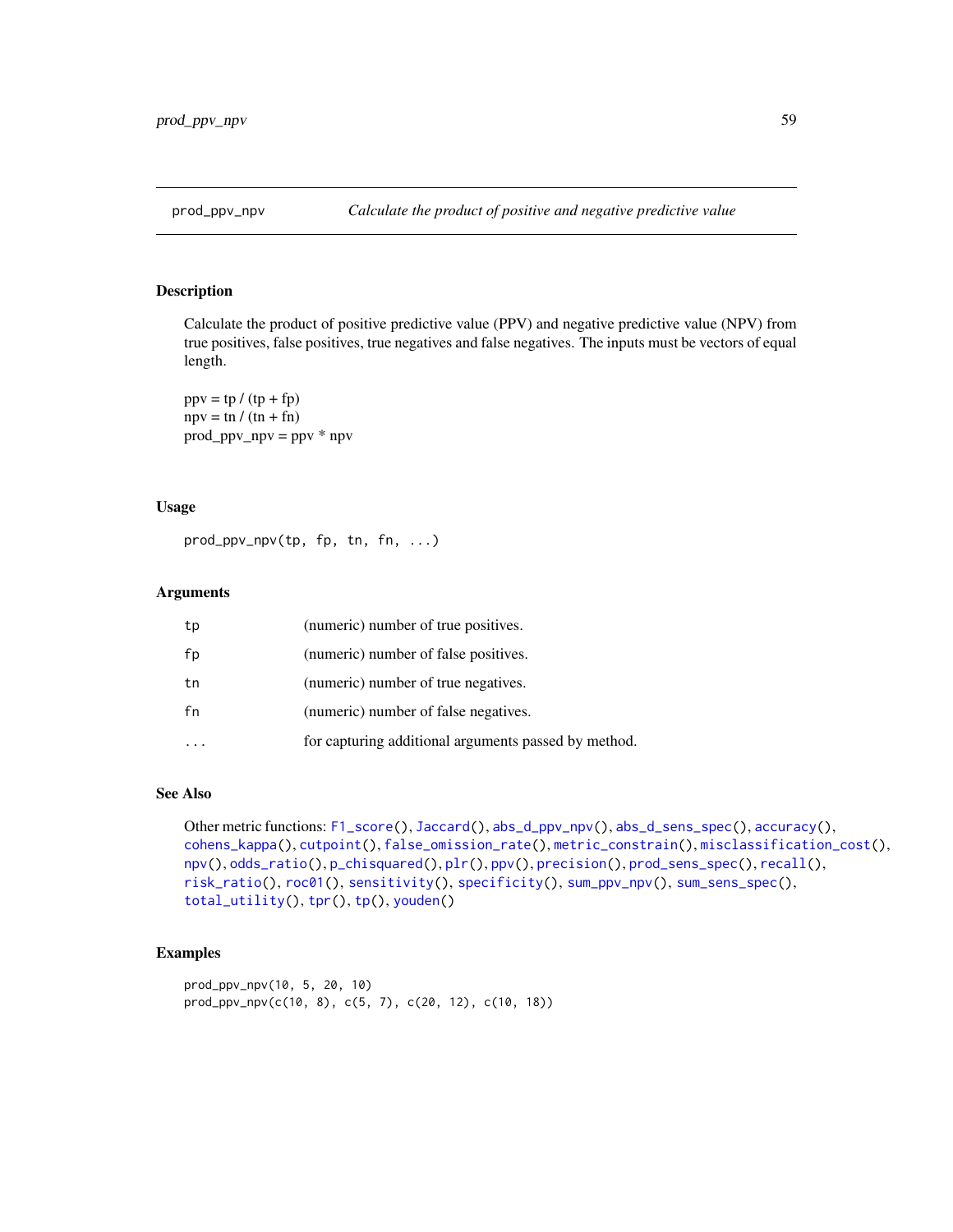<span id="page-59-0"></span>

Calculate the product of sensitivity and specificity from true positives, false positives, true negatives and false negatives. The inputs must be vectors of equal length.

sensitivity =  $tp / (tp + fn)$ specificity = tn /  $(tn + fp)$ prod\_sens\_spec = sensitivity \* specificity

## Usage

prod\_sens\_spec(tp, fp, tn, fn, ...)

# Arguments

| tp | (numeric) number of true positives.                  |
|----|------------------------------------------------------|
| fp | (numeric) number of false positives.                 |
| tn | (numeric) number of true negatives.                  |
| fn | (numeric) number of false negatives.                 |
|    | for capturing additional arguments passed by method. |

# See Also

```
Other metric functions: F1_score(), Jaccard(), abs_d_ppv_npv(), abs_d_sens_spec(), accuracy(),
cohens_kappa(), cutpoint(), false_omission_rate(), metric_constrain(), misclassification_cost(),
npv(), odds_ratio(), p_chisquared(), plr(), ppv(), precision(), prod_ppv_npv(), recall(),
risk_ratio(), roc01(), sensitivity(), specificity(), sum_ppv_npv(), sum_sens_spec(),
total_utility(), tpr(), tp(), youden()
```

```
prod_sens_spec(10, 5, 20, 10)
prod_sens_spec(c(10, 8), c(5, 7), c(20, 12), c(10, 18))
```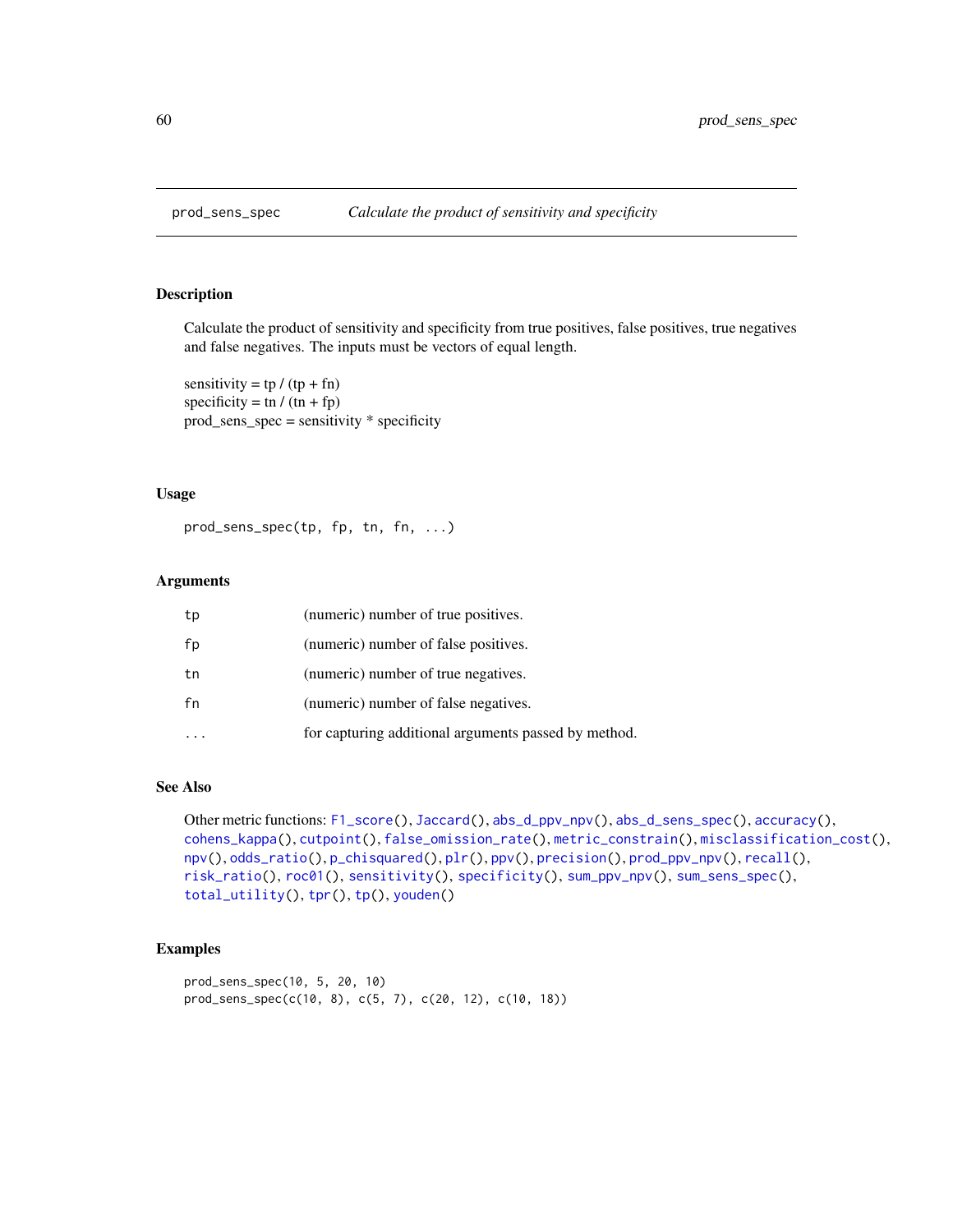prostate\_nodal *Nodal involvement and acid phosphatase levels in 53 prostate cancer patients*

# Description

Prostatic acid phosphatase (PAP) emerged as the first clinically useful tumor marker in the 1940s and 1950s. This data set contains the serum levels of acid phosphatase of 53 patients that were confirmed to have prostate cancer and whether the neighboring lymph nodes were involved.

# Usage

prostate\_nodal

## Format

A data frame with 53 rows and 2 variables:

acid\_phosphatase (numeric) Blood serum level of acid phosphatase

nodal\_involvement (logical) Whether neighboring lymph nodes were involved

#### Source

Le CT (2006). A solution for the most basic optimization problem associated with an ROC curve. Statistical methods in medical research 15: 571–584

<span id="page-60-0"></span>

| p_chisquared | Calculate the p-value of a chi-squared test |
|--------------|---------------------------------------------|
|              |                                             |

## Description

Calculate the p-value of a chi-squared test from true positives, false positives, true negatives and false negatives. The inputs must be vectors of equal length.

#### Usage

p\_chisquared(tp, fp, tn, fn, ...)

#### Arguments

| tp | (numeric) number of true positives.                  |
|----|------------------------------------------------------|
| fp | (numeric) number of false positives.                 |
| tn | (numeric) number of true negatives.                  |
| fn | (numeric) number of false negatives.                 |
|    | for capturing additional arguments passed by method. |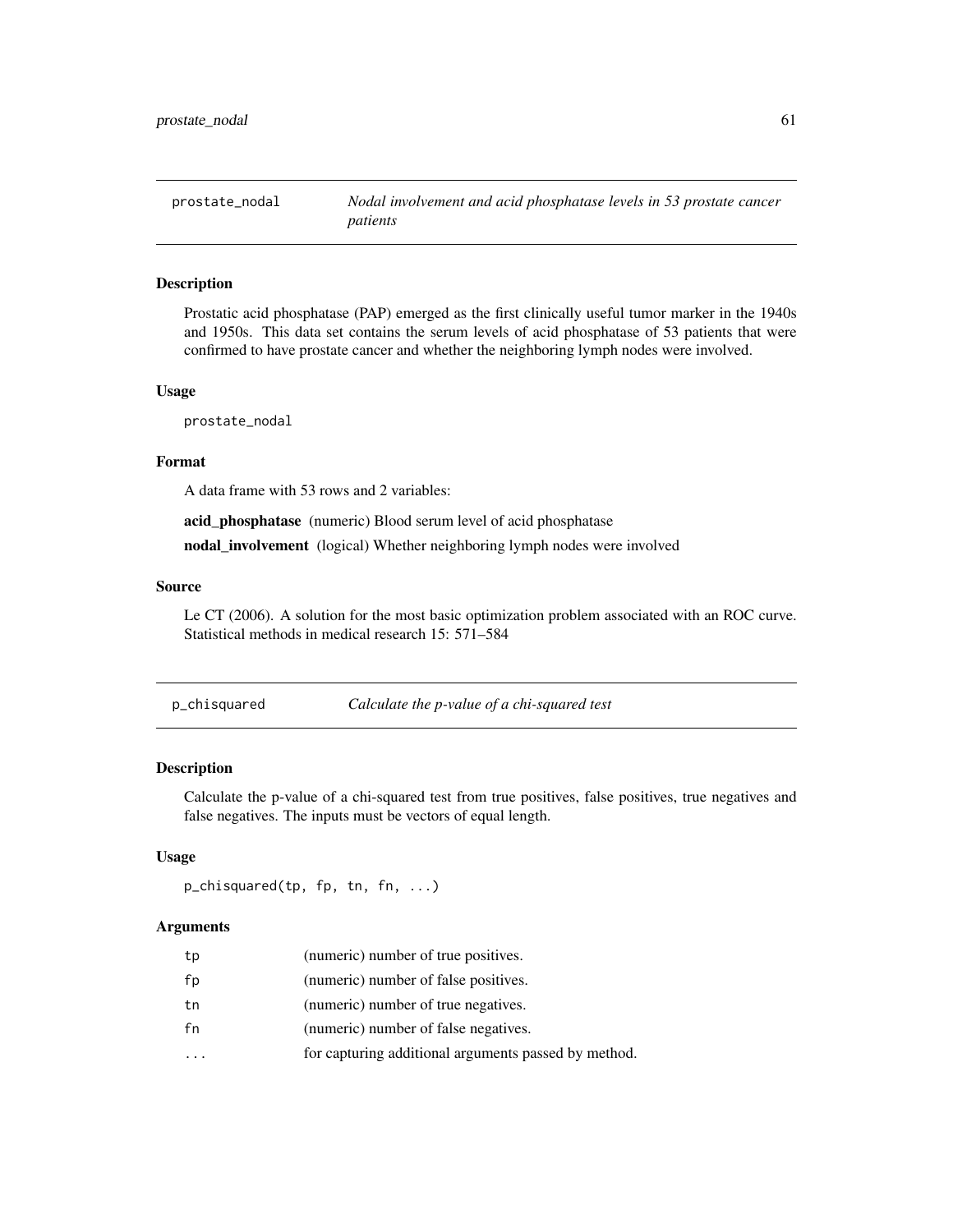## See Also

```
Other metric functions: F1_score(), Jaccard(), abs_d_ppv_npv(), abs_d_sens_spec(), accuracy(),
cohens_kappa(), cutpoint(), false_omission_rate(), metric_constrain(), misclassification_cost(),
npv(), odds_ratio(), plr(), ppv(), precision(), prod_ppv_npv(), prod_sens_spec(), recall(),
risk_ratio(), roc01(), sensitivity(), specificity(), sum_ppv_npv(), sum_sens_spec(),
total_utility(), tpr(), tp(), youden()
```
## Examples

```
p_chisquared(10, 5, 20, 10)
p_chisquared(c(10, 8), c(5, 7), c(20, 12), c(10, 18))
```
<span id="page-61-0"></span>recall *Calculate recall*

#### Description

Calculate recall (equal to sensitivity) from true positives, false positives, true negatives and false negatives. The inputs must be vectors of equal length.

recall =  $tp / (tp + fn)$ 

#### Usage

recall(tp, fp, tn, fn,  $\ldots$ )

#### Arguments

| tp | (numeric) number of true positives.                  |
|----|------------------------------------------------------|
| fp | (numeric) number of false positives.                 |
| tn | (numeric) number of true negatives.                  |
| fn | (numeric) number of false negatives.                 |
|    | for capturing additional arguments passed by method. |

#### See Also

```
Other metric functions: F1_score(), Jaccard(), abs_d_ppv_npv(), abs_d_sens_spec(), accuracy(),
cohens_kappa(), cutpoint(), false_omission_rate(), metric_constrain(), misclassification_cost(),
npv(), odds_ratio(), p_chisquared(), plr(), ppv(), precision(), prod_ppv_npv(), prod_sens_spec(),
risk_ratio(), roc01(), sensitivity(), specificity(), sum_ppv_npv(), sum_sens_spec(),
total_utility(), tpr(), tp(), youden()
```
## Examples

recall(10, 5, 20, 10) recall(c(10, 8), c(5, 7), c(20, 12), c(10, 18))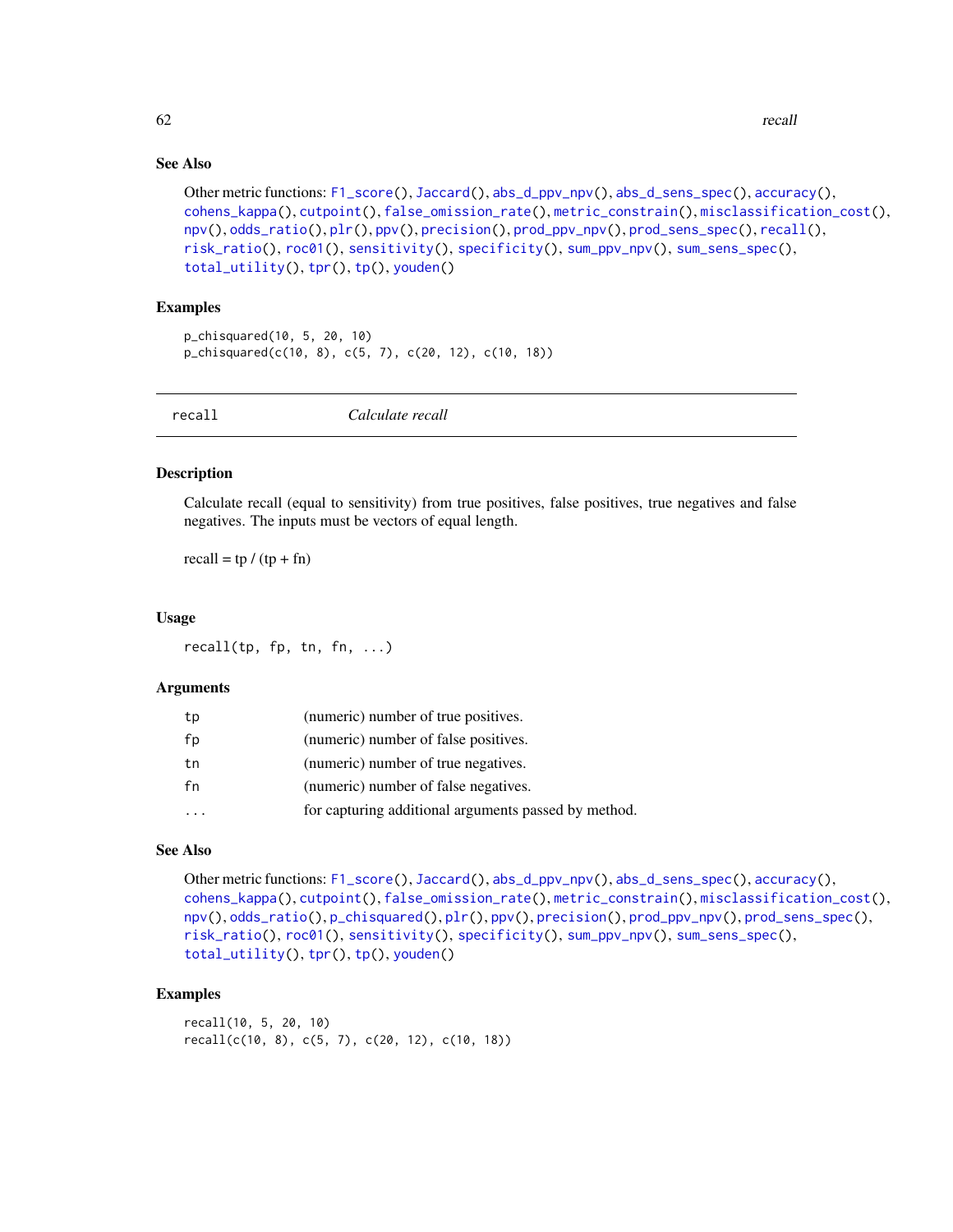<span id="page-62-0"></span>

Calculate the risk ratio (or relative risk) from true positives, false positives, true negatives and false negatives. The inputs must be vectors of equal length.

```
risk\_ratio = (tp / (tp + fn)) / (fp / (fp + tn))
```
## Usage

risk\_ratio(tp, fp, tn, fn, ...)

## Arguments

| tp | (numeric) number of true positives.                  |
|----|------------------------------------------------------|
| fp | (numeric) number of false positives.                 |
| tn | (numeric) number of true negatives.                  |
| fn | (numeric) number of false negatives.                 |
|    | for capturing additional arguments passed by method. |

## See Also

Other metric functions: [F1\\_score\(](#page-19-0)), [Jaccard\(](#page-21-0)), [abs\\_d\\_ppv\\_npv\(](#page-2-0)), [abs\\_d\\_sens\\_spec\(](#page-3-0)), [accuracy\(](#page-4-0)), [cohens\\_kappa\(](#page-9-0)), [cutpoint\(](#page-10-0)), [false\\_omission\\_rate\(](#page-20-0)), [metric\\_constrain\(](#page-33-0)), [misclassification\\_cost\(](#page-36-0)), [npv\(](#page-38-0)), [odds\\_ratio\(](#page-43-0)), [p\\_chisquared\(](#page-60-0)), [plr\(](#page-53-0)), [ppv\(](#page-54-0)), [precision\(](#page-55-0)), [prod\\_ppv\\_npv\(](#page-58-0)), [prod\\_sens\\_spec\(](#page-59-0)), [recall\(](#page-61-0)), [roc01\(](#page-64-0)), [sensitivity\(](#page-65-0)), [specificity\(](#page-66-0)), [sum\\_ppv\\_npv\(](#page-67-0)), [sum\\_sens\\_spec\(](#page-68-0)), [total\\_utility\(](#page-69-0)), [tpr\(](#page-71-0)), [tp\(](#page-70-0)), [youden\(](#page-72-0))

```
risk_ratio(10, 5, 20, 10)
risk_ratio(c(10, 8), c(5, 7), c(20, 12), c(10, 18))
```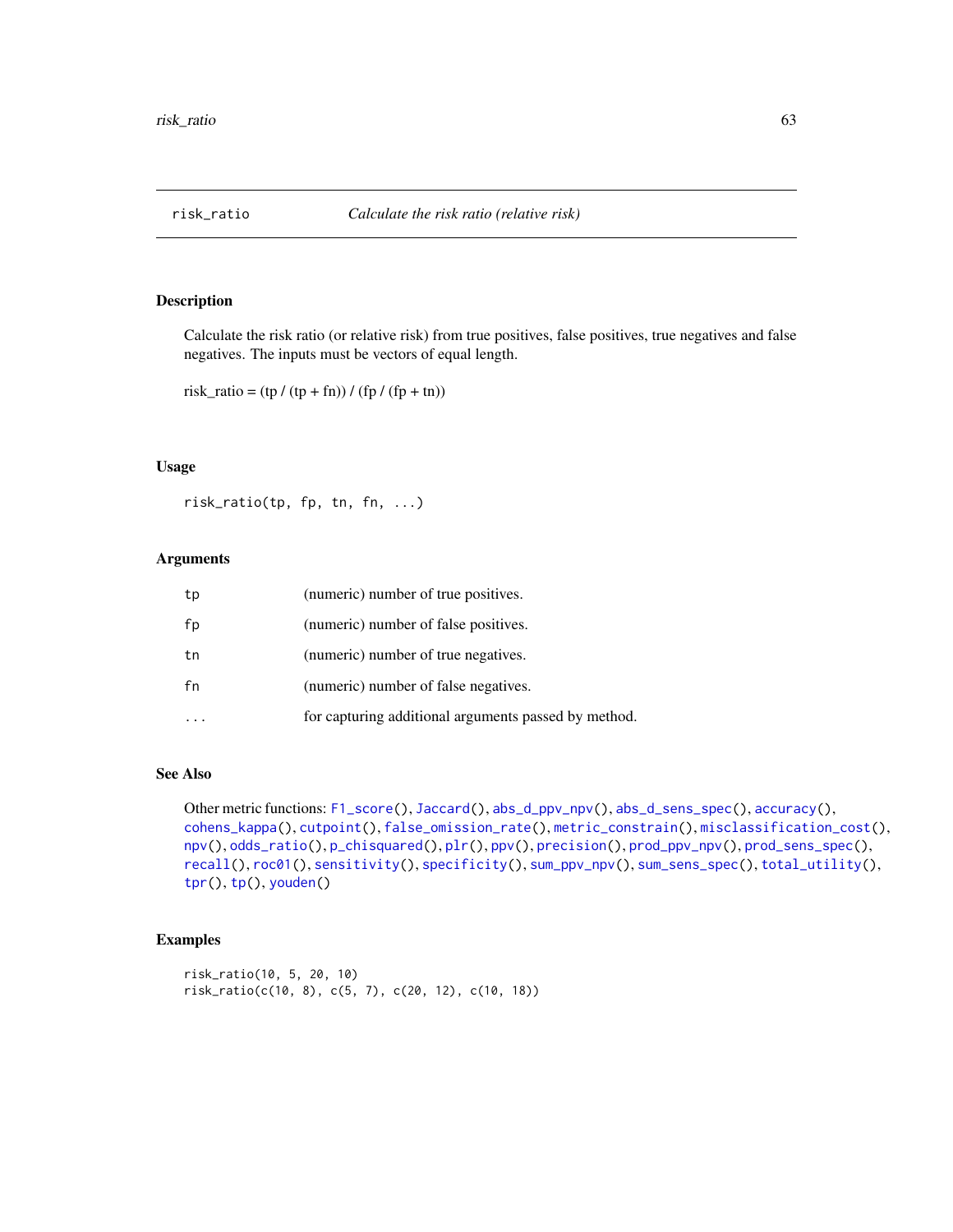Given a data.frame with a numeric predictor variable and a binary outcome variable this function returns a data. frame that includes all elements of the confusion matrix (true positives, false positives, true negatives, and false negatives) for every unique value of the predictor variable. Additionally, the true positive rate (tpr), false positive rate (fpr), true negative rate (tnr) and false negative rate (fnr) are returned.

#### Usage

roc(data, x, class, pos\_class, neg\_class, direction = ">=", silent = FALSE)

# Arguments

| data      | A data frame or matrix. Will be converted to a data frame.                                                                   |
|-----------|------------------------------------------------------------------------------------------------------------------------------|
| X         | The name of the numeric predictor variable.                                                                                  |
| class     | The name of the binary outcome variable.                                                                                     |
| pos_class | The value of 'class' that represents the positive cases.                                                                     |
| neg_class | The value of 'class' that represents the negative cases.                                                                     |
| direction | (character) One of " $>=$ " or " $<=$ ". Specifies if the positive class is associated with<br>higher values of x (default). |
| silent    | If FALSE and the ROC curve contains no positives or negatives, a warning is<br>generated.                                    |
|           |                                                                                                                              |

# Details

To enable classifying all observations as belonging to only one class the predictor values will be augmented by Inf or -Inf. The returned object can be plotted with plot\_roc.

This function uses tidyeval to support unquoted arguments. For programming with roc the operator !! can be used to unquote an argument, see the examples.

## Value

A data frame with the columns x.sorted, tp, fp, tn, fn, tpr, tnr, fpr, and fnr.

#### Source

Forked from the ROCR package

#### See Also

Other main cutpointr functions: [add\\_metric\(](#page-5-0)), [boot\\_ci\(](#page-6-0)), [boot\\_test\(](#page-7-0)), [cutpointr\(](#page-11-0)), [multi\\_cutpointr\(](#page-37-0)), [predict.cutpointr\(](#page-56-0))

## <span id="page-63-0"></span>64 rock and the state of the state of the state of the state of the state of the state of the state of the state of the state of the state of the state of the state of the state of the state of the state of the state of th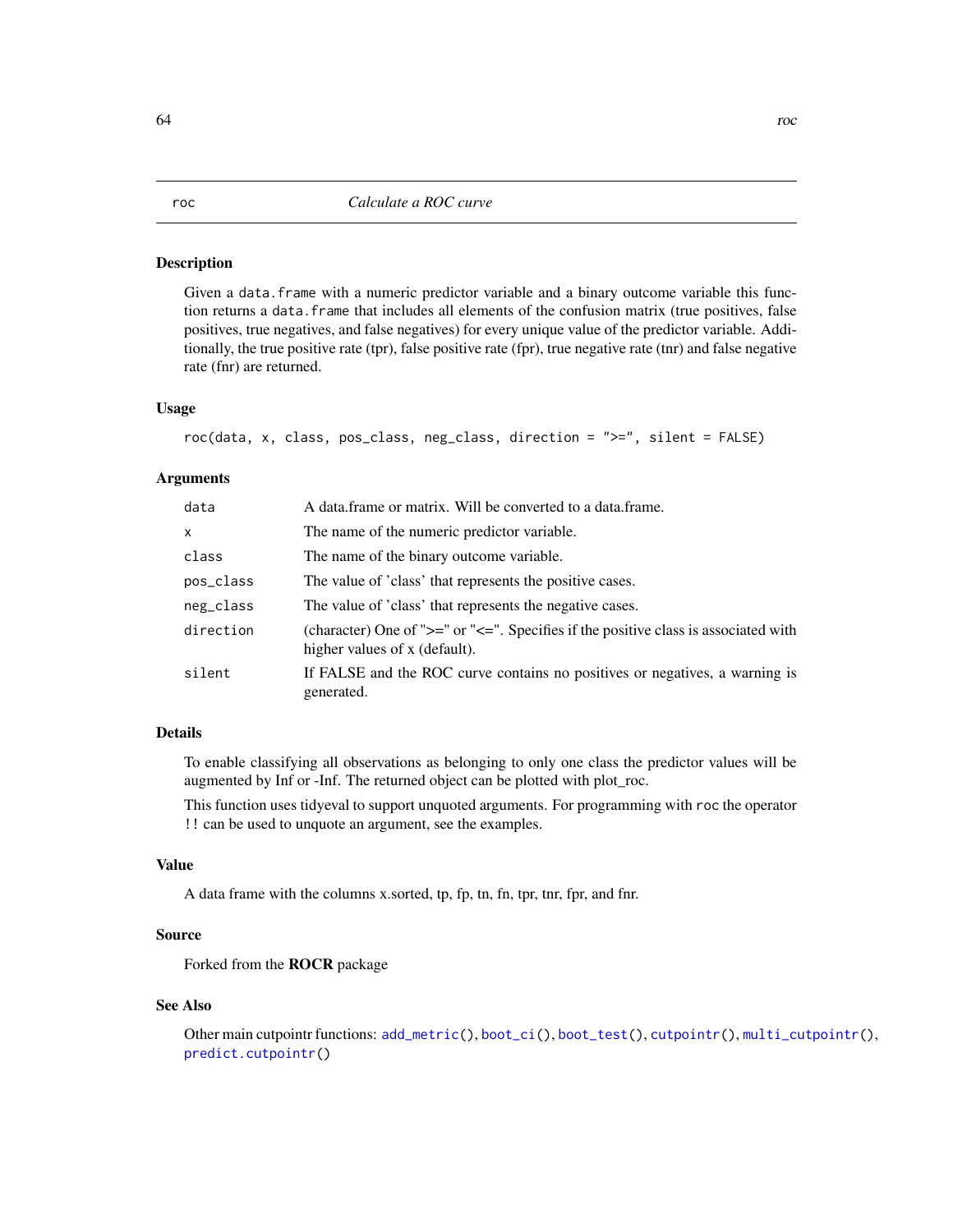#### $r_{\rm o}$  65

## Examples

```
roc_curve \leq roc(data = suicide, x = dsi, class = suicide,
 pos_class = "yes", neg_class = "no", direction = ">=")
roc_curve
plot_roc(roc_curve)
auc(roc_curve)
## Unquoting an argument
myvar <- "dsi"
roc(suicide, x = !!myvar, suicide, pos_class = "yes", neg_class = "no")
```
<span id="page-64-0"></span>roc01 *Calculate the distance between points on the ROC curve and (0,1)*

# Description

Calculate the distance on the ROC space between points on the ROC curve and the point of perfect discrimination from true positives, false positives, true negatives and false negatives. The inputs must be vectors of equal length. To be used with method = minimize\_metric.

sensitivity =  $tp / (tp + fn)$ specificity = tn /  $(tn + fp)$ roc $01 = \sqrt{(1 - \text{sensitivity})^2 + (1 - \text{specificity})^2}$ 

## Usage

 $roc@1(tp, fp, tn, fn, ...)$ 

## Arguments

| tp | (numeric) number of true positives.                  |
|----|------------------------------------------------------|
| fp | (numeric) number of false positives.                 |
| tn | (numeric) number of true negatives.                  |
| fn | (numeric) number of false negatives.                 |
|    | for capturing additional arguments passed by method. |

# See Also

```
Other metric functions: F1_score(), Jaccard(), abs_d_ppv_npv(), abs_d_sens_spec(), accuracy(),
cohens_kappa(), cutpoint(), false_omission_rate(), metric_constrain(), misclassification_cost(),
npv(), odds_ratio(), p_chisquared(), plr(), ppv(), precision(), prod_ppv_npv(), prod_sens_spec(),
recall(), risk_ratio(), sensitivity(), specificity(), sum_ppv_npv(), sum_sens_spec(),
total_utility(), tpr(), tp(), youden()
```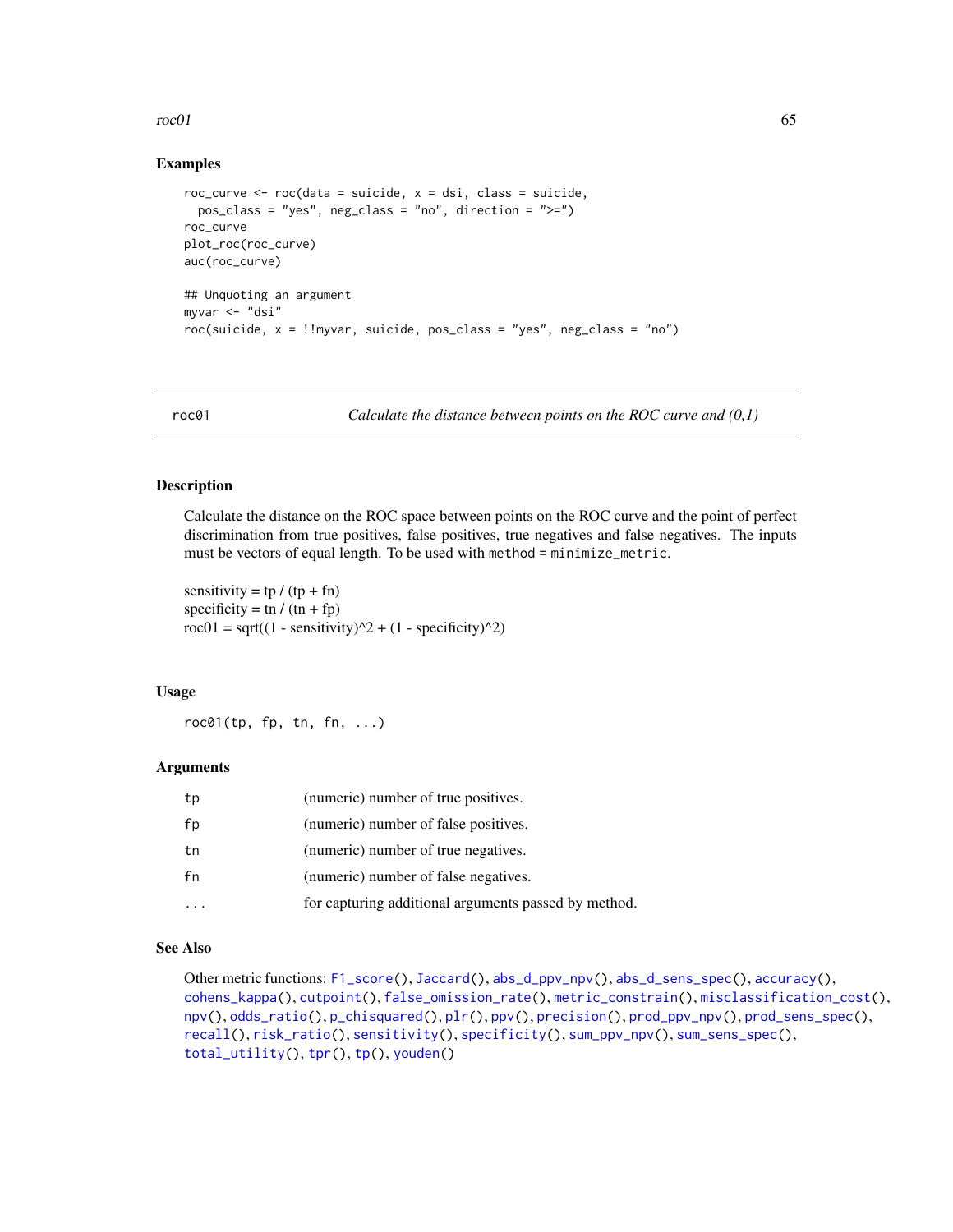#### Examples

```
roc01(10, 5, 20, 10)
roc01(c(10, 8), c(5, 7), c(20, 12), c(10, 18))
oc <- cutpointr(suicide, dsi, suicide,
  method = minimize_metric, metric = roc01)
plot_roc(oc)
```
<span id="page-65-0"></span>

sensitivity *Calculate sensitivity*

# Description

Calculate sensitivity from true positives, false positives, true negatives and false negatives. The inputs must be vectors of equal length.

sensitivity =  $tp / (tp + fn)$ 

#### Usage

sensitivity(tp, fn, ...)

#### Arguments

| tp                      | (numeric) number of true positives.                  |
|-------------------------|------------------------------------------------------|
| fn                      | (numeric) number of false negatives.                 |
| $\cdot$ $\cdot$ $\cdot$ | for capturing additional arguments passed by method. |

## See Also

```
Other metric functions: F1_score(), Jaccard(), abs_d_ppv_npv(), abs_d_sens_spec(), accuracy(),
cohens_kappa(), cutpoint(), false_omission_rate(), metric_constrain(), misclassification_cost(),
npv(), odds_ratio(), p_chisquared(), plr(), ppv(), precision(), prod_ppv_npv(), prod_sens_spec(),
recall(), risk_ratio(), roc01(), specificity(), sum_ppv_npv(), sum_sens_spec(), total_utility(),
tpr(), tp(), youden()
```

```
sensitivity(10, 5, 20, 10)
sensitivity(c(10, 8), c(5, 7), c(20, 12), c(10, 18))
```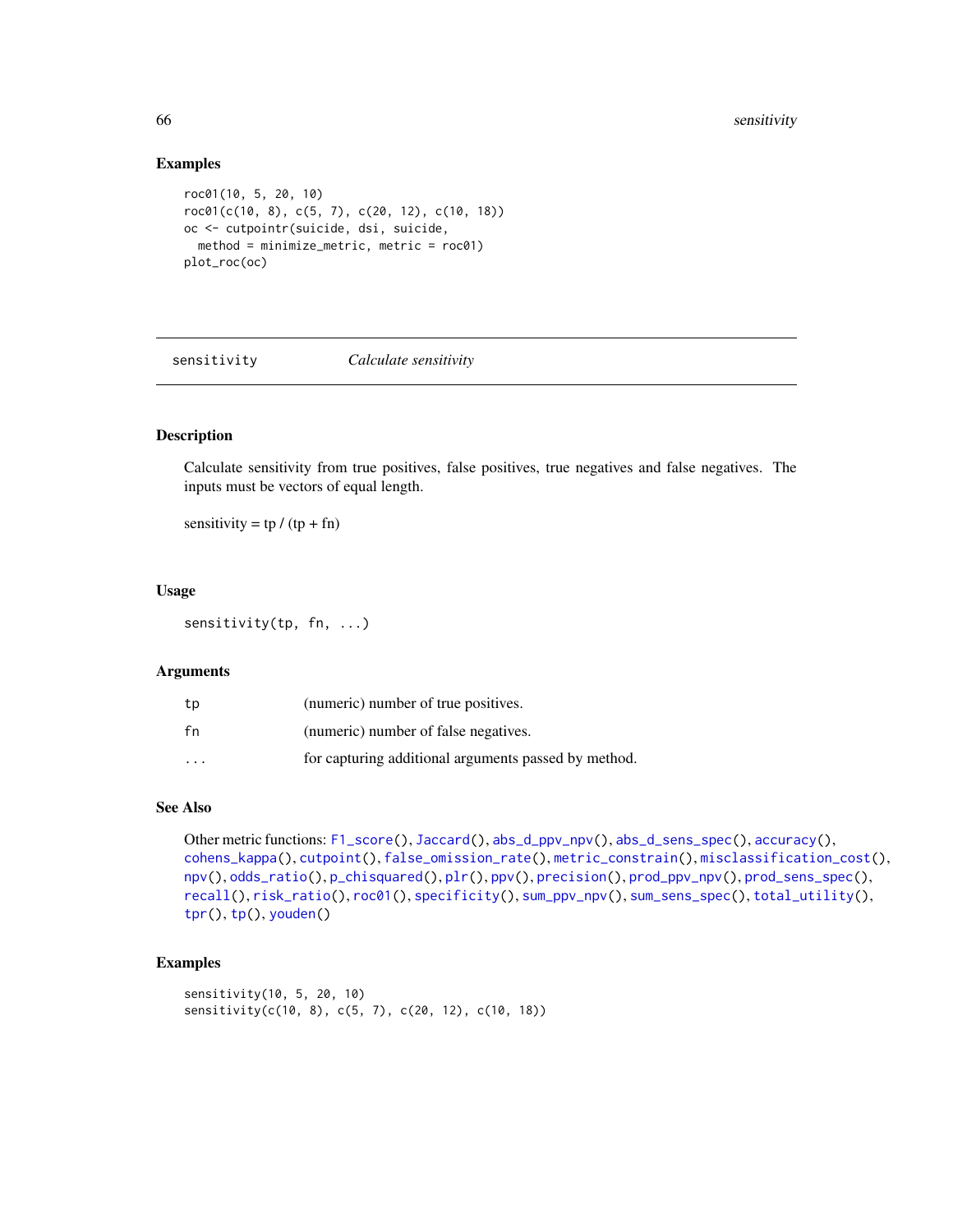<span id="page-66-0"></span>

Calculate specificity from true positives, false positives, true negatives and false negatives. The inputs must be vectors of equal length.

specificity = tn /  $(tn + fp)$ 

## Usage

specificity(fp, tn, ...)

#### **Arguments**

| fp                      | (numeric) number of false positives.                 |
|-------------------------|------------------------------------------------------|
| tn                      | (numeric) number of true negatives.                  |
| $\cdot$ $\cdot$ $\cdot$ | for capturing additional arguments passed by method. |

## See Also

```
Other metric functions: F1_score(), Jaccard(), abs_d_ppv_npv(), abs_d_sens_spec(), accuracy(),
cohens_kappa(), cutpoint(), false_omission_rate(), metric_constrain(), misclassification_cost(),
npv(), odds_ratio(), p_chisquared(), plr(), ppv(), precision(), prod_ppv_npv(), prod_sens_spec(),
recall(), risk_ratio(), roc01(), sensitivity(), sum_ppv_npv(), sum_sens_spec(), total_utility(),
tpr(), tp(), youden()
```
#### Examples

```
specificity(10, 5, 20, 10)
specificity(c(10, 8), c(5, 7), c(20, 12), c(10, 18))
```
suicide *Suicide attempts and DSI sum scores of 532 subjects*

#### Description

Various personality and clinical psychological characteristics were assessed as part of an onlinestudy preventing suicide. To identify persons at risk for attempting suicide, various demographic and clinical characteristics were assessed. Depressive Symptom Inventory - Suicidality Subscale (DSA-SS) sum scores and past suicide attempts from 532 subjects are included as a demonstration set to calculate optimal cutpoints. Two additional demographic variables (age, gender) are also included to test for group differences.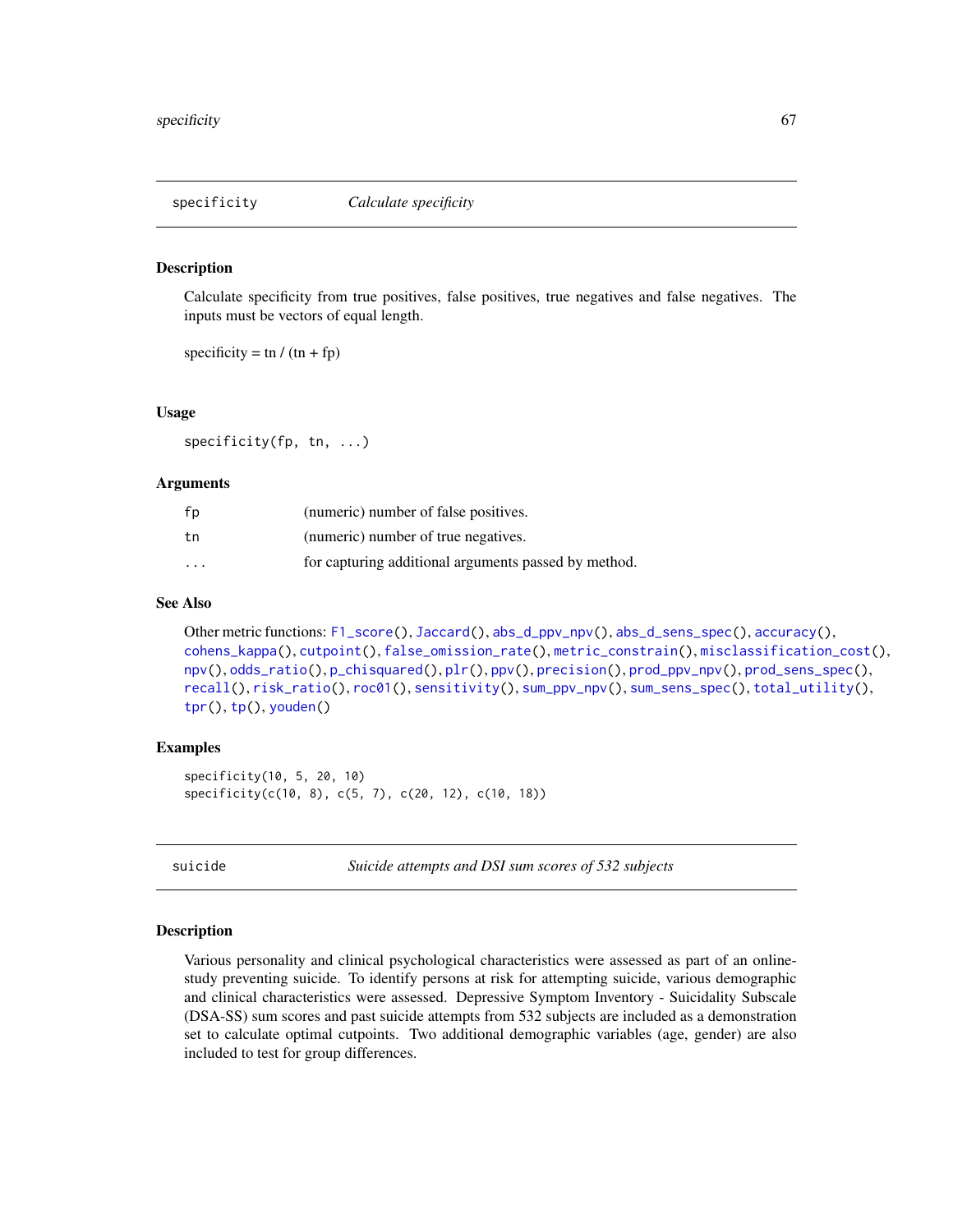#### Usage

suicide

## Format

A data frame with 532 rows and 4 variables:

age (numeric) Age of participants in years gender (factor) Gender dsi (numeric) Sum-score ( $0 =$  low suicidality,  $12 =$  high suicidality)

suicide (factor) Past suicide attempt ( $no = no$  attempt, yes  $=$  at least one attempt)

## Source

von Glischinski, M., Teisman, T., Prinz, S., Gebauer, J., and Hirschfeld, G. (2017). Depressive Symptom Inventory- Suicidality Subscale: Optimal cut points for clinical and non-clinical samples. Clinical Psychology & Psychotherapy

<span id="page-67-0"></span>sum\_ppv\_npv *Calculate the sum of positive and negative predictive value*

# Description

Calculate the sum of positive predictive value (PPV) and negative predictive value (NPV) from true positives, false positives, true negatives and false negatives. The inputs must be vectors of equal length.

 $ppv = tp / (tp + fp)$  $npv = \text{tn } / (\text{tn } + \text{fn})$  $sum\_ppv\_npv = ppv + npv$ 

#### Usage

sum\_ppv\_npv(tp, fp, tn, fn, ...)

#### Arguments

| tp | (numeric) number of true positives.                  |
|----|------------------------------------------------------|
| fp | (numeric) number of false positives.                 |
| tn | (numeric) number of true negatives.                  |
| fn | (numeric) number of false negatives.                 |
|    | for capturing additional arguments passed by method. |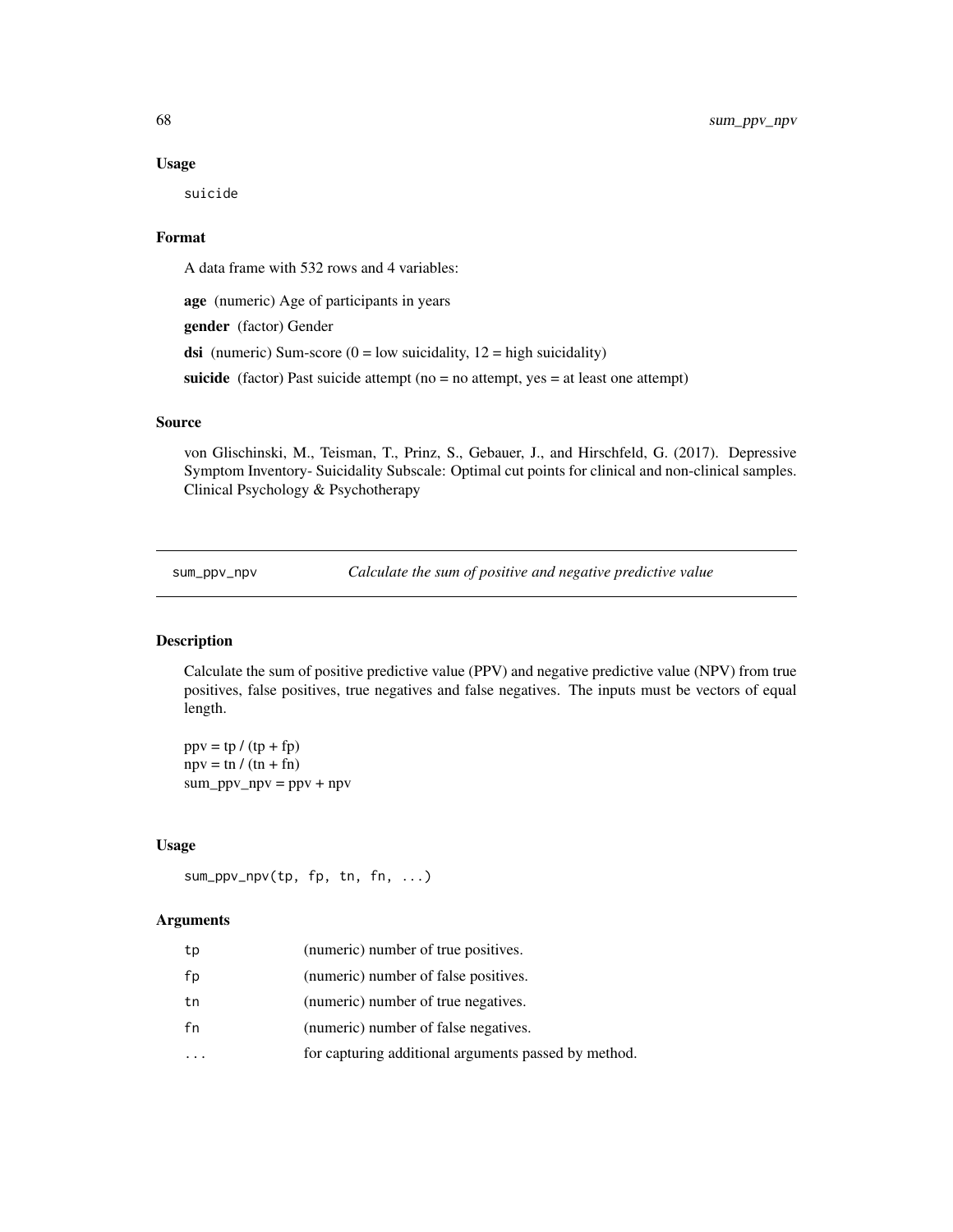# sum\_sens\_spec 69

#### See Also

```
Other metric functions: F1_score(), Jaccard(), abs_d_ppv_npv(), abs_d_sens_spec(), accuracy(),
cohens_kappa(), cutpoint(), false_omission_rate(), metric_constrain(), misclassification_cost(),
npv(), odds_ratio(), p_chisquared(), plr(), ppv(), precision(), prod_ppv_npv(), prod_sens_spec(),
recall(), risk_ratio(), roc01(), sensitivity(), specificity(), sum_sens_spec(), total_utility(),
tpr(), tp(), youden()
```
## Examples

```
sum_ppv_npv(10, 5, 20, 10)
sum_ppv_npv(c(10, 8), c(5, 7), c(20, 12), c(10, 18))
```
<span id="page-68-0"></span>sum\_sens\_spec *Calculate the sum of sensitivity and specificity*

#### Description

Calculate the sum of sensitivity and specificity from true positives, false positives, true negatives and false negatives. The inputs must be vectors of equal length.

sensitivity =  $tp / (tp + fn)$ specificity = tn /  $(tn + fp)$ sum\_sens\_spec = sensitivity + specificity

#### Usage

```
sum_sens_spec(tp, fp, tn, fn, ...)
```
#### Arguments

| tp | (numeric) number of true positives.                  |
|----|------------------------------------------------------|
| fp | (numeric) number of false positives.                 |
| tn | (numeric) number of true negatives.                  |
| fn | (numeric) number of false negatives.                 |
|    | for capturing additional arguments passed by method. |

# See Also

```
Other metric functions: F1_score(), Jaccard(), abs_d_ppv_npv(), abs_d_sens_spec(), accuracy(),
cohens_kappa(), cutpoint(), false_omission_rate(), metric_constrain(), misclassification_cost(),
npv(), odds_ratio(), p_chisquared(), plr(), ppv(), precision(), prod_ppv_npv(), prod_sens_spec(),
recall(), risk_ratio(), roc01(), sensitivity(), specificity(), sum_ppv_npv(), total_utility(),
tpr(), tp(), youden()
```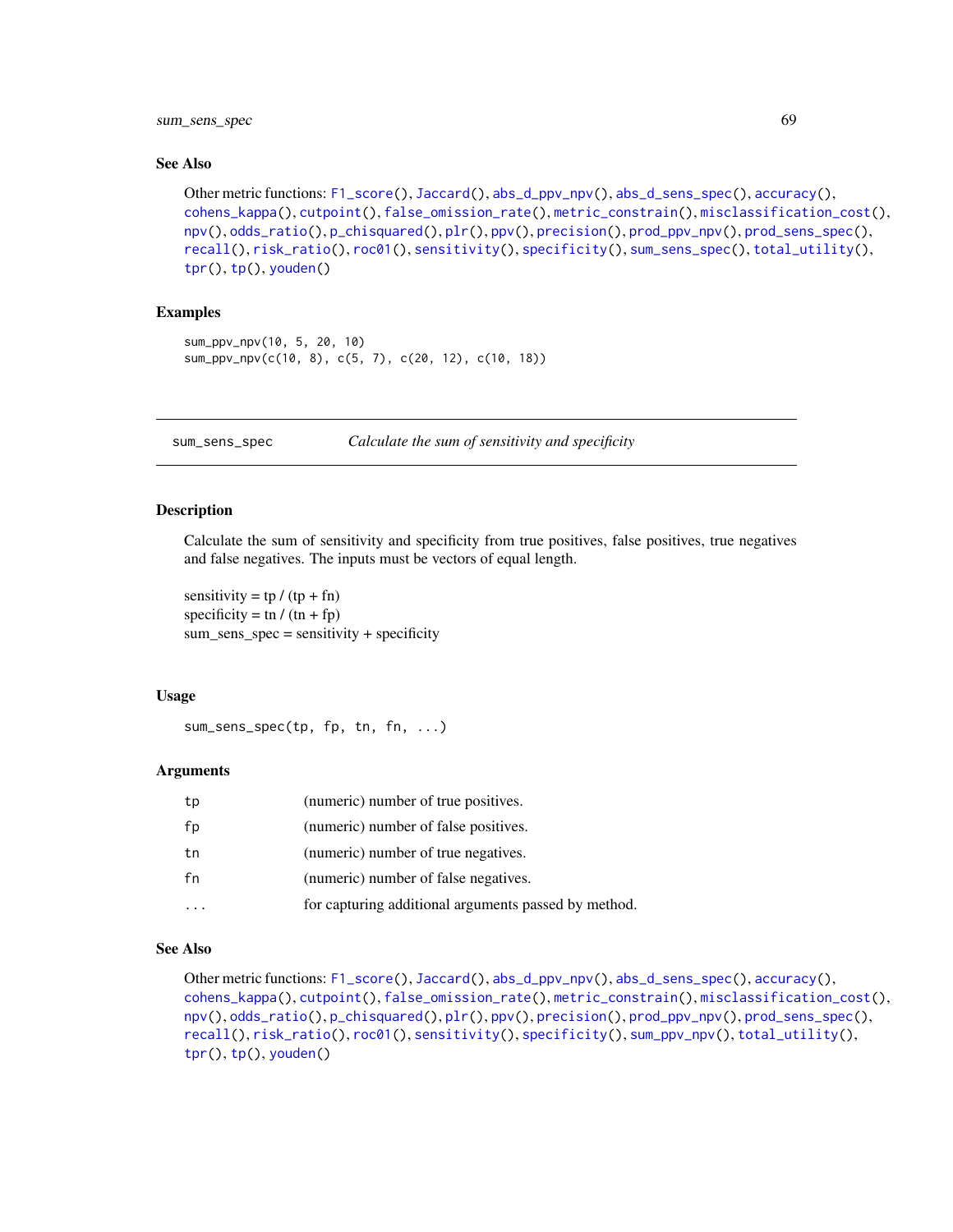# Examples

```
sum_sens_spec(10, 5, 20, 10)
sum_sens_spec(c(10, 8), c(5, 7), c(20, 12), c(10, 18))
```
<span id="page-69-0"></span>total\_utility *Calculate the total utility*

# Description

Calculate the total utility from true positives, false positives, true negatives and false negatives.

total\_utility = utility\_tp \* tp + utility\_tn \* tn - cost\_fp \* fp - cost\_fn \* fn

The inputs must be vectors of equal length.

# Usage

```
total_utility(
  tp,
  fp,
  tn,
  fn,
 utility_tp = 1,
 utility_tn = 1,
 cost_fp = 1,
 cost_fn = 1,
  ...
)
```
# Arguments

| tp         | (numeric) number of true positives.                  |
|------------|------------------------------------------------------|
| fp         | (numeric) number of false positives.                 |
| tn         | (numeric) number of true negatives.                  |
| fn         | (numeric) number of false negatives.                 |
| utility_tp | (numeric) the utility of a true positive             |
| utility_tn | (numeric) the utility of a true negative             |
| cost_fp    | (numeric) the cost of a false positive               |
| cost_fn    | (numeric) the cost of a false negative               |
|            | for capturing additional arguments passed by method. |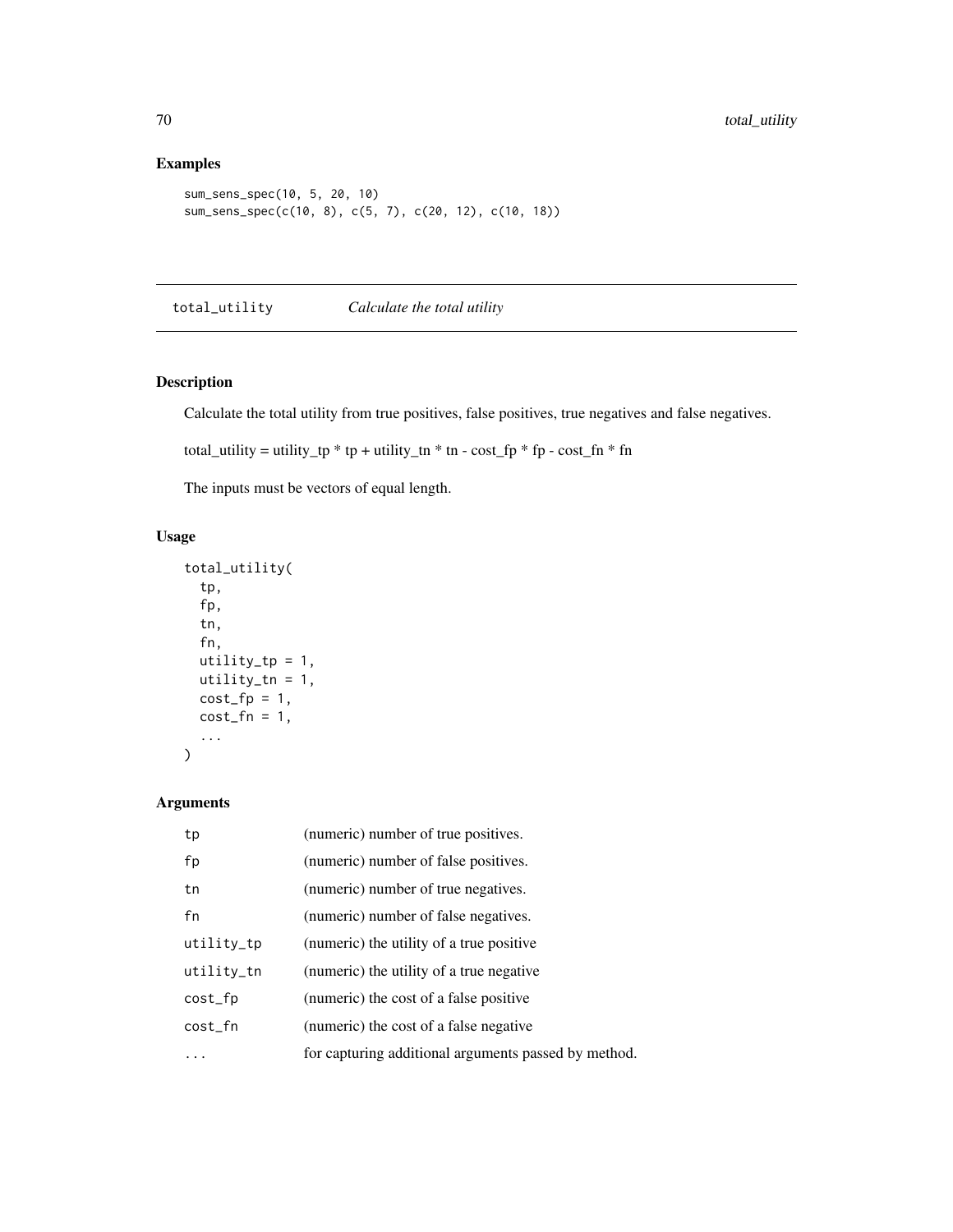# See Also

```
Other metric functions: F1_score(), Jaccard(), abs_d_ppv_npv(), abs_d_sens_spec(), accuracy(),
cohens_kappa(), cutpoint(), false_omission_rate(), metric_constrain(), misclassification_cost(),
npv(), odds_ratio(), p_chisquared(), plr(), ppv(), precision(), prod_ppv_npv(), prod_sens_spec(),
recall(), risk_ratio(), roc01(), sensitivity(), specificity(), sum_ppv_npv(), sum_sens_spec(),
tpr(tp(youden()
```
# Examples

```
total_utility(10, 5, 20, 10, utility_tp = 3, utility_tn = 3, cost_fp = 1, cost_fn = 5)
total_utility(c(10, 8), c(5, 7), c(20, 12), c(10, 18),
             utility_tp = 3, utility_tn = 3, cost_f = 1, cost_f = 5)
```
<span id="page-70-0"></span>tp *Extract number true / false positives / negatives*

#### **Description**

Extract the number of true positives (tp), false positives (fp), true negatives (tn), or false negatives (fn). The inputs must be vectors of equal length. Mainly useful for plot\_cutpointr.

#### Usage

| $tp(tp, \ldots)$ |            |
|------------------|------------|
| $tn(tn, \ldots)$ |            |
| $fp(fp, \ldots)$ |            |
| fn(fn,           | $\ldots$ ) |

## Arguments

| tp | (numeric) number of true positives.                  |
|----|------------------------------------------------------|
|    | for capturing additional arguments passed by method. |
| tn | (numeric) number of true negatives.                  |
| fp | (numeric) number of false positives.                 |
| fn | (numeric) number of false negatives.                 |

# See Also

```
Other metric functions: F1_score(), Jaccard(), abs_d_ppv_npv(), abs_d_sens_spec(), accuracy(),
cohens_kappa(), cutpoint(), false_omission_rate(), metric_constrain(), misclassification_cost(),
npv(), odds_ratio(), p_chisquared(), plr(), ppv(), precision(), prod_ppv_npv(), prod_sens_spec(),
recall(), risk_ratio(), roc01(), sensitivity(), specificity(), sum_ppv_npv(), sum_sens_spec(),
total_utility(), tpr(), youden()
```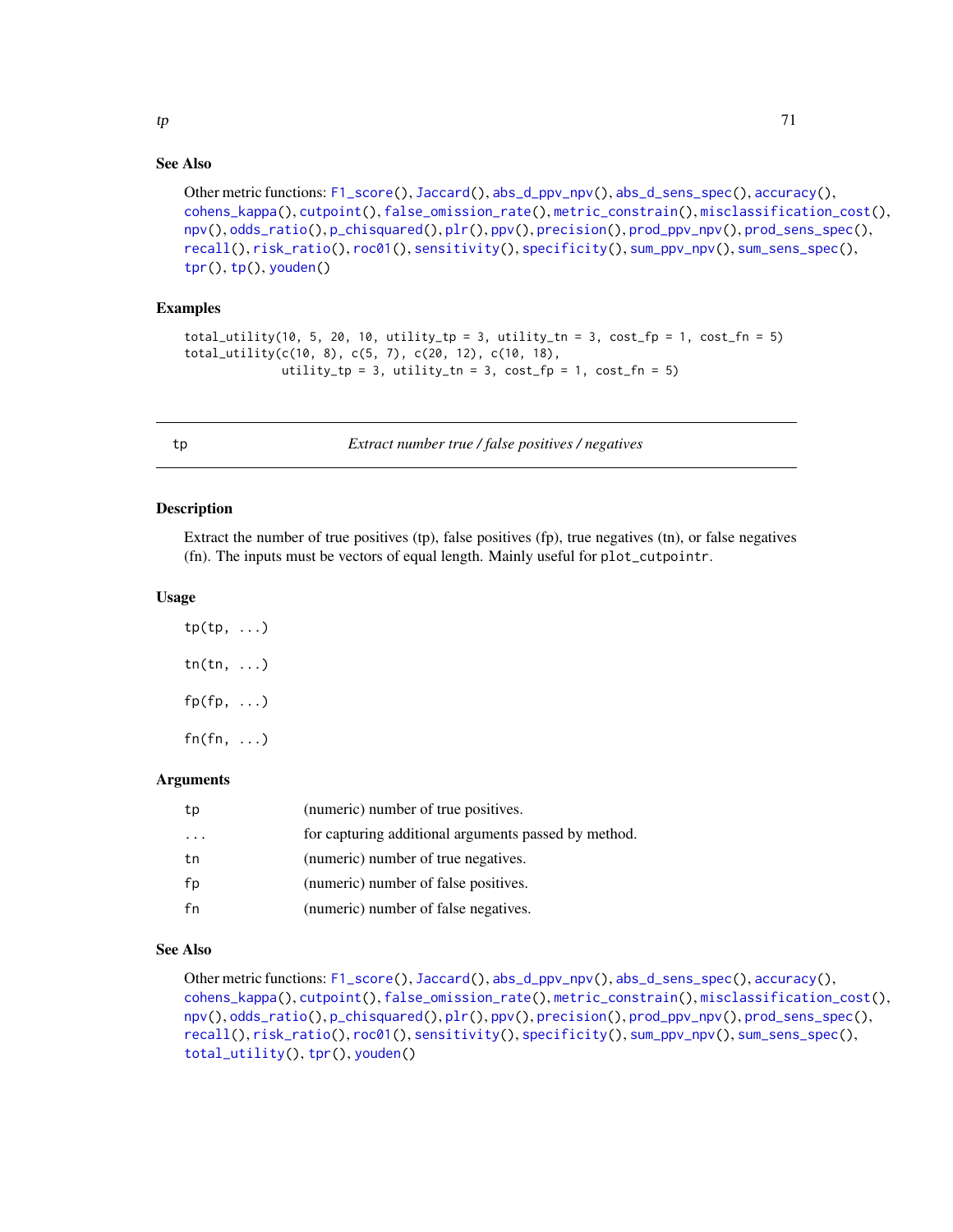## Examples

```
tp(10, 5, 20, 10)
tp(c(10, 8), c(5, 7), c(20, 12), c(10, 18))
fp(10, 5, 20, 10)
tn(10, 5, 20, 10)
fn(10, 5, 20, 10)
```
<span id="page-71-0"></span>tpr *Calculate true / false positive / negative rate*

#### Description

Calculate the true positive rate (tpr, equal to sensitivity and recall), the false positive rate (fpr, equal to fall-out), the true negative rate (tnr, equal to specificity), or the false negative rate (fnr) from true positives, false positives, true negatives and false negatives. The inputs must be vectors of equal length.

 $tpr = tp / (tp + fn)$  $fpr = fp / (fp + tn)$ tnr = tn /  $(tn + fp)$  $fnr = fn / (fn + tp)$ 

#### Usage

tpr(tp, fn, ...)  $fpr(fp, tn, ...)$  $\text{tnr}(fp, tn, ...)$ fnr(tp, fn, ...)

#### Arguments

| tp | (numeric) number of true positives.                  |
|----|------------------------------------------------------|
| fn | (numeric) number of false negatives.                 |
| .  | for capturing additional arguments passed by method. |
| fp | (numeric) number of false positives.                 |
| tn | (numeric) number of true negatives.                  |

# See Also

```
Other metric functions: F1_score(), Jaccard(), abs_d_ppv_npv(), abs_d_sens_spec(), accuracy(),
cohens_kappa(), cutpoint(), false_omission_rate(), metric_constrain(), misclassification_cost(),
npv(), odds_ratio(), p_chisquared(), plr(), ppv(), precision(), prod_ppv_npv(), prod_sens_spec(),
recall(), risk_ratio(), roc01(), sensitivity(), specificity(), sum_ppv_npv(), sum_sens_spec(),
total_utility(), tp(), youden()
```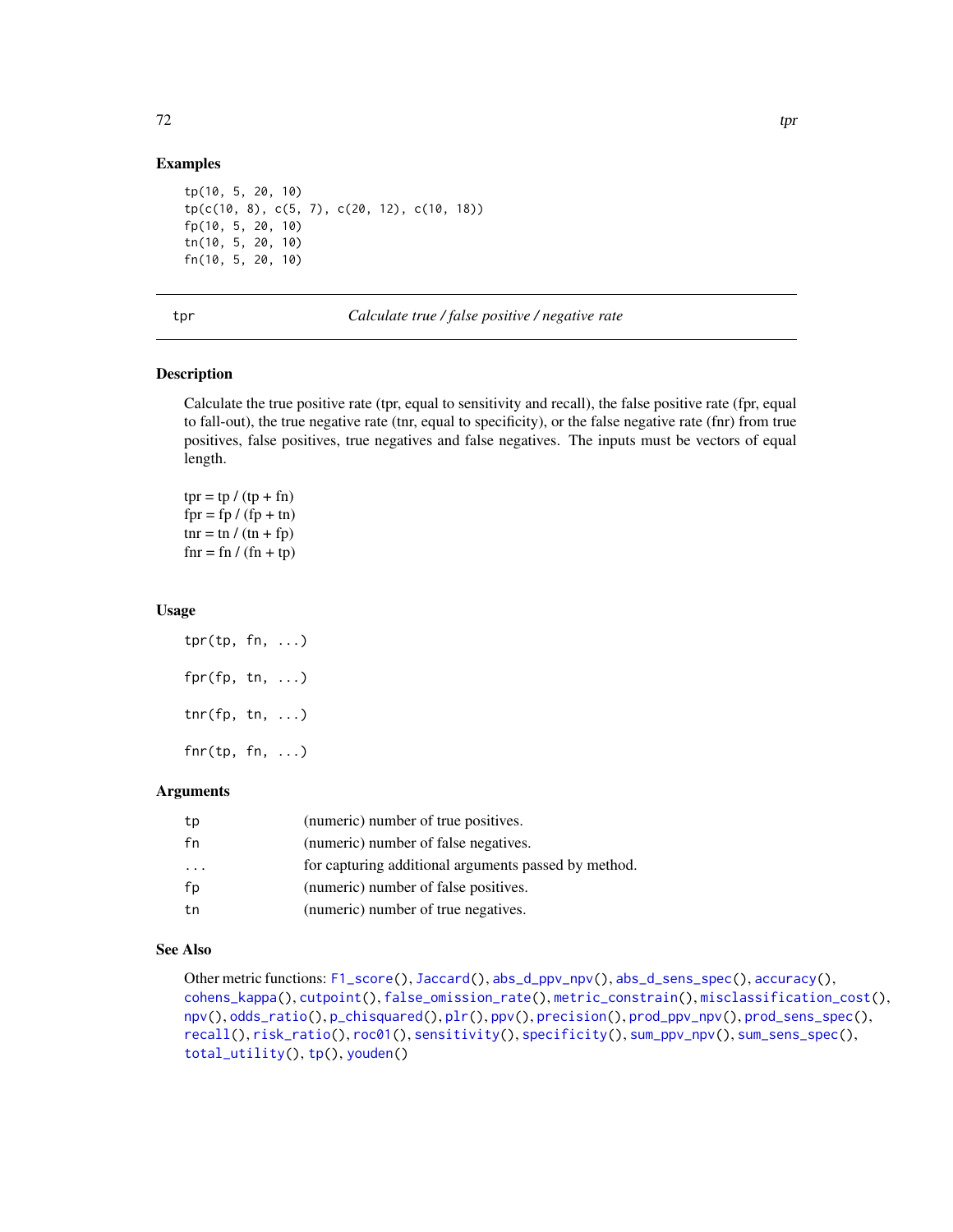#### <span id="page-72-0"></span>Examples

tpr(10, 5, 20, 10) tpr(c(10, 8), c(5, 7), c(20, 12), c(10, 18))

user\_span\_cutpointr *Calculate bandwidth for LOESS smoothing of metric functions by rule of thumb*

### Description

This function implements a rule of thumb for selecting the bandwidth when smoothing a function of metric values per cutpoint value, particularly in maximize\_loess\_metric and minimize\_loess\_metric.

## Usage

user\_span\_cutpointr(data, x)

#### Arguments

| data | A data frame           |
|------|------------------------|
| x    | The predictor variable |

#### Details

The function used for calculating the bandwidth is 0.1  $*$  xsd / sqrt(xn), where xsd is the standard deviation of the unique values of the predictor variable (i.e. all cutpoints) and xn is the number of unique predictor values.

youden *Calculate the Youden-Index*

#### Description

Calculate the Youden-Index (J-Index) from true positives, false positives, true negatives and false negatives. The inputs must be vectors of equal length.

sensitivity =  $tp / (tp + fn)$ specificity = tn /  $(tn + fp)$  $youden_index = sensitivity + specificity - 1$ 

#### Usage

youden(tp, fp, tn, fn, ...)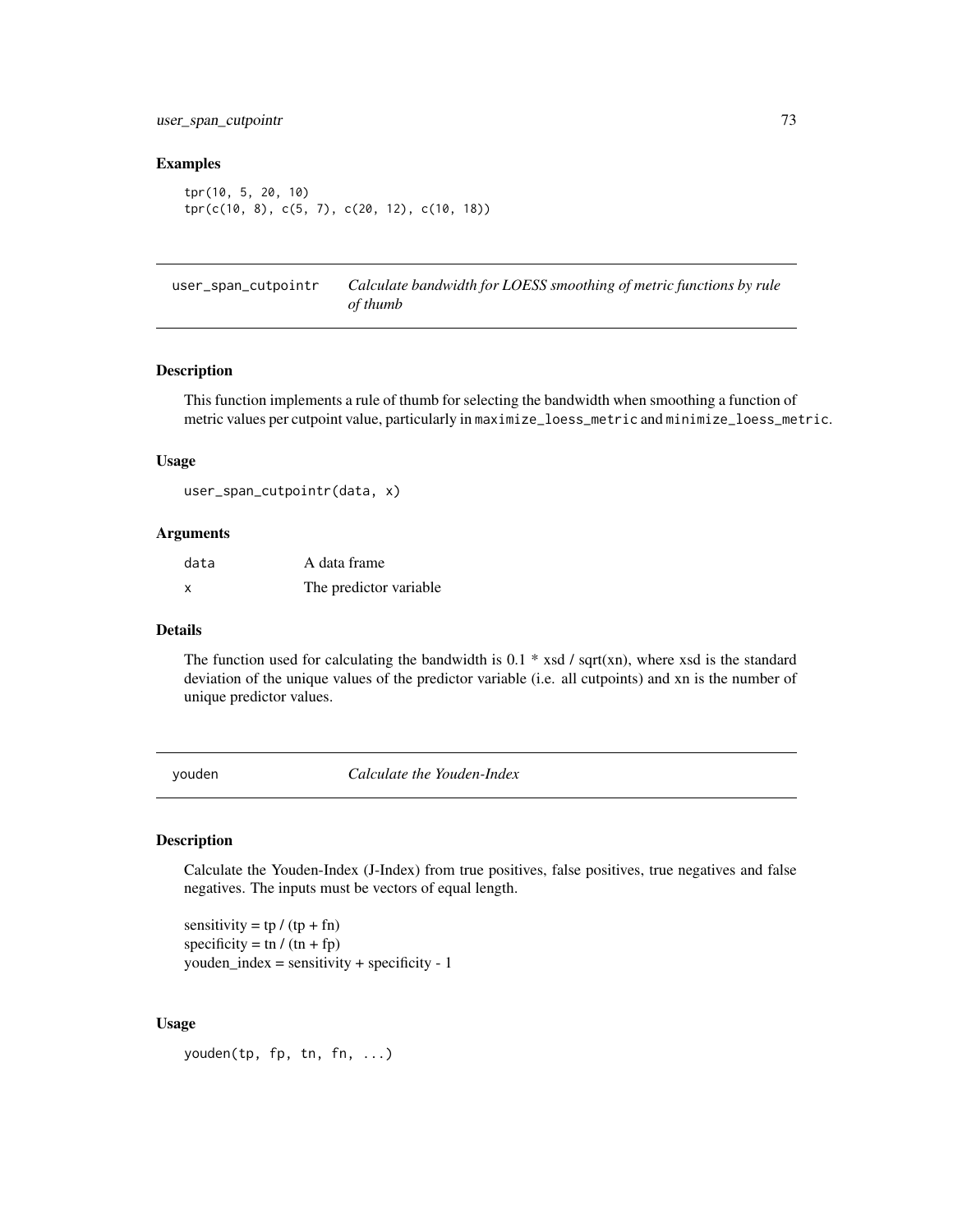<span id="page-73-0"></span>74 youden

## Arguments

| tp | (numeric) number of true positives.                  |
|----|------------------------------------------------------|
| fp | (numeric) number of false positives.                 |
| tn | (numeric) number of true negatives.                  |
| fn | (numeric) number of false negatives.                 |
|    | for capturing additional arguments passed by method. |

## See Also

```
Other metric functions: F1_score(), Jaccard(), abs_d_ppv_npv(), abs_d_sens_spec(), accuracy(),
cohens_kappa(), cutpoint(), false_omission_rate(), metric_constrain(), misclassification_cost(),
npv(), odds_ratio(), p_chisquared(), plr(), ppv(), precision(), prod_ppv_npv(), prod_sens_spec(),
recall(), risk_ratio(), roc01(), sensitivity(), specificity(), sum_ppv_npv(), sum_sens_spec(),
total_utility(), tpr(), tp()
```
## Examples

youden(10, 5, 20, 10) youden(c(10, 8), c(5, 7), c(20, 12), c(10, 18))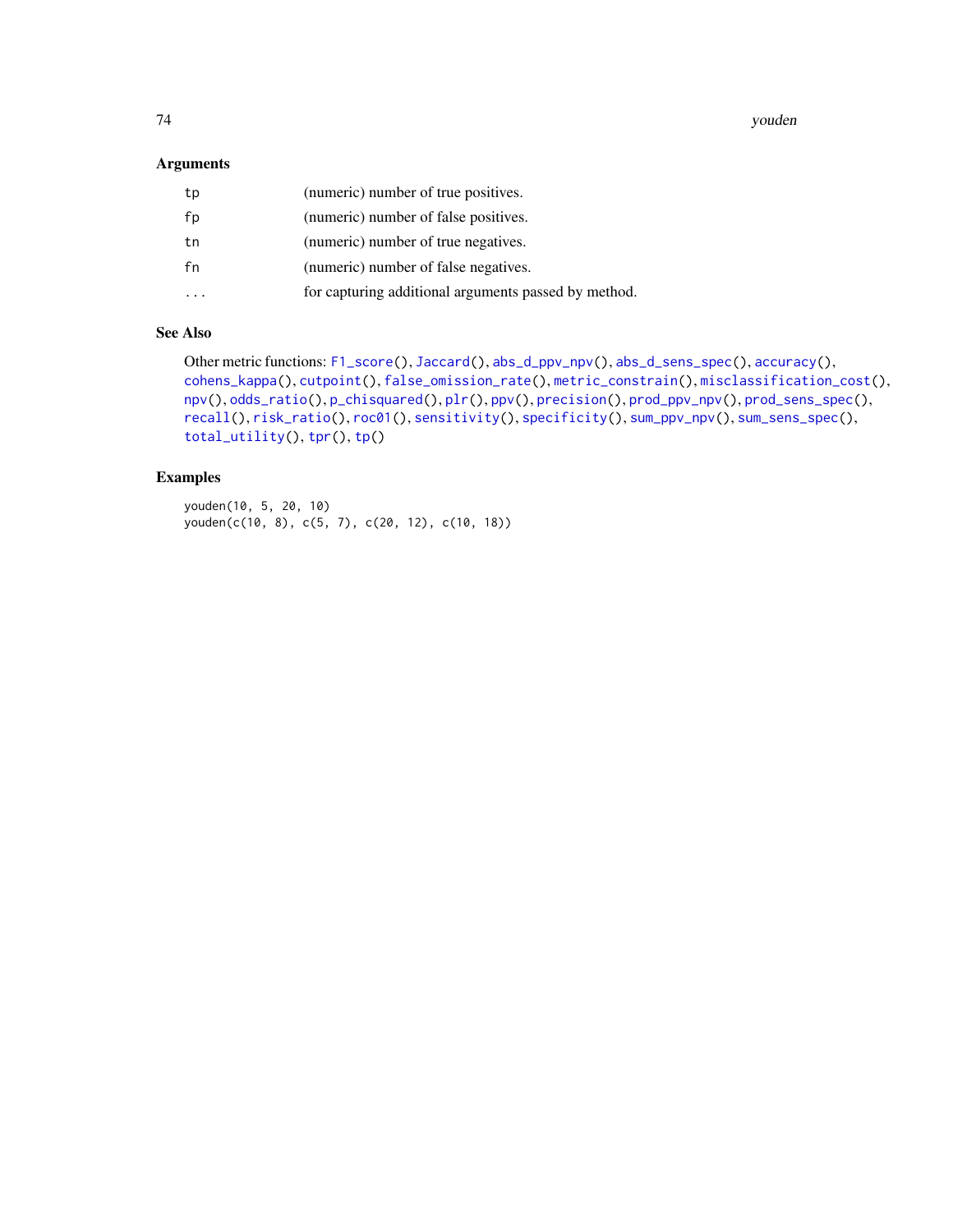# **Index**

```
∗ cutpointr plotting functions
    plot.cutpointr, 45
    plot_cut_boot, 48
    plot_cutpointr, 47
    plot_metric, 49
    plot_metric_boot, 50
    plot_precision_recall, 50
    plot_roc, 51
    plot_sensitivity_specificity, 52
    plot_x, 53
∗ datasets
    prostate_nodal, 61
    suicide, 67
∗ main cutpointr functions
    add_metric, 6
    boot_ci, 7
    boot_test, 8
    cutpointr, 12
    multi_cutpointr, 38
    predict.cutpointr, 57
    roc, 64
∗ method functions
    maximize_boot_metric, 23
    maximize_gam_metric, 25
    maximize_loess_metric, 27
    maximize_metric, 30
    maximize_spline_metric, 32
    oc_manual, 40
    oc_mean, 40
    oc_median, 41
    oc_youden_kernel, 42
    oc_youden_normal, 43
∗ metric functions
    abs_d_ppv_npv, 3
    abs_d_sens_spec, 4
    accuracy, 5
    cohens_kappa, 10
    cutpoint, 11
    F1_score, 20
```
false\_omission\_rate, [21](#page-20-1) Jaccard, [22](#page-21-1) metric\_constrain, [34](#page-33-1) misclassification\_cost, [37](#page-36-1) npv, [39](#page-38-1) odds\_ratio, [44](#page-43-1) p\_chisquared, [61](#page-60-1) plr, [54](#page-53-1) ppv, [55](#page-54-1) precision, [56](#page-55-1) prod\_ppv\_npv, [59](#page-58-1) prod\_sens\_spec, [60](#page-59-1) recall, [62](#page-61-1) risk\_ratio, [63](#page-62-1) roc01, [65](#page-64-1) sensitivity, [66](#page-65-1) specificity, [67](#page-66-1) sum\_ppv\_npv, [68](#page-67-1) sum\_sens\_spec, [69](#page-68-1) total\_utility, [70](#page-69-1) tp, [71](#page-70-1) tpr, [72](#page-71-1) youden, [73](#page-72-0) abs\_d\_ppv\_npv, [3,](#page-2-1) *[5](#page-4-1)*, *[11](#page-10-1)*, *[21,](#page-20-1) [22](#page-21-1)*, *[36,](#page-35-0) [37](#page-36-1)*, *[39](#page-38-1)*, *[45](#page-44-0)*, *[54](#page-53-1)[–56](#page-55-1)*, *[59,](#page-58-1) [60](#page-59-1)*, *[62,](#page-61-1) [63](#page-62-1)*, *[65](#page-64-1)[–67](#page-66-1)*, *[69](#page-68-1)*, *[71,](#page-70-1) [72](#page-71-1)*, *[74](#page-73-0)* abs\_d\_sens\_spec, *[4](#page-3-1)*, [4,](#page-3-1) *[5](#page-4-1)*, *[11](#page-10-1)*, *[21,](#page-20-1) [22](#page-21-1)*, *[36,](#page-35-0) [37](#page-36-1)*, *[39](#page-38-1)*, *[45](#page-44-0)*, *[54](#page-53-1)[–56](#page-55-1)*, *[59,](#page-58-1) [60](#page-59-1)*, *[62,](#page-61-1) [63](#page-62-1)*, *[65](#page-64-1)[–67](#page-66-1)*, *[69](#page-68-1)*, *[71,](#page-70-1) [72](#page-71-1)*, *[74](#page-73-0)* acc\_constrain *(*metric\_constrain*)*, [34](#page-33-1) accuracy, *[4,](#page-3-1) [5](#page-4-1)*, [5,](#page-4-1) *[11](#page-10-1)*, *[21,](#page-20-1) [22](#page-21-1)*, *[36,](#page-35-0) [37](#page-36-1)*, *[39](#page-38-1)*, *[45](#page-44-0)*, *[54](#page-53-1)[–56](#page-55-1)*, *[59,](#page-58-1) [60](#page-59-1)*, *[62,](#page-61-1) [63](#page-62-1)*, *[65](#page-64-1)[–67](#page-66-1)*, *[69](#page-68-1)*, *[71,](#page-70-1) [72](#page-71-1)*, *[74](#page-73-0)* add\_metric, [6,](#page-5-0) *[8,](#page-7-0) [9](#page-8-0)*, *[16](#page-15-0)*, *[38](#page-37-0)*, *[57](#page-56-0)*, *[64](#page-63-0)* auc, [7](#page-6-0)

boot\_ci, *[6](#page-5-0)*, [7,](#page-6-0) *[9](#page-8-0)*, *[16](#page-15-0)*, *[38](#page-37-0)*, *[57](#page-56-0)*, *[64](#page-63-0)* boot\_test, *[6](#page-5-0)*, *[8](#page-7-0)*, [8,](#page-7-0) *[16](#page-15-0)*, *[38](#page-37-0)*, *[57](#page-56-0)*, *[64](#page-63-0)*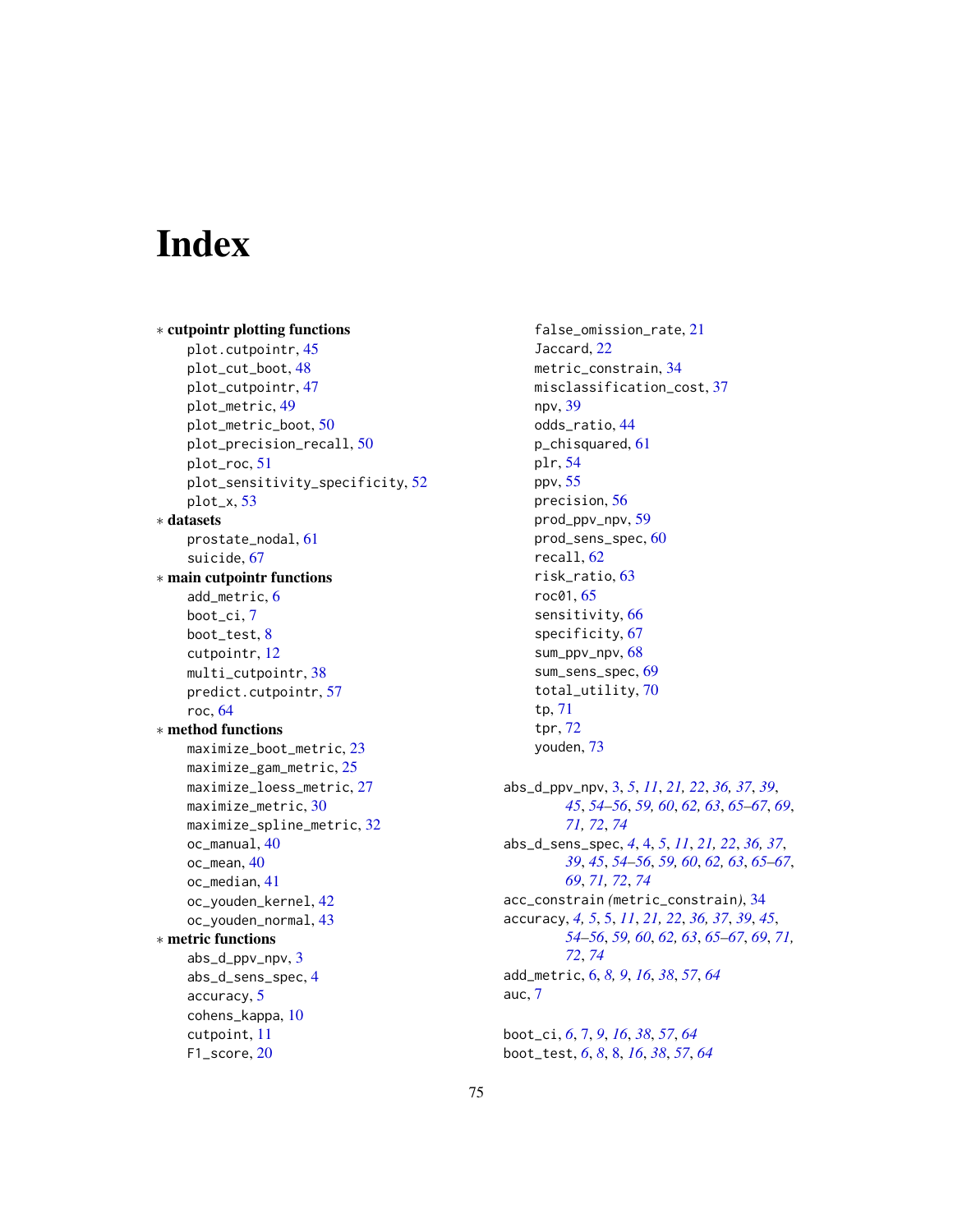cohens\_kappa, *[4,](#page-3-1) [5](#page-4-1)*, [10,](#page-9-1) *[11](#page-10-1)*, *[21,](#page-20-1) [22](#page-21-1)*, *[36,](#page-35-0) [37](#page-36-1)*, *[39](#page-38-1)*, *[45](#page-44-0)*, *[54](#page-53-1)[–56](#page-55-1)*, *[59,](#page-58-1) [60](#page-59-1)*, *[62,](#page-61-1) [63](#page-62-1)*, *[65–](#page-64-1)[67](#page-66-1)*, *[69](#page-68-1)*, *[71,](#page-70-1) [72](#page-71-1)*, *[74](#page-73-0)* cutpoint, *[4,](#page-3-1) [5](#page-4-1)*, *[11](#page-10-1)*, [11,](#page-10-1) *[21,](#page-20-1) [22](#page-21-1)*, *[36,](#page-35-0) [37](#page-36-1)*, *[39](#page-38-1)*, *[45](#page-44-0)*, *[54](#page-53-1)[–56](#page-55-1)*, *[59,](#page-58-1) [60](#page-59-1)*, *[62,](#page-61-1) [63](#page-62-1)*, *[65–](#page-64-1)[67](#page-66-1)*, *[69](#page-68-1)*, *[71,](#page-70-1) [72](#page-71-1)*, *[74](#page-73-0)* cutpoint\_knots, [20](#page-19-1) cutpointr, *[6](#page-5-0)*, *[8,](#page-7-0) [9](#page-8-0)*, [12,](#page-11-0) *[38](#page-37-0)*, *[57](#page-56-0)*, *[64](#page-63-0)* cutpointr\_, [18](#page-17-0) cutpoints *(*cutpoint*)*, [11](#page-10-1) F1\_score, *[4,](#page-3-1) [5](#page-4-1)*, *[11](#page-10-1)*, [20,](#page-19-1) *[21,](#page-20-1) [22](#page-21-1)*, *[36,](#page-35-0) [37](#page-36-1)*, *[39](#page-38-1)*, *[45](#page-44-0)*, *[54](#page-53-1)[–56](#page-55-1)*, *[59,](#page-58-1) [60](#page-59-1)*, *[62,](#page-61-1) [63](#page-62-1)*, *[65–](#page-64-1)[67](#page-66-1)*, *[69](#page-68-1)*, *[71,](#page-70-1) [72](#page-71-1)*, *[74](#page-73-0)* false\_discovery\_rate *(*false\_omission\_rate*)*, [21](#page-20-1) false\_omission\_rate, *[4,](#page-3-1) [5](#page-4-1)*, *[11](#page-10-1)*, *[21](#page-20-1)*, [21,](#page-20-1) *[22](#page-21-1)*, *[36,](#page-35-0) [37](#page-36-1)*, *[39](#page-38-1)*, *[45](#page-44-0)*, *[54–](#page-53-1)[56](#page-55-1)*, *[59,](#page-58-1) [60](#page-59-1)*, *[62,](#page-61-1) [63](#page-62-1)*, *[65](#page-64-1)[–67](#page-66-1)*, *[69](#page-68-1)*, *[71,](#page-70-1) [72](#page-71-1)*, *[74](#page-73-0)* fn *(*tp*)*, [71](#page-70-1) fnr *(*tpr*)*, [72](#page-71-1) fp *(*tp*)*, [71](#page-70-1) fpr *(*tpr*)*, [72](#page-71-1) Jaccard, *[4,](#page-3-1) [5](#page-4-1)*, *[11](#page-10-1)*, *[21](#page-20-1)*, [22,](#page-21-1) *[36,](#page-35-0) [37](#page-36-1)*, *[39](#page-38-1)*, *[45](#page-44-0)*, *[54](#page-53-1)[–56](#page-55-1)*, *[59,](#page-58-1) [60](#page-59-1)*, *[62,](#page-61-1) [63](#page-62-1)*, *[65–](#page-64-1)[67](#page-66-1)*, *[69](#page-68-1)*, *[71,](#page-70-1) [72](#page-71-1)*, *[74](#page-73-0)* maximize\_boot\_metric, [23,](#page-22-0) *[27](#page-26-0)*, *[29](#page-28-0)*, *[31](#page-30-0)*, *[34](#page-33-1)*, *[40](#page-39-0)[–44](#page-43-1)* maximize\_gam\_metric, *[25](#page-24-0)*, [25,](#page-24-0) *[29](#page-28-0)*, *[31](#page-30-0)*, *[34](#page-33-1)*, *[40](#page-39-0)[–44](#page-43-1)* maximize\_loess\_metric, *[25](#page-24-0)*, *[27](#page-26-0)*, [27,](#page-26-0) *[31](#page-30-0)*, *[34](#page-33-1)*, *[40](#page-39-0)[–44](#page-43-1)* maximize\_metric, *[25](#page-24-0)*, *[27](#page-26-0)*, *[29](#page-28-0)*, [30,](#page-29-0) *[34](#page-33-1)*, *[40–](#page-39-0)[44](#page-43-1)* maximize\_spline\_metric, *[25](#page-24-0)*, *[27](#page-26-0)*, *[29](#page-28-0)*, *[31](#page-30-0)*, [32,](#page-31-0) *[40](#page-39-0)[–44](#page-43-1)* metric\_constrain, *[4,](#page-3-1) [5](#page-4-1)*, *[11](#page-10-1)*, *[21,](#page-20-1) [22](#page-21-1)*, [34,](#page-33-1) *[37](#page-36-1)*,

*[39](#page-38-1)*, *[45](#page-44-0)*, *[54](#page-53-1)[–56](#page-55-1)*, *[59,](#page-58-1) [60](#page-59-1)*, *[62,](#page-61-1) [63](#page-62-1)*, *[65–](#page-64-1)[67](#page-66-1)*, *[69](#page-68-1)*, *[71,](#page-70-1) [72](#page-71-1)*, *[74](#page-73-0)* minimize\_boot\_metric *(*maximize\_boot\_metric*)*, [23](#page-22-0) minimize\_gam\_metric *(*maximize\_gam\_metric*)*, [25](#page-24-0) minimize\_loess\_metric *(*maximize\_loess\_metric*)*, [27](#page-26-0) minimize\_metric *(*maximize\_metric*)*, [30](#page-29-0) minimize\_spline\_metric *(*maximize\_spline\_metric*)*, [32](#page-31-0)

misclassification\_cost, *[4,](#page-3-1) [5](#page-4-1)*, *[11](#page-10-1)*, *[21,](#page-20-1) [22](#page-21-1)*, *[36](#page-35-0)*, [37,](#page-36-1) *[39](#page-38-1)*, *[45](#page-44-0)*, *[54](#page-53-1)[–56](#page-55-1)*, *[59,](#page-58-1) [60](#page-59-1)*, *[62,](#page-61-1) [63](#page-62-1)*, *[65](#page-64-1)[–67](#page-66-1)*, *[69](#page-68-1)*, *[71,](#page-70-1) [72](#page-71-1)*, *[74](#page-73-0)* multi\_cutpointr, *[6](#page-5-0)*, *[8,](#page-7-0) [9](#page-8-0)*, *[16](#page-15-0)*, [38,](#page-37-0) *[57](#page-56-0)*, *[64](#page-63-0)* nlr *(*plr*)*, [54](#page-53-1) npv, *[4,](#page-3-1) [5](#page-4-1)*, *[11](#page-10-1)*, *[21,](#page-20-1) [22](#page-21-1)*, *[36,](#page-35-0) [37](#page-36-1)*, [39,](#page-38-1) *[45](#page-44-0)*, *[54](#page-53-1)[–56](#page-55-1)*, *[59,](#page-58-1) [60](#page-59-1)*, *[62,](#page-61-1) [63](#page-62-1)*, *[65](#page-64-1)[–67](#page-66-1)*, *[69](#page-68-1)*, *[71,](#page-70-1) [72](#page-71-1)*, *[74](#page-73-0)* oc\_manual, *[25](#page-24-0)*, *[27](#page-26-0)*, *[29](#page-28-0)*, *[31](#page-30-0)*, *[34](#page-33-1)*, [40,](#page-39-0) *[41](#page-40-0)[–44](#page-43-1)* oc\_mean, *[25](#page-24-0)*, *[27](#page-26-0)*, *[29](#page-28-0)*, *[31](#page-30-0)*, *[34](#page-33-1)*, *[40](#page-39-0)*, [40,](#page-39-0) *[42](#page-41-0)[–44](#page-43-1)* oc\_median, *[25](#page-24-0)*, *[27](#page-26-0)*, *[29](#page-28-0)*, *[31](#page-30-0)*, *[34](#page-33-1)*, *[40,](#page-39-0) [41](#page-40-0)*, [41,](#page-40-0) *[43,](#page-42-0) [44](#page-43-1)* oc\_youden\_kernel, *[25](#page-24-0)*, *[27](#page-26-0)*, *[29](#page-28-0)*, *[31](#page-30-0)*, *[34](#page-33-1)*, *[40](#page-39-0)[–42](#page-41-0)*, [42,](#page-41-0) *[44](#page-43-1)* oc\_youden\_normal, *[25](#page-24-0)*, *[27](#page-26-0)*, *[29](#page-28-0)*, *[31](#page-30-0)*, *[34](#page-33-1)*, *[40](#page-39-0)[–43](#page-42-0)*, [43](#page-42-0) odds\_ratio, *[4,](#page-3-1) [5](#page-4-1)*, *[11](#page-10-1)*, *[21,](#page-20-1) [22](#page-21-1)*, *[36,](#page-35-0) [37](#page-36-1)*, *[39](#page-38-1)*, [44,](#page-43-1) *[54](#page-53-1)[–56](#page-55-1)*, *[59,](#page-58-1) [60](#page-59-1)*, *[62,](#page-61-1) [63](#page-62-1)*, *[65](#page-64-1)[–67](#page-66-1)*, *[69](#page-68-1)*, *[71,](#page-70-1) [72](#page-71-1)*, *[74](#page-73-0)* p\_chisquared, *[4,](#page-3-1) [5](#page-4-1)*, *[11](#page-10-1)*, *[21,](#page-20-1) [22](#page-21-1)*, *[36,](#page-35-0) [37](#page-36-1)*, *[39](#page-38-1)*, *[45](#page-44-0)*, *[54](#page-53-1)[–56](#page-55-1)*, *[59,](#page-58-1) [60](#page-59-1)*, [61,](#page-60-1) *[62,](#page-61-1) [63](#page-62-1)*, *[65](#page-64-1)[–67](#page-66-1)*, *[69](#page-68-1)*, *[71,](#page-70-1) [72](#page-71-1)*, *[74](#page-73-0)* plot.cutpointr, [45,](#page-44-0) *[46](#page-45-0)*, *[48](#page-47-0)[–53](#page-52-0)* plot.multi\_cutpointr, [46](#page-45-0) plot.roc\_cutpointr, [46](#page-45-0) plot\_cut\_boot, *[45,](#page-44-0) [46](#page-45-0)*, *[48](#page-47-0)*, [48,](#page-47-0) *[49](#page-48-0)[–53](#page-52-0)* plot\_cutpointr, *[45,](#page-44-0) [46](#page-45-0)*, [47,](#page-46-0) *[49](#page-48-0)[–53](#page-52-0)* plot\_metric, *[45,](#page-44-0) [46](#page-45-0)*, *[48,](#page-47-0) [49](#page-48-0)*, [49,](#page-48-0) *[50](#page-49-0)[–53](#page-52-0)* plot\_metric\_boot, *[45,](#page-44-0) [46](#page-45-0)*, *[48,](#page-47-0) [49](#page-48-0)*, [50,](#page-49-0) *[51](#page-50-0)[–53](#page-52-0)* plot\_precision\_recall, *[45,](#page-44-0) [46](#page-45-0)*, *[48](#page-47-0)[–50](#page-49-0)*, [50,](#page-49-0) *[52,](#page-51-0) [53](#page-52-0)* plot\_roc, *[45](#page-44-0)*, *[48](#page-47-0)[–51](#page-50-0)*, [51,](#page-50-0) *[52,](#page-51-0) [53](#page-52-0)* plot\_sensitivity\_specificity, *[45,](#page-44-0) [46](#page-45-0)*, *[48](#page-47-0)[–52](#page-51-0)*, [52,](#page-51-0) *[53](#page-52-0)* plot\_x, *[45,](#page-44-0) [46](#page-45-0)*, *[48](#page-47-0)[–52](#page-51-0)*, [53](#page-52-0) plr, *[4,](#page-3-1) [5](#page-4-1)*, *[11](#page-10-1)*, *[21,](#page-20-1) [22](#page-21-1)*, *[36,](#page-35-0) [37](#page-36-1)*, *[39](#page-38-1)*, *[45](#page-44-0)*, [54,](#page-53-1) *[55,](#page-54-1) [56](#page-55-1)*, *[59,](#page-58-1) [60](#page-59-1)*, *[62,](#page-61-1) [63](#page-62-1)*, *[65](#page-64-1)[–67](#page-66-1)*, *[69](#page-68-1)*, *[71,](#page-70-1) [72](#page-71-1)*, *[74](#page-73-0)* ppv, *[4,](#page-3-1) [5](#page-4-1)*, *[11](#page-10-1)*, *[21,](#page-20-1) [22](#page-21-1)*, *[36,](#page-35-0) [37](#page-36-1)*, *[39](#page-38-1)*, *[45](#page-44-0)*, *[54](#page-53-1)*, [55,](#page-54-1) *[56](#page-55-1)*, *[59,](#page-58-1) [60](#page-59-1)*, *[62,](#page-61-1) [63](#page-62-1)*, *[65](#page-64-1)[–67](#page-66-1)*, *[69](#page-68-1)*, *[71,](#page-70-1) [72](#page-71-1)*, *[74](#page-73-0)* precision, *[4,](#page-3-1) [5](#page-4-1)*, *[11](#page-10-1)*, *[21,](#page-20-1) [22](#page-21-1)*, *[36,](#page-35-0) [37](#page-36-1)*, *[39](#page-38-1)*, *[45](#page-44-0)*, *[54,](#page-53-1) [55](#page-54-1)*, [56,](#page-55-1) *[59,](#page-58-1) [60](#page-59-1)*, *[62,](#page-61-1) [63](#page-62-1)*, *[65](#page-64-1)[–67](#page-66-1)*, *[69](#page-68-1)*, *[71,](#page-70-1) [72](#page-71-1)*, *[74](#page-73-0)* predict.cutpointr, *[6](#page-5-0)*, *[8,](#page-7-0) [9](#page-8-0)*, *[16](#page-15-0)*, *[38](#page-37-0)*, [57,](#page-56-0) *[64](#page-63-0)* print.cutpointr, [57](#page-56-0) print.multi\_cutpointr, [58](#page-57-0) prod\_ppv\_npv, *[4,](#page-3-1) [5](#page-4-1)*, *[11](#page-10-1)*, *[21,](#page-20-1) [22](#page-21-1)*, *[36,](#page-35-0) [37](#page-36-1)*, *[39](#page-38-1)*, *[45](#page-44-0)*, *[54](#page-53-1)[–56](#page-55-1)*, [59,](#page-58-1) *[60](#page-59-1)*, *[62,](#page-61-1) [63](#page-62-1)*, *[65](#page-64-1)[–67](#page-66-1)*, *[69](#page-68-1)*, *[71,](#page-70-1) [72](#page-71-1)*, *[74](#page-73-0)*